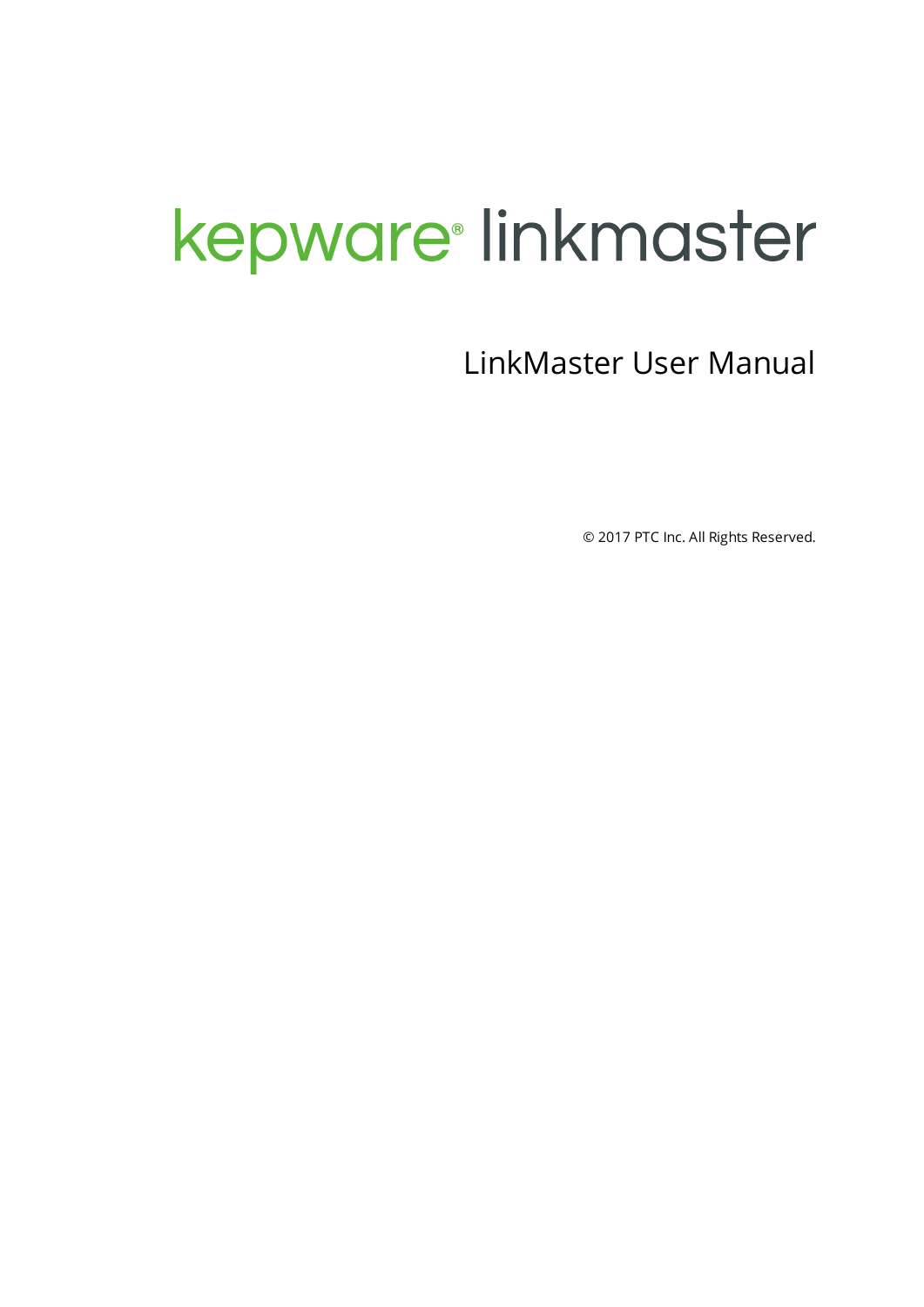# <span id="page-1-0"></span>Table of Contents

| 4 |  |
|---|--|
|   |  |
|   |  |
|   |  |
|   |  |
|   |  |
|   |  |
|   |  |
|   |  |
|   |  |
|   |  |
|   |  |
|   |  |
|   |  |
|   |  |
|   |  |
|   |  |
|   |  |
|   |  |
|   |  |
|   |  |
|   |  |
|   |  |
|   |  |
|   |  |
|   |  |
|   |  |
|   |  |
|   |  |
|   |  |
|   |  |
|   |  |
|   |  |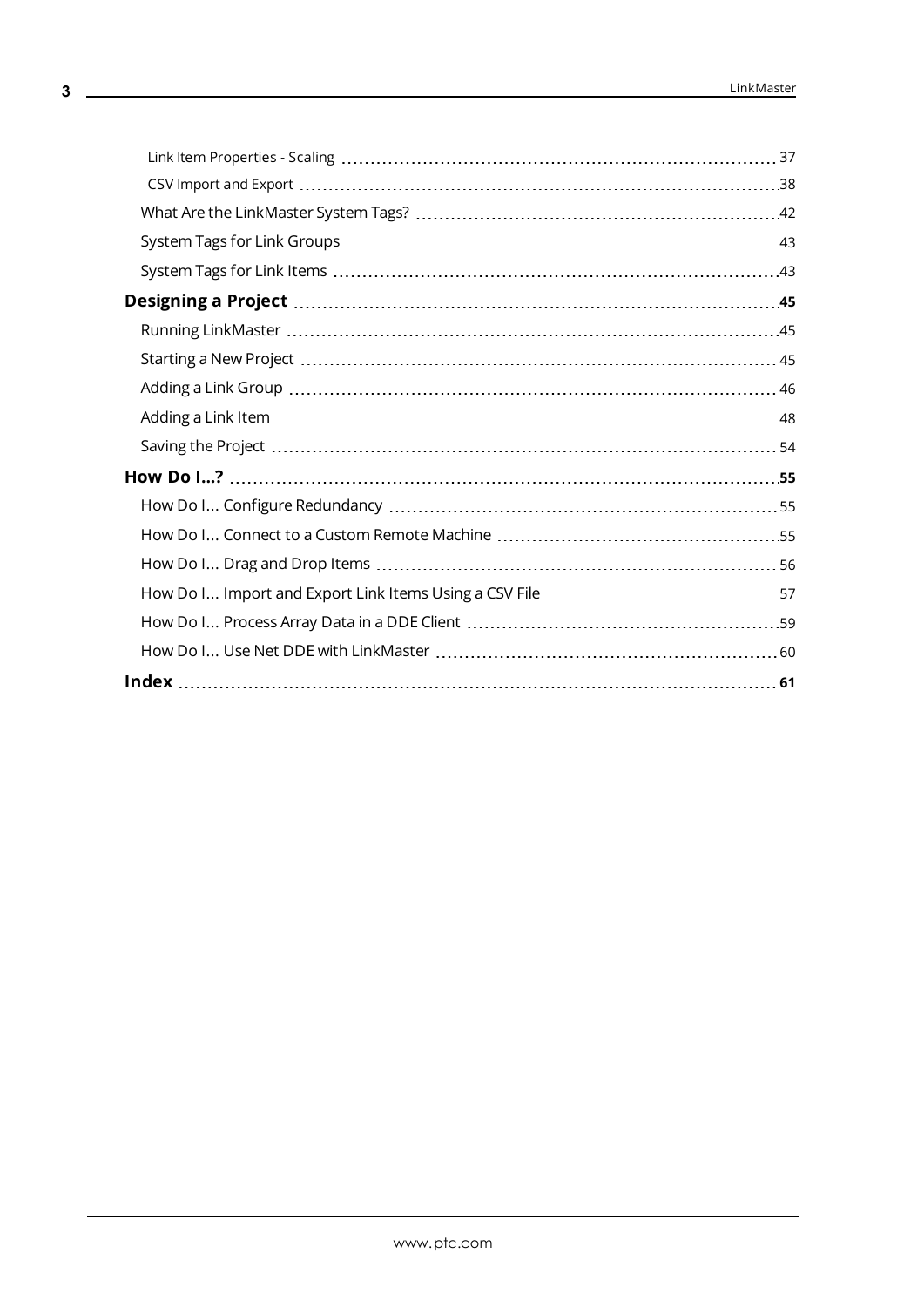# <span id="page-3-1"></span><span id="page-3-0"></span>kepware<sup>®</sup> linkmaster LinkMaster User Manual

Help version 1.041

#### **CONTENTS**

**[Introduction](#page-3-2) [Components](#page-4-0) Interfaces and [Connectivity](#page-7-0) Navigating the [Configuration](#page-9-0) Basic LinkMaster [Components](#page-29-0) [Designing](#page-44-0) a Project [How](#page-54-0) Do I...**

#### <span id="page-3-2"></span>**Introduction**

LinkMaster is a fully-featured data-bridging product that is built upon Kepware Technologies' OPC client/server technology and demonstrates unparalleled compatibility and performance. It is a multithreaded application that links data between OPC servers, and can act as an OPC-to-DDE converter for DDE Client Access.

LinkMaster has the capabilities of both a client and a server. As a client, it can access data from one or more OPC servers. As a server, it can collect, organize, and link data from other OPC servers and then offer that data to an OPC/DDE client. For example, some situations may require that data be transferred from one server component to another (or from one OPC client to another) when the two components were not designed for direct communications. LinkMaster solves this problem by acting as a universal go-between for OPC server and client components.



#### <span id="page-3-3"></span>**System Requirements**

LinkMaster has minimum system requirements for both software and hardware. These requirements must be met for the application to operate as designed.

This application supports the following Microsoft Windows operating systems: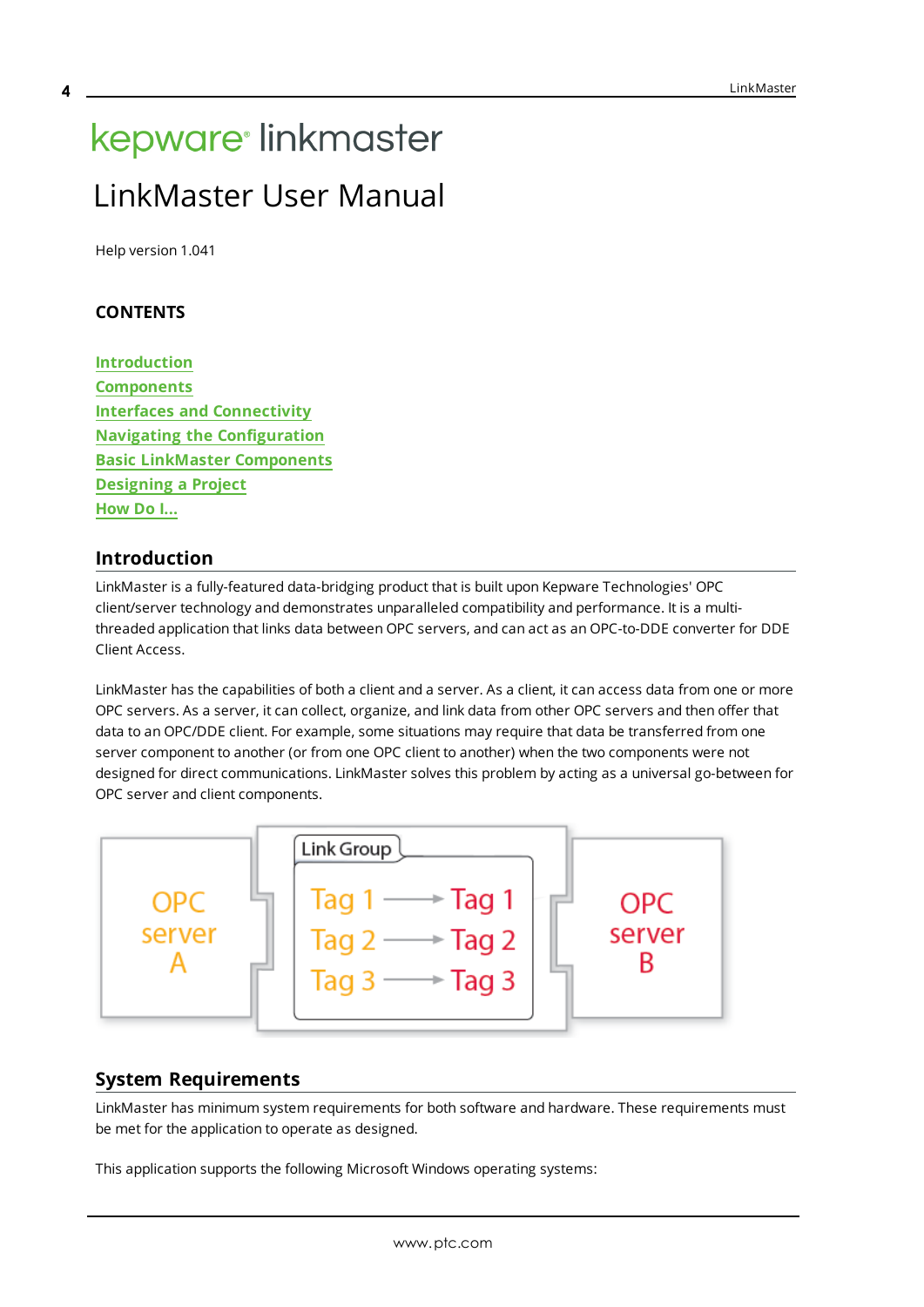- Windows 8
- Windows 7 Professional, Enterprise, and Ultimate
- Windows Server 2012
- Windows Server 2008 and 2008 R2
- Windows Vista Business, Enterprise, and Ultimate
- Windows Server 2003 (Service Pack 2)
- Windows XP Professional (Service Pack 3 or higher)

**Note**: When installed on a 64-bit operating system, the application runs in a subsystem of Windows called WOW64 (Windows-on-Windows 64 bit). WOW64 is included on all 64-bit versions of Windows and is designed to make differences between the operating systems transparent to the user.

This application requires the following hardware at a minimum:

- 2.0 GHz Processor
- <sup>l</sup> 1 GB installed RAM
- 180 MB available disk space
- Ethernet Card

#### <span id="page-4-0"></span>**Components**

LinkMaster implements client/server architecture. The components include Runtime, Configuration, and Event Viewer.

#### **Runtime**

The Runtime is the client/server component that starts as a service by default. Data clients can connect to the Runtime remotely or locally; likewise, the Runtime can connect to local or remote OPC servers.

#### **Configuration**

The Configuration is the client/user interface that is used to modify the Runtime's project. It can be launched by a single local user.

#### **Event Viewer**

The Event Viewer is a stand-alone event monitoring application that can collect information, warnings, and error events. It monitors and displays events that occur on the local Runtime. *For more information, refer to [Options](#page-27-0) - Event Log.*

#### <span id="page-4-1"></span>**Process Modes**

The Runtime's process mode can be changed; however, doing so while client / server connections are active will interrupt the connection for a short period of time. The modes of operation are System Service and Interactive.

#### **System Service**

By default, the Runtime is installed and runs as a service. When System Service is selected, the Runtime does not require user intervention and will start when the operating system opens. This provides user independent access to the Runtime by the clients/servers.

#### **Interactive**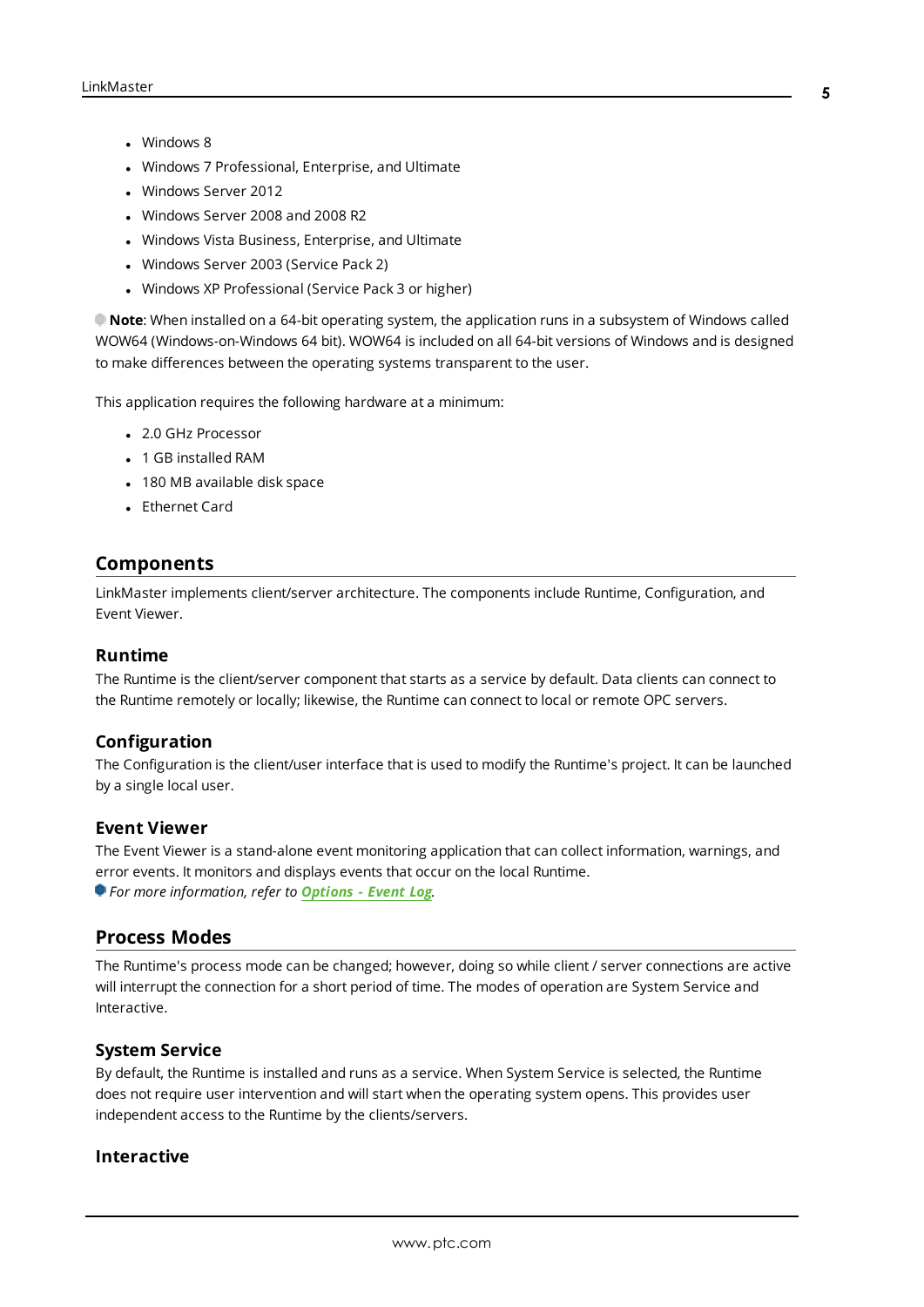When Interactive is selected, the Runtime will remain stopped until a client attempts to connect to it. Once started, it will run until all clients have disconnected and shutdown. The Runtime will also shutdown if the user account logs off the operating system.

**Note**: Interactive is required when a communication interface (such as DDE) must exchange information with the user desktop and the server is installed on Windows Vista, Windows Server 2008, or later operating systems. *For more information, refer to [DDE](#page-7-2).*

<span id="page-5-0"></span>*See Also: Options - [Runtime](#page-20-0) Process*

#### **LinkMaster Features**

#### **Link Item Management**

LinkMaster's link management system creates a link database structure that fits the nature of the application. Users can add multiple link groups and then assign them link items. LinkMaster's drag and drop editing and tag browsing methods makes adding a large number of tags easy. *For more information, refer to How Do I... Drag and Drop [Items](#page-55-0).*

#### **Interactive Updates**

LinkMaster's Interactive Updates feature provide users with a detailed view of link information being handled by the Runtime. When enabled, link information will be displayed in both the Link Group View and Link Property View of the Configuration. Interactive Updates are enabled by default but can be controlled from the View menu option or by a button on the toolbar. For more information, refer **View [Menu](#page-14-0)**.

#### <span id="page-5-2"></span>**Data Scaling**

LinkMaster supports direct scaling of link item data. Scaling allows raw data to be converted to engineering units for OPC client applications. LinkMaster provides a number of unique scaling features, such as Linear and Square Root formula scaling. Users can also specify the range of the raw data input and the engineering range of the scaled value. In some cases, the raw data input received may exceed the range set for the raw data. If this occurs, the engineering value will be forced outside of the specified range. To prevent this, LinkMaster can clamp the scaled value to the engineering ranges. For more information, refer to **Link [Item](#page-36-0) [Properties](#page-36-0) - Scaling**.

**Note**: In most cases, it is assumed that a scaled value results in a floating-point number. LinkMaster doesn't make this assumption, and can select the scaled engineering value to be any valid OPC data type. This means users can scale a 16-bit integer value to a 32-bit integer value.

#### **CSV Import and Export**

LinkMaster supports the import and export of tag data in a Comma Separated Variable (CSV) file. When using CSV import and export, tags are created quickly and easily in the desired application. *For more information, refer to CSV [Import](#page-37-0) and Export.*

#### **Redundancy**

LinkMaster supports the operation of two LinkMaster machines as a redundant pair. One LinkMaster machine will operate as the primary node and actively perform the link transfers while the other node operates as the secondary node. If the primary node fails, the secondary node will take over the role of the primary and perform the link transfers. When the primary node returns, the secondary node will stop the link transfers and let the primary node perform its operations. For more information, refer to **[Options](#page-25-0) - [Redundancy](#page-25-0)**.

#### <span id="page-5-1"></span>**COM and DCOM**

**6**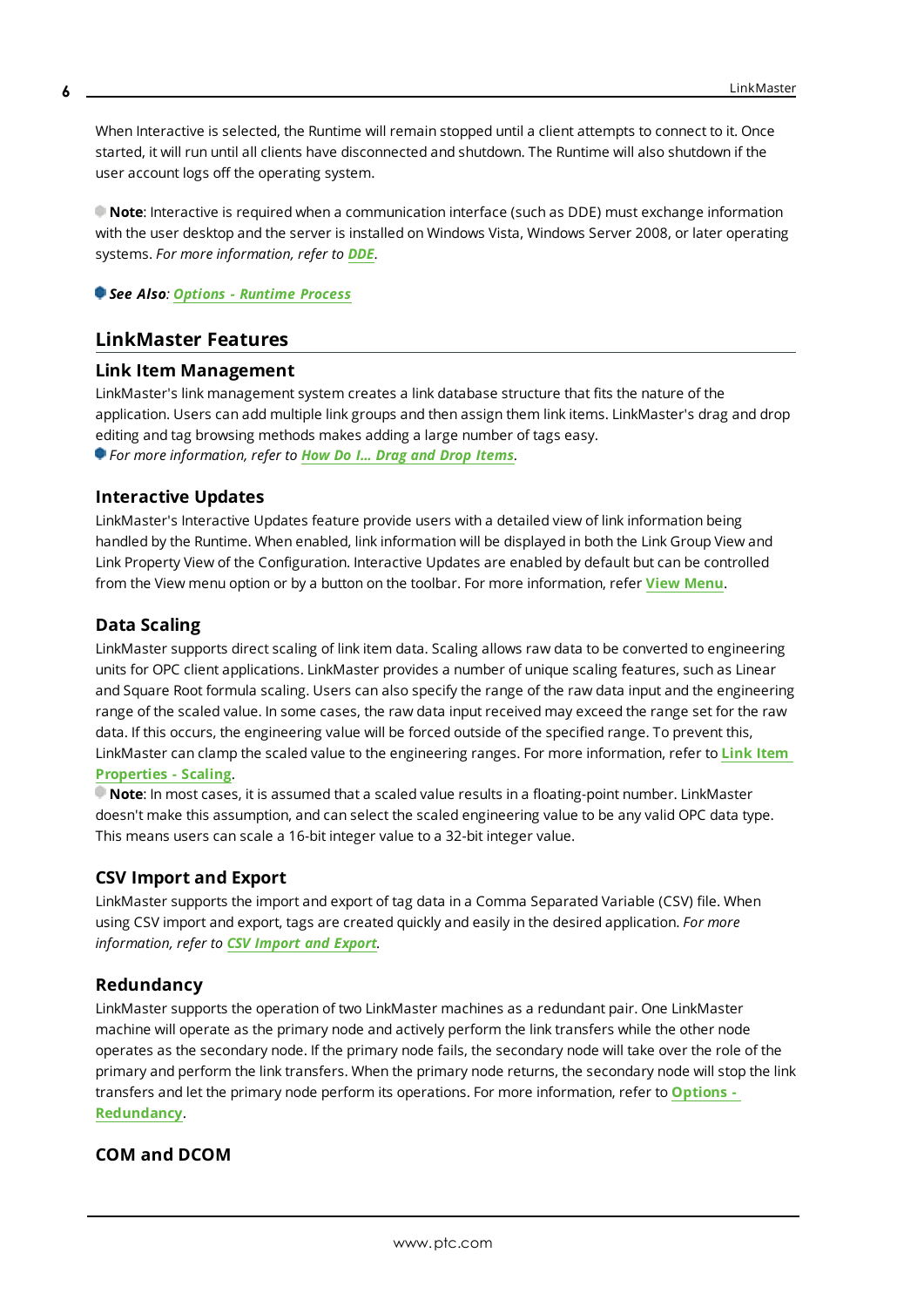OPC servers are based on Microsoft's COM technology and can share data with remote client applications using Distributed COM (DCOM). DCOM uses a single OPC server to provide data to client applications running both locally and on remote machines. LinkMaster allows remote access to the supported DDE formats using what is known as Net DDE. Net DDE allows a remote DDE client application to use the machine name of a remote DDE server when specifying a DDE link.

In terms of OPC connections, LinkMaster will properly configure the DCOM settings that allow remote OPC clients to access and browse. For DDE clients, LinkMaster will automatically start Net DDE services and register all of the required DDE shares, allowing remote DDE clients access to device data.

**Note**: Net DDE services are disabled by default because it can be time consuming to establish DDE share names for the application.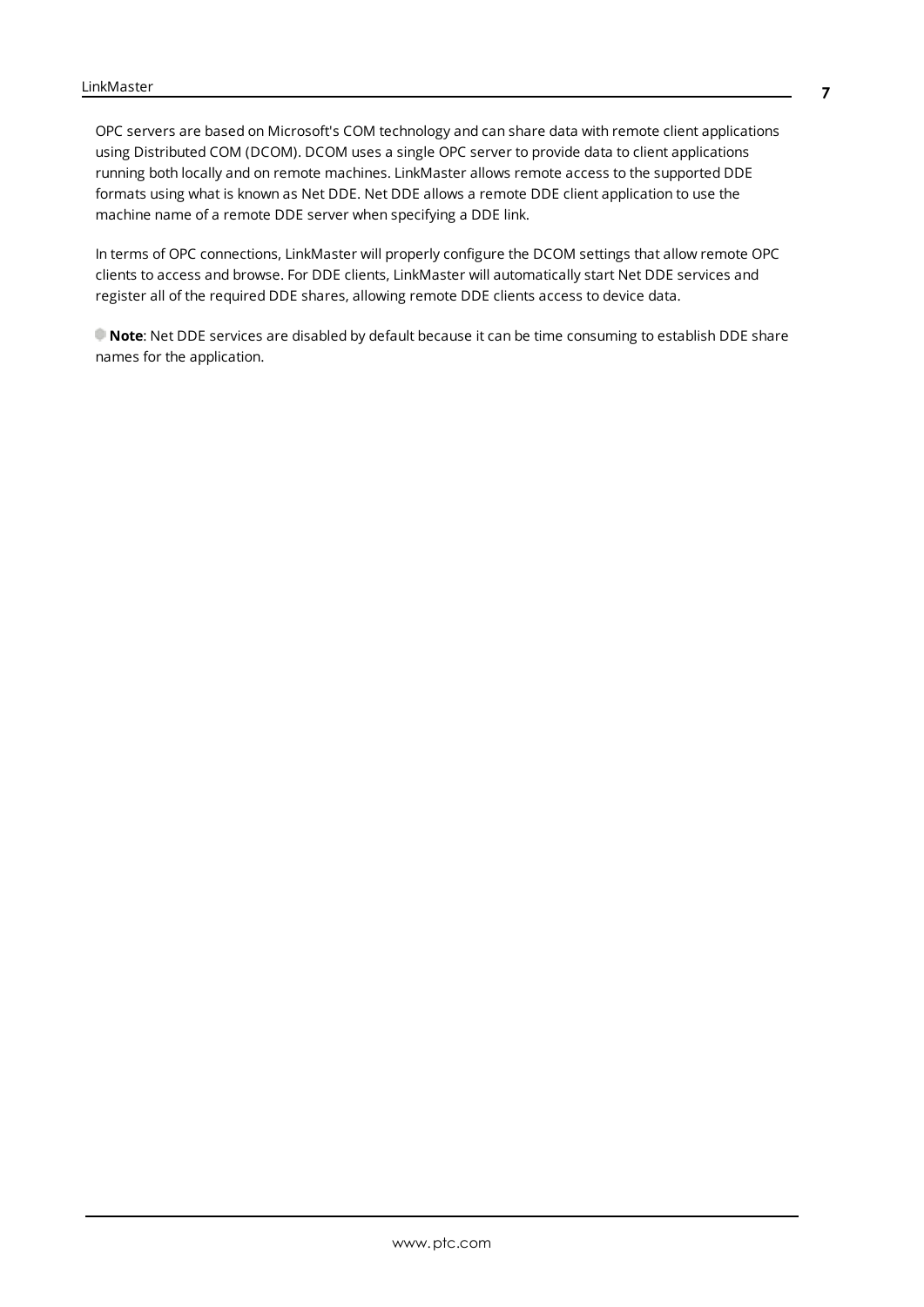#### <span id="page-7-0"></span>**Interfaces and Connectivity**

Client applications can use any of the following client/server technologies to simultaneously access data from the server.

*For more information on a specific interface, select a link from the list below.*

#### **[OPC](#page-7-1) DA**

<span id="page-7-1"></span>**[DDE](#page-7-2)**

#### **OPC DA**

#### **Supported Client/Server Technologies**

1.0a 2.05a 3.0\* \*3.0 is only supported by the OPC server interface.

#### **Overview**

"OPC" stands for Open Productivity and Connectivity in industrial automation and the enterprise systems that support industry. It is a client / server technology where one application acts as the server (providing data) and another acts as a client (using data).

OPC is composed of a series of standards specifications: OPC Data Access (DA) is the most prolific standard. OPC DA is a widely accepted industrial communication standard that enables data exchange between multivendor devices and control applications without proprietary restrictions. An OPC server can communicate data continuously among PLCs on the shop floor, RTUs in the field, HMI stations, and software applications on desktop PCs. OPC compliance makes continuous real-time communication possible (even when the hardware and software are from different vendors).



OPC Data Access 1.0a was the original specification developed by the OPC Foundation in 1996. Although it continues to be supported by many of the OPC client applications in use today, OPC Data Access 2.0 Enhanced OPC better utilizes the underlying Microsoft COM technology. OPC Data Access 3.0 is the latest version of the OPC DA interface.

#### <span id="page-7-2"></span>**DDE**

# **Supported Formats**

CF\_Text XL\_Table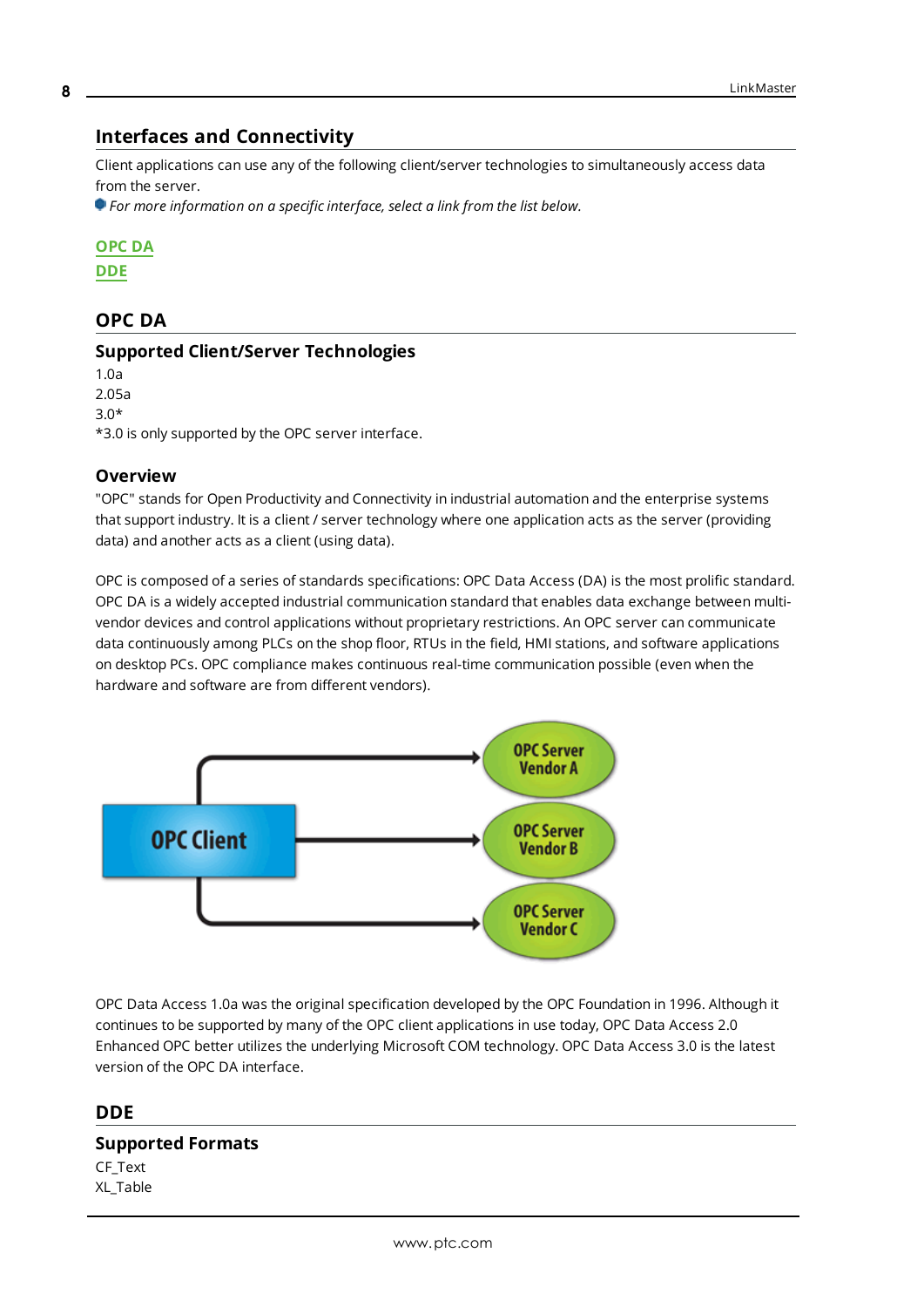Advanced DDE Network DDE

#### **Overview**

LinkMaster provides an optional DDE server interface that supports the following formats: CF\_Text, XL\_ Table, and Advanced DDE. CF\_Text and XL\_Table are standard DDE formats developed by Microsoft for use with all DDE aware applications. Advanced DDE is a high performance format supported by a number of client applications specific to the industrial market.

*For more information, refer to Project [Properties](#page-9-2) - DDE.*

#### **CF\_Text and XL\_Table**

The DDE format CF\_Text is the standard DDE format as defined by Microsoft. All DDE aware applications support the CF\_Text format. XL\_Table is the standard DDE format as defined by Microsoft that is used by Excel.

#### **Advanced DDE**

Advanced DDE is the DDE format defined by Rockwell Automation. Today, all Rockwell Client applications are Advanced DDE aware. Advanced DDE is a variation on the normal CF\_Text format, which allows larger amounts of data to transfer between applications at higher rates of speed (and with better error handling).

#### **Network DDE**

Network DDE (Net DDE) is the standard for remote DDE connection as defined by Microsoft. It uses the CF\_ Text format.

*For more information, refer to How Do I... Use Net DDE with [LinkMaster](#page-59-0).*

#### **Requirements**

In order for the DDE interface to connect with the server, the Runtime Process Mode must be set to Interactive.

*See Also: [Process](#page-4-1) Modes*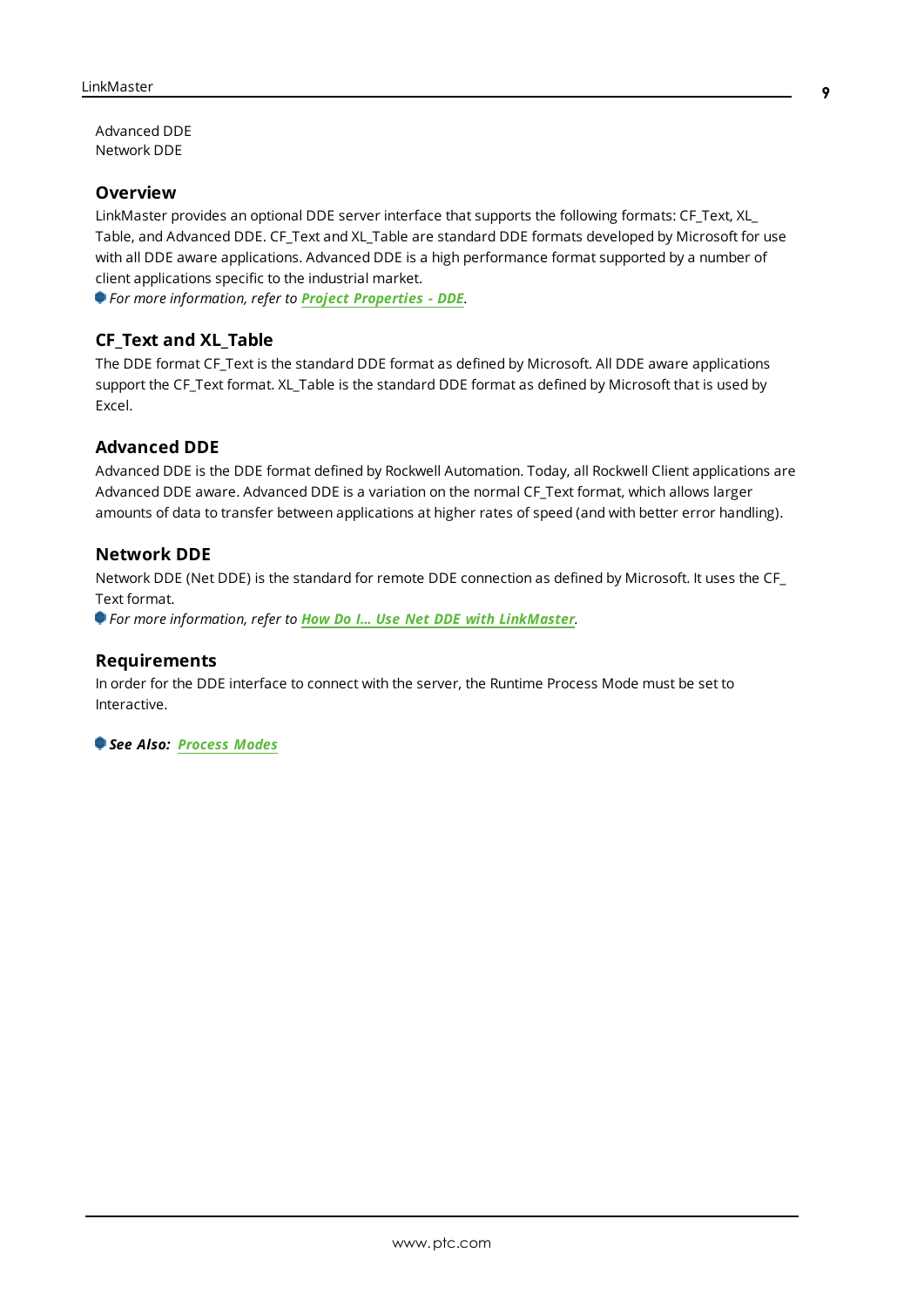# <span id="page-9-0"></span>**Navigating the Configuration**

The application Configuration is divided into four panes: the Server Views, the Link Group View, and the Link Property View.

| $\mathbf x$<br>$\Box$<br>$\Box$<br>LinkMaster - Runtime                                                                                                                            |                                                                                |  |
|------------------------------------------------------------------------------------------------------------------------------------------------------------------------------------|--------------------------------------------------------------------------------|--|
| File Edit View Users Tools                                                                                                                                                         | Help                                                                           |  |
| 1682 P 37                                                                                                                                                                          | ウメも追入 図図①                                                                      |  |
| <b>E</b> Local Machine<br>A.,                                                                                                                                                      | <b>E-L</b> Local Machine                                                       |  |
| □ Kepware.KEPServerEX.                                                                                                                                                             | <b>E-P</b> Remote Machine                                                      |  |
| <b>E</b> Channel 1                                                                                                                                                                 | <b>E</b> - <b>P</b> Custom Remote Machines                                     |  |
| E System<br>Device 1<br>$\epsilon$ Tag 1<br>$\blacksquare$ $\blacksquare$ $\blacksquare$ $\blacksquare$ $\blacksquare$ $\blacksquare$ $\blacksquare$ $\blacksquare$ $\blacksquare$ | <b>Server View</b>                                                             |  |
| <b>Server View</b><br>$\overline{\phantom{a}}$                                                                                                                                     |                                                                                |  |
| m.                                                                                                                                                                                 |                                                                                |  |
| Group0*                                                                                                                                                                            | Link Name   Desc   Input  <br>Data Ty Raw Val Scaled Val<br>Timesta<br>Outputs |  |
| <b>Link Group View</b>                                                                                                                                                             | ் Link0*<br>Unassign Default N/A<br>N/A<br>Local<br>N/A                        |  |
|                                                                                                                                                                                    | <b>Link Property View</b>                                                      |  |
| Link Groups                                                                                                                                                                        | ш<br>∢<br>Þ                                                                    |  |
|                                                                                                                                                                                    | Itm References: 0   User: Administrator<br>Clients: 1                          |  |

**Server View**: This view displays the Local, Remote, and Custom machines available for connection. The upper left and right panes are identical, and display two different instances of the same object.

**Link Group View**: This view displays all of the link groups that have been created in the project.

**Link Property View**: This view displays the link items that belong to a selected link group.

<span id="page-9-1"></span>*See Also: Project [Properties](#page-9-1) and [LinkMaster](#page-19-0) Options.*

#### **Project Properties**

To access the Project Properties tabs from the Configuration, click **File** | **Project Properties**. For more information, select a link from the list below.

**Project [Properties](#page-9-2) - DDE Project [Properties](#page-11-0) - OPC DA Settings Project Properties - OPC DA [Compliance](#page-12-0)**

#### <span id="page-9-2"></span>**Project Properties - DDE**

Because a number of applications require Dynamic Data Exchange (DDE) to share data, LinkMaster provides access to DDE applications that support one of the following DDE formats: CF\_Text, XL\_Table and Advanced DDE. CF\_Text and XL\_Table are standard DDE formats developed by Microsoft for use with all DDE aware applications. Advanced DDE is a high performance format supported by a number of client applications specific to the industrial market.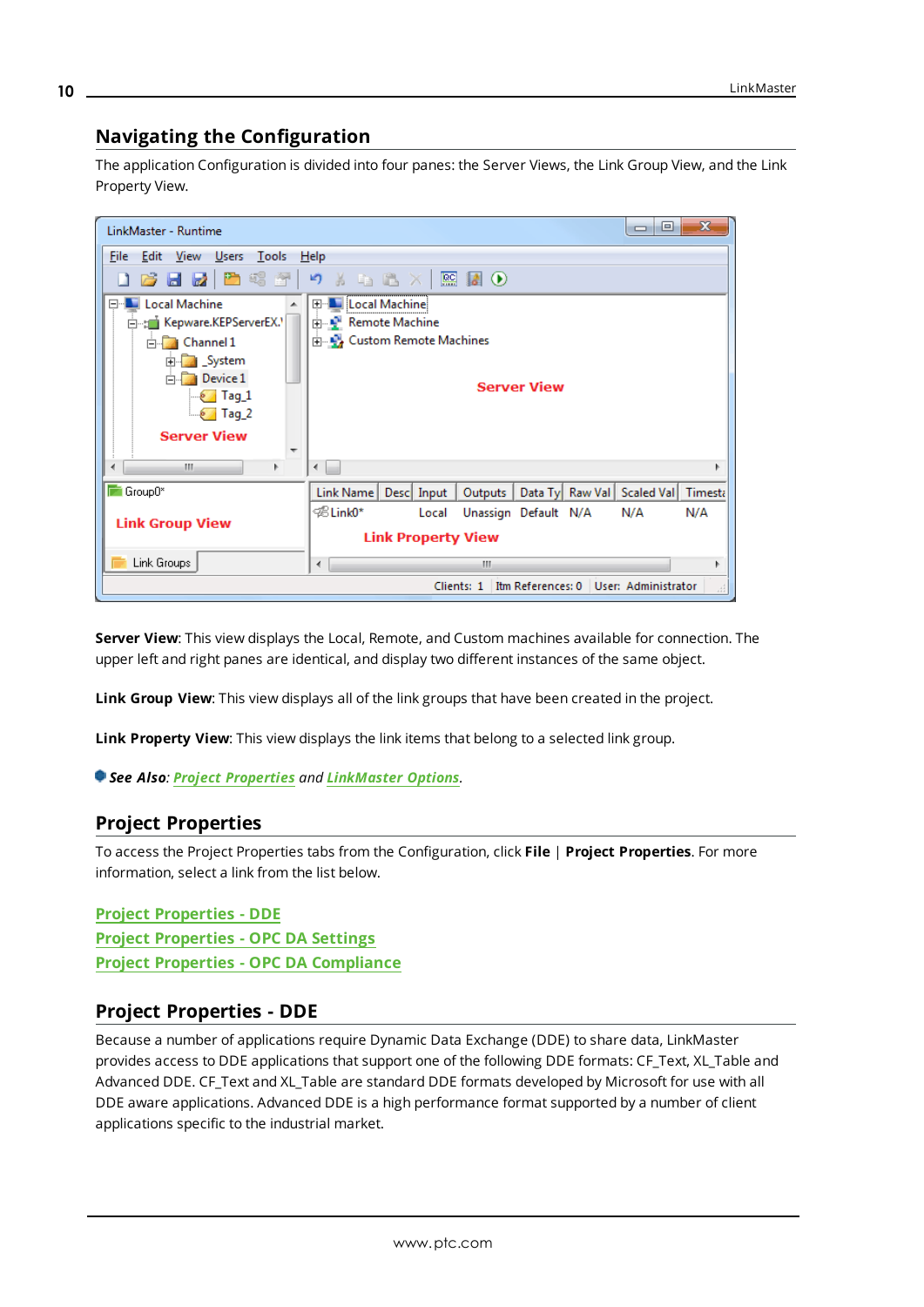| <b>Project Properties</b>                                                              | x                                                                |
|----------------------------------------------------------------------------------------|------------------------------------------------------------------|
| DDE.<br>OPC DA Settings   OPC DA Compliance                                            |                                                                  |
| Note: Server Runtime may have to be reinitialized for changes to take effect.          |                                                                  |
| General                                                                                | <b>Formats</b>                                                   |
| └ Enable DDE connections to                                                            | Madvanced DDE                                                    |
| Enable Net DDE                                                                         | <b>▽ XL Table</b>                                                |
| linkmaster<br>Service name:                                                            | l⊽ <u>C</u> F_TEXT                                               |
| Timing<br>100<br>Update active clients every<br> 15<br>Wait<br><b>Restore Defaults</b> | ms.<br>seconds before timing out on immediate requests for data. |
| <b>OK</b><br>Cancel                                                                    | Help<br>Apply                                                    |

**Enable DDE Connections to the Server**: When checked, this option enables the DDE server portion of the server. When unchecked, the server will not respond to any request for DDE data. The default setting is unchecked.

**Note**: If intending to use the server only as an OPC server, users may want to disable DDE operation. Doing so can increase the data's security and improve the server's overall performance.

**Enable Net DDE**: When checked, this option enables Microsoft's Net DDE services . The default setting is unchecked.

**Note**: If intending to only use the server with local DDE client applications, users should keep Net DDE disabled. Starting the Net DDE services can be a time consuming process that can slow the startup of the server. Enabling Net DDE will cause the server to automatically register its share names and start the Net DDE service manager. The DDE shares will be removed when the server shuts down. *For more information, refer to How Do I... Use Net DDE with [LinkMaster](#page-59-0).*

**Service Name**: This parameter specifies how the server will appear as an application name to DDE clients. This name will initially be set to allow compatibility with the previous versions of the server. Users that need to replace an existing DDE server can change the service name to match the DDE server that is being replaced. A string of 1 to 32 characters can be entered.

**Formats**: This parameter specifies the DDE format to provide to client applications. All three formats are enabled by default. This is particularly useful for users experiencing problems connecting a DDE client application to the server: each of the DDE formats can be disabled to isolate a specific format for testing purposes.

**Note:** Every DDE aware application must support CF\_Text at a minimum.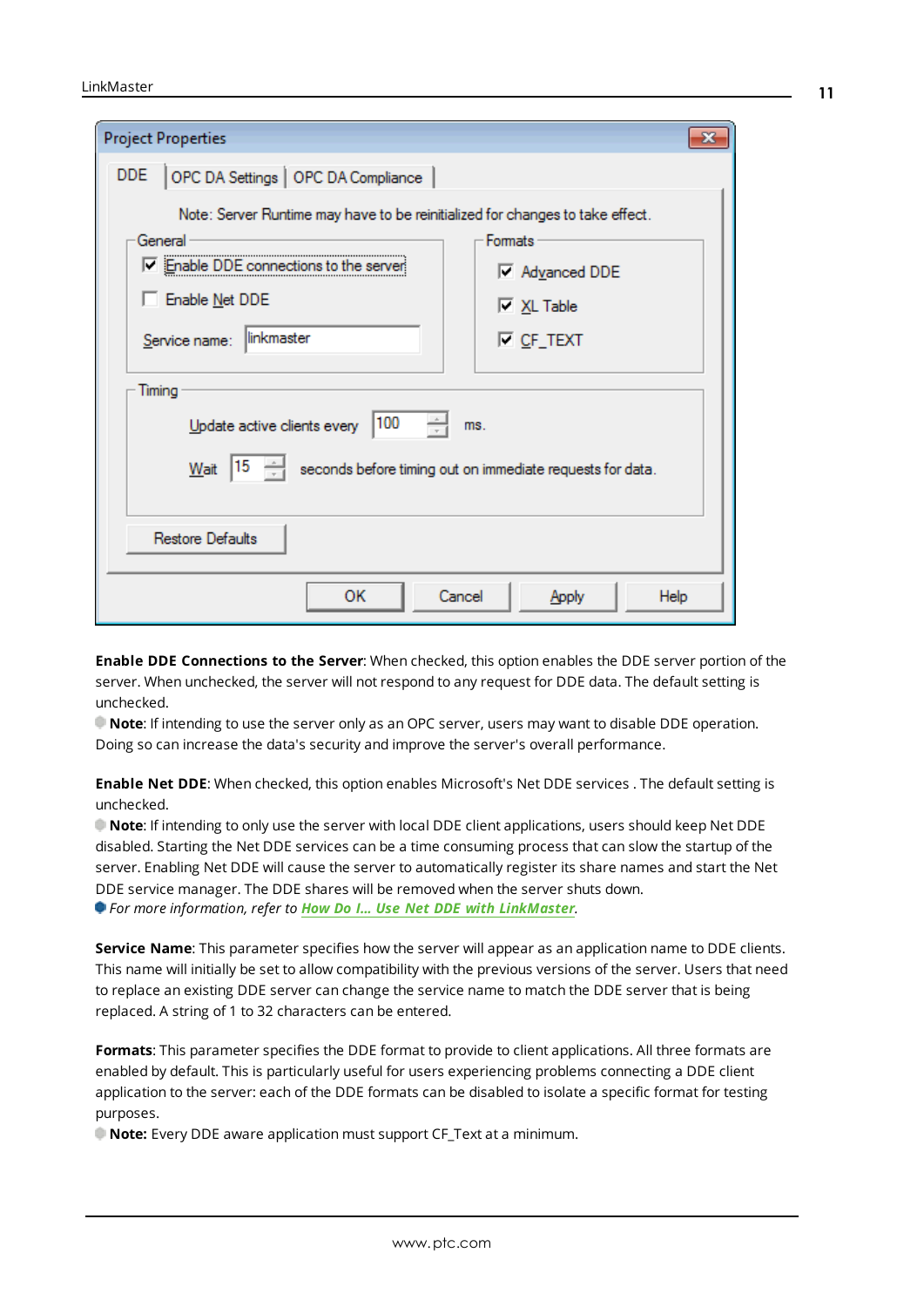**Update Active Clients Every** *x*: This parameter batches up DDE data so that it can be transferred to client applications. When using a DDE format, performance gains only come when large blocks of server data can be sent in a single DDE response. To improve the ability of the server to gather a large block of data, the update timer can be set to allow a pool of new data to accumulate before a being sent to a client application. The valid range is 20 to 60000 milliseconds. The default setting is 100 milliseconds.

**Wait** *x* **seconds before timing out on immediate requests for data**: This parameter specifies a timeout for the completion of DDE request. If a DDE client request (either a Read or Write operation) on the server cannot be completed within the specified timeout, an error will be returned to the DDE Client. The valid range is 1 to 30 seconds. The default setting is 15 seconds.

**Restore Defaults**: When clicked, this button will restore the parameters to their default settings.

<span id="page-11-0"></span>**Note:** The Runtime may have to be reinitialized for changes to take effect.

# **Project Properties - OPC DA Settings**

LinkMaster supports the OPC Foundation's Data Access Specifications for 1.0, 2.0, and 3.0 simultaneously. Although this provides the utmost level of compatibility, there may be times when forcing the server to use one method over another is necessary. The OPC DA Options dialog is used to make these selections.

| <b>Project Properties</b>                                                                                                                                                                                                                                                                                          | x |
|--------------------------------------------------------------------------------------------------------------------------------------------------------------------------------------------------------------------------------------------------------------------------------------------------------------------|---|
| OPC DA Settings   OPC DA Compliance  <br><b>DDE</b>                                                                                                                                                                                                                                                                |   |
| <b>Z</b> Enable OPC 1.0 data access interfaces<br>□ Enable OPC 2.0 data access interfaces<br>7 Enable OPC 3.0 data access interfaces<br>Include hints when a client browses the server (uncheck for compliance testing)<br>Include tag properties when a client browses the server<br>□ Enable diagnostics capture |   |
| Timing<br>$\div$ seconds<br>15<br>When notifying clients that the server is shutting down wait<br>before disconnecting.<br>$\leftarrow$ seconds before timing out on synchronous requests for data.<br> 15<br>Wait<br><b>Restore Defaults</b>                                                                      |   |
| <b>OK</b><br>Cancel<br>Help<br><b>Apply</b>                                                                                                                                                                                                                                                                        |   |

**Enable OPC 1.0 data access interfaces**: When checked, this option allows the server to accept OPC client connections from OPC clients that support the 1.0 specification. The default setting is checked.

**Enable OPC 2.0 data access interfaces**: When checked, this option allows the server to accept OPC client connections from OPC clients that support the 2.0 specification. The default setting is checked.

**12**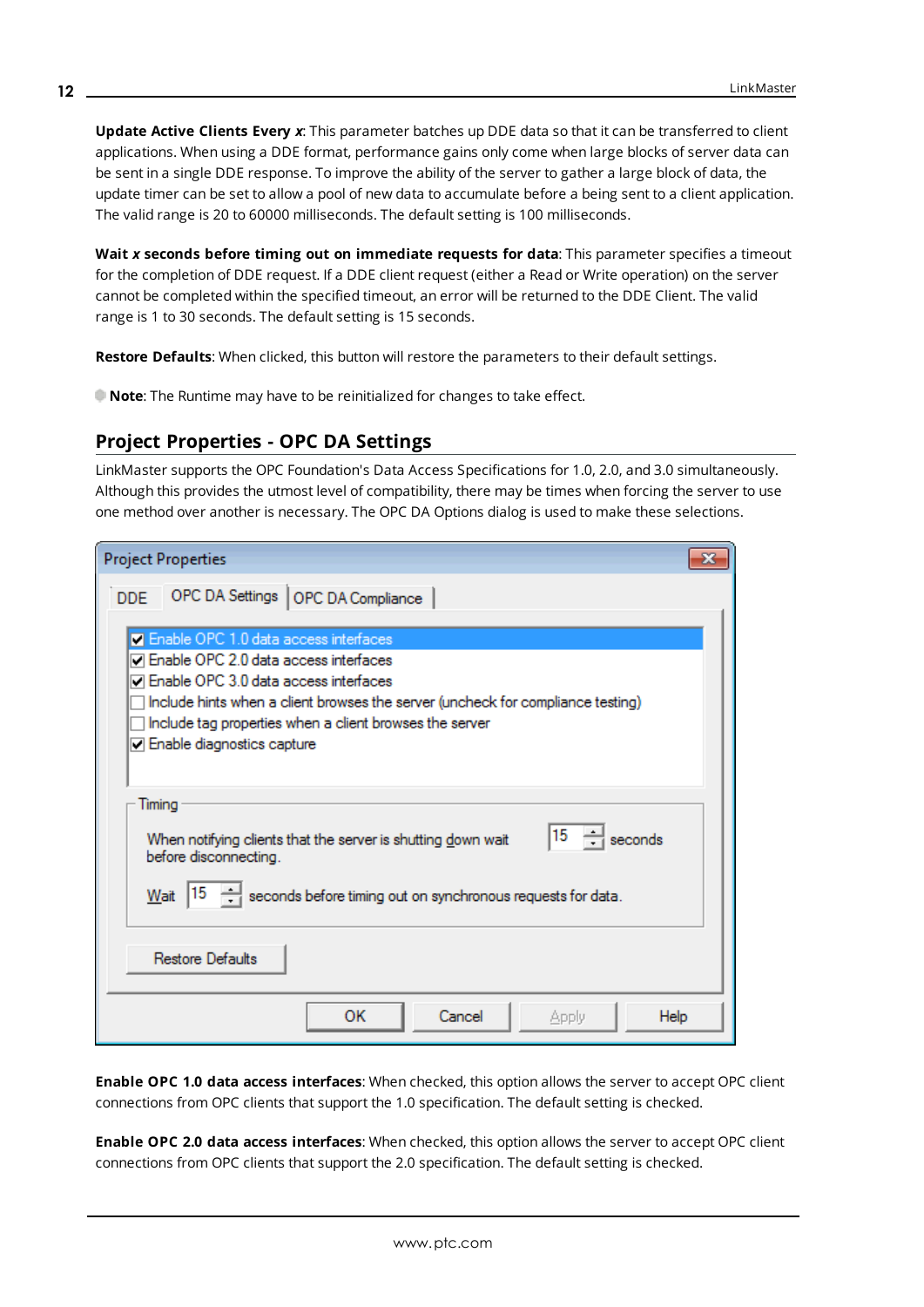**Enable OPC 3.0 data access interfaces**: When checked, this option allows the server to accept OPC client connections from OPC clients that support the 3.0 specification. The default setting is checked.

**Include hints when a client browses the server**: When checked, this option allows OPC client applications to browse the address formatting Hints available for each communications driver. The default setting is unchecked.

**Note**: Hints provide a visual quick reference of how a particular device's data can be addressed. This can be useful when entering Dynamic Tags from the OPC client. The hint items are not valid OPC tags. Some OPC client applications may try to add the hint tags to their tag database. When this occurs, the client will receive an error from the server. This is not a problem for most clients, although it can cause others to stop adding tags automatically or report errors. Users can prevent this from occurring by turning the hints On or Off.

**Include tag properties when a client browses the server**: When checked, this option allows OPC client applications to browse the tag properties available for each tag in the address space. The default setting is disabled.

**Enable diagnostics capture**: The OPC diagnostic feature is for troubleshooting purposes and should not be enabled during normal production. Please contact technical support for additional configuration details regarding this feature. When checked, this option allows OPC diagnostics data to be captured and logged to a file. The default setting is disabled (unchecked).

**When notifying clients that the server is shutting down, wait** *x* **seconds before disconnecting**: This parameter specifies how long the server will wait for an OPC client to return from the server shutdown event. If the client application does not return within the timeout period, the server will complete its shutdown and exit. The valid range is 10 to 60 seconds. The default setting is 15 seconds.

**Wait** *x* **seconds before timing out on synchronous requests for data:** This parameter specifies how long the server will wait for a synchronous Read or Write operation to complete. If a synchronous operation is in progress and the timeout is exceeded, the server will force the operation to complete with a failure to the OPC client. This prevents OPC clients from appearing to become locked up when using synchronous operations. The valid range is 5 to 60 seconds. The default setting is 15 seconds.

# <span id="page-12-0"></span>**Project Properties - OPC DA Compliance**

The OPC DA Compliance option allows users to tailor the server's operation to better meet the needs of rare OPC clients. These options should not need to be adjusted for most OPC client applications.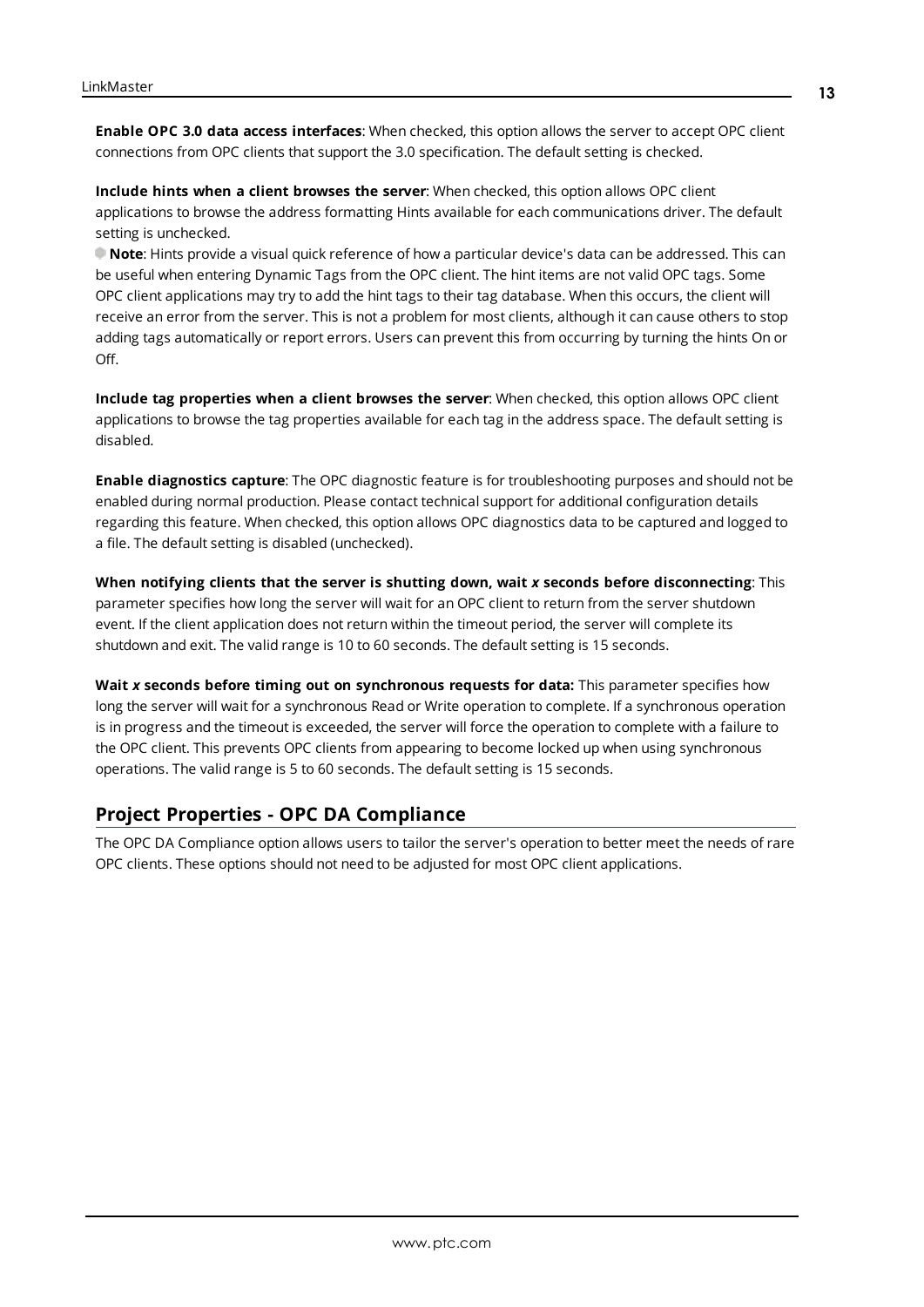| <b>Project Properties</b>                                                                                                                                                                                                                                                                                                                                      |  |  |
|----------------------------------------------------------------------------------------------------------------------------------------------------------------------------------------------------------------------------------------------------------------------------------------------------------------------------------------------------------------|--|--|
| DDE   OPC DA Settings   OPC DA Compliance                                                                                                                                                                                                                                                                                                                      |  |  |
| Perform the following operations in agreement with the OPC-DA 3.0 specification:                                                                                                                                                                                                                                                                               |  |  |
| Reject unsupported language IDs<br>Ignore deadband when retuming data for cache reads<br>Retum all browse items regardless of read-write filter                                                                                                                                                                                                                |  |  |
| $\Box$ Data type support for 2.05a<br>Retum synchronous device read failure if one or more items would result in bad quality<br>Retum initial updates for items in a single callback<br>$\Box$ Respect language ID set by client when performing data type conversions<br>○ Data change callback is passed item-level error=S_FALSE for items with bad quality |  |  |
| Note: For OPC Data Access Compliance testing there are additional<br>features that must be tumed off on the OPC Settings page.                                                                                                                                                                                                                                 |  |  |
| Restore Defaults                                                                                                                                                                                                                                                                                                                                               |  |  |
| <b>OK</b><br>Cancel<br>Help<br>Apply                                                                                                                                                                                                                                                                                                                           |  |  |

**Perform the following operations in agreement with the OPC DA 3.0 specification**: When checked, this option enables the options available in the list box, and makes all options conform to OPC compliancy. The default setting is unchecked.

**Reject unsupported Language IDs**: When checked, this option only allows Language IDs that are natively supported by the server. The default setting is checked.

**Note**: If the OPC client application attempts to add an OPC group to the server and receives a general failure, it is possible the client has given the server a Language ID that is not natively supported. If this occurs, the server will reject the group addition. To resolve this particular issue, disable the compliant feature to force the server to accept any Language ID.

**Ignore dead-band when returning data for cache needs**: When checked, this option allows the server to ignore the deadband setting on OPC groups added to the server. The default setting is unchecked. **Note**: For some OPC clients, passing the correct value for deadband causes problems that may result in the OPC client (such as, having good data even though it does not appear to be updating frequently or at all). This condition is rare.

**Return all browse items regardless of read-write filter**: When checked, this option causes the server to return all tags to an OPC client application when a browse request is made, regardless of the access filter applied to the OPC clients tag browser. The default setting is unchecked.

**Data type support for 2.05a**: When checked, this option causes the server to adhere to the data type requirements and expected behaviors for data type coercion that were added to the 2.05a specification. The default setting is checked.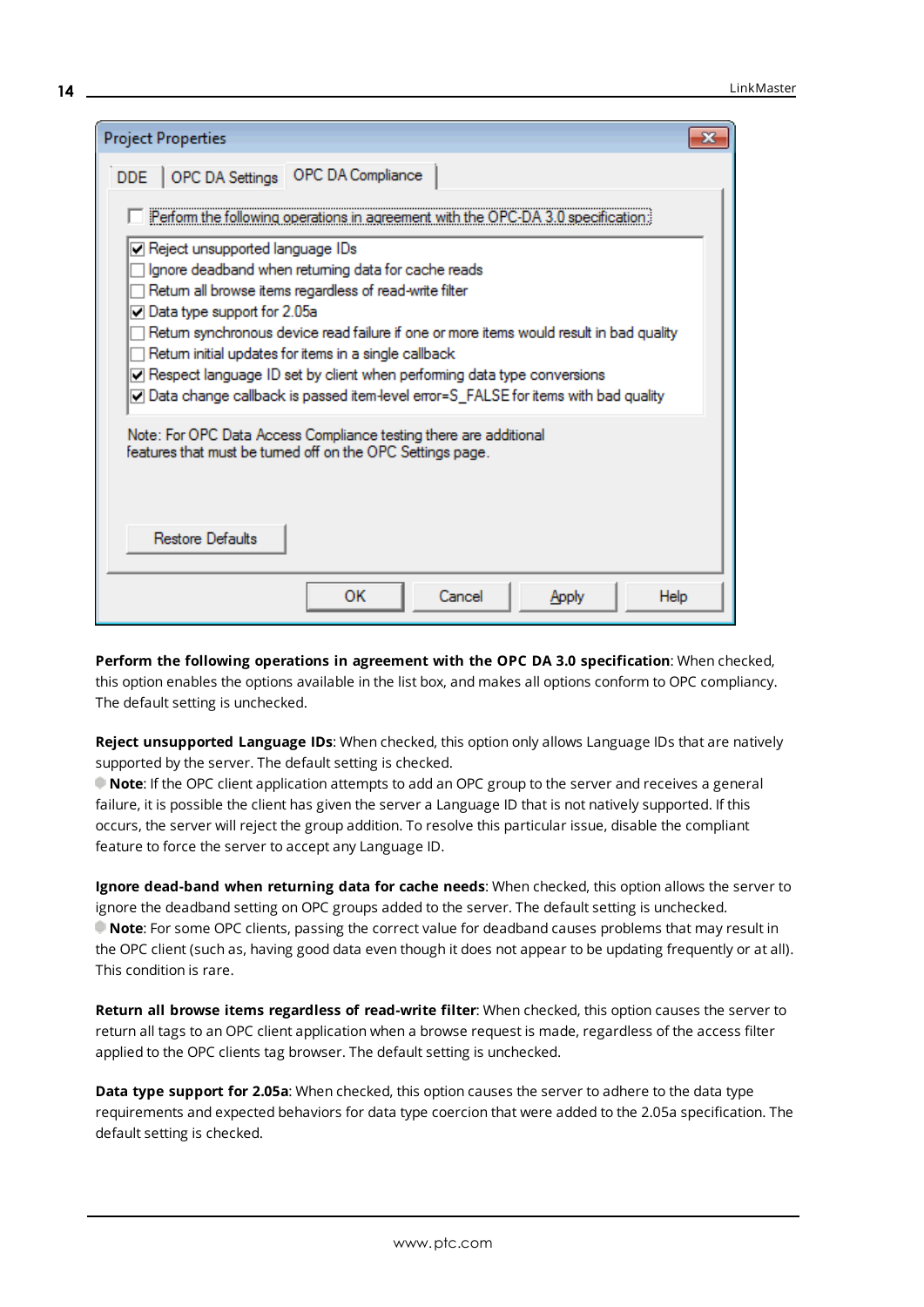# **Return synchronous device read failure if one or more items would result in bad quality**: When

checked, this option causes the server to return a failure if one or more items for a synchronous device Read results in a bad quality read. Compliance requires the server to return success, indicating that the server could complete the request even though the data for one or more items may include a bad and/or uncertain quality. The default setting is unchecked.

**Return initial updates for items in a single callback**: When checked, this option causes the server to return all outstanding initial item updates in a single callback. When not selected, the server returns initial updates as they are available (which could result in multiple callbacks). The default setting is unchecked.

**Respect Language ID set by client when performing data type conversions**: When checked, this option determines whether the server uses the Locale ID of the running Windows Operating System or the Locale ID set by the OPC client when performing data type conversions. The default setting is checked. **Note**: For example, a string representing a floating point number such as 1,200 would be converted to One Thousand - Twelve Hundred if converted using English metrics, but would be One and Two-Tenths if converted using German metrics. Thus, if German software is running on an English OS, users need to determine how the comma will be handled. This setting allows for such flexibility. By default, and due to historical implementation, the server respects the Locale ID of the operating system.

**Data change callback is passed item-level error=S\_FALSE for items with bad quality**: When checked, this option causes the server to return S\_FALSE in the item error array for items without good quality. This setting will default to True for existing projects that are set to full compliance, and False for those that are not. When set to False, the legacy behavior of returning E\_FAIL (0x80004005) will occur.

#### <span id="page-14-0"></span>**View Menu**

Users can enable Interactive Updates and specify the update interval through the **View** menu.

| LinkMaster - Runtime  |             |                            |
|-----------------------|-------------|----------------------------|
| Edit<br>File          | <b>View</b> | Users Tools Help           |
| 庈                     |             | <b>Status Bar</b>          |
| ⊞ Loca V              |             | Toolbar                    |
| ங்⊹∳"Rem<br>⊟ La Cust |             | Refresh                    |
|                       |             | Update Interval            |
|                       |             | <b>Interactive Updates</b> |

Descriptions of the options are as follows:

- **Update Interval:** When selected, this option invokes the View Update Interval. This dialog specifies the update interval that will be used for Interactive Updates.
- <sup>l</sup> **Interactive Updates**: When checked, this option displays active link information in the Link Property View. When unchecked, the Configuration maintains its active client connection with the Runtime, but releases its link item references. For more information, refer to the "Interactive Updates" subtopic below.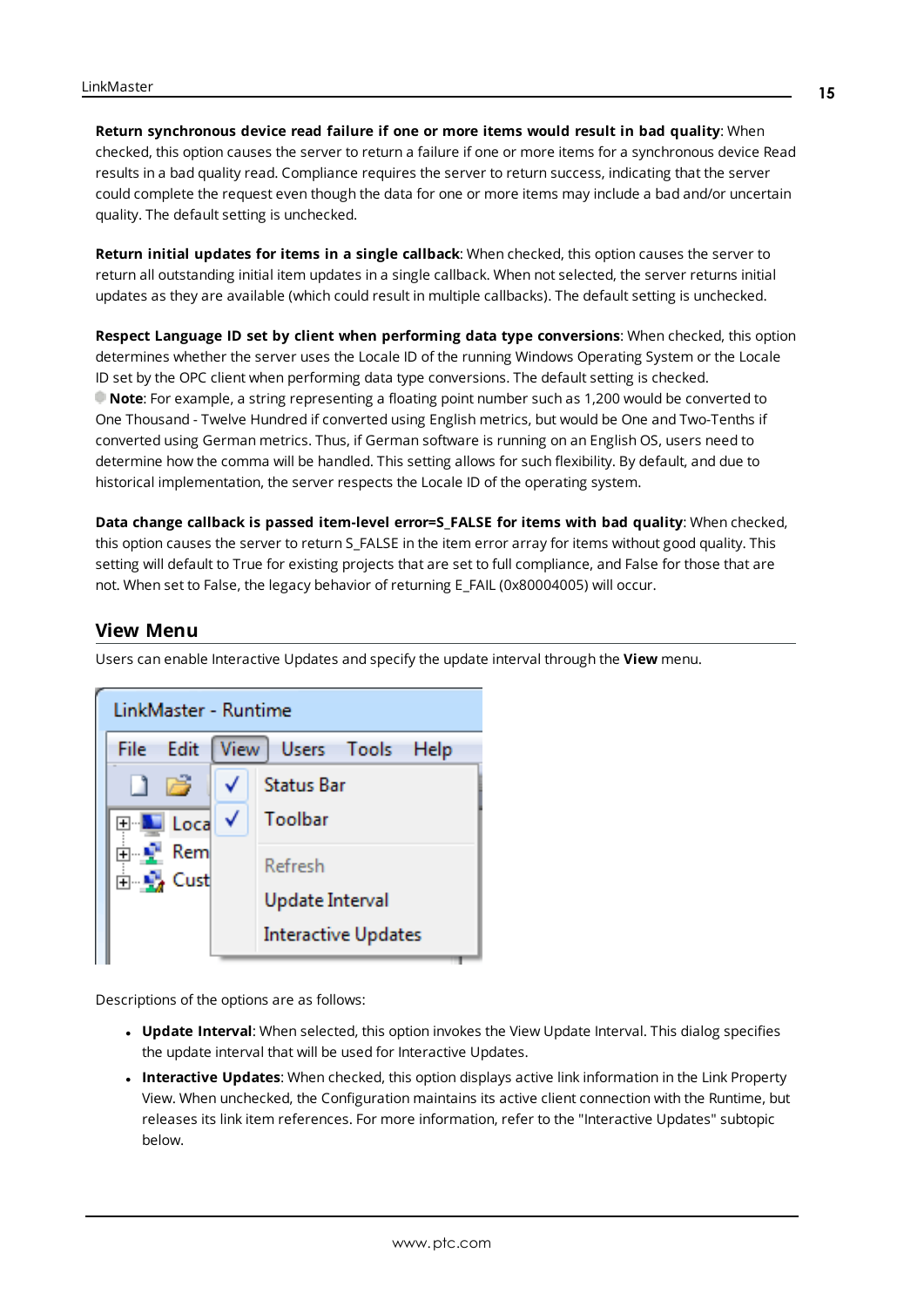**Note**: Changes made to these selections will have no effect on third-party client and server applications that connect to LinkMaster's Runtime. They only affect the user's local view in the Configuration.

#### **Interactive Updates**

To provide Interactive Updates, the Configuration uses a local OPC DA client connection to the Runtime. When changes are made to the project, the local copy of the project that is maintained by the Configuration will not be synchronized with the Runtime project until a file save operations is performed. This is most noticeable when changes are made to the Link Group Properties or Link Item Properties. For example, if a link item's access is changed to Read Only, that change will not take effect until the project is saved. For more information, refer to **Saving a [Project](#page-53-0)**.

| LinkMaster - Runtime                                                                                               |               |                                                                                                             |                      |                               |           | $\equiv$                                  | e       |     |
|--------------------------------------------------------------------------------------------------------------------|---------------|-------------------------------------------------------------------------------------------------------------|----------------------|-------------------------------|-----------|-------------------------------------------|---------|-----|
| File<br>View<br>Edit                                                                                               | Users Tools   | Help                                                                                                        |                      |                               |           |                                           |         |     |
| 82                                                                                                                 | 白毛子           | $X \oplus B X$<br>圴                                                                                         | $rac{}{0}{\sqrt{2}}$ | $\left( \blacksquare \right)$ |           |                                           |         |     |
| Fing Kepware.KEPServerEX<br>System<br>中<br><b>Example 1</b> Channel 1<br><b>E</b> System<br><b>E</b> Device 1<br>Ш |               | <b>E-Lui Local Machine</b><br>▲<br>由 P Remote Machine<br>J<br><b>ELLET</b> Custom Remote Machines<br>÷<br>∢ |                      |                               |           |                                           |         |     |
| Group0                                                                                                             | Link Name     | D. Input                                                                                                    | Outputs              | Data Type                     | Raw Value | <b>Scaled Value</b>                       | Quality |     |
| Group1                                                                                                             | $\geq$ Link 0 | Local Mach                                                                                                  | Unassi               | Word                          | 0         | 0                                         | Good    |     |
| Link Groups                                                                                                        | ∢             |                                                                                                             | m.                   |                               |           |                                           |         | þ   |
|                                                                                                                    |               |                                                                                                             |                      | Clients: 1                    |           | Item References: 10   User: Administrator |         | .11 |

#### <span id="page-15-0"></span>**Users Menu**

#### **Accessing the User Manager**

Users can access user accounts quickly through the configuration. *For more information, refer to the instructions below.*

1. To start, click **Users** | **Log In**.



**16**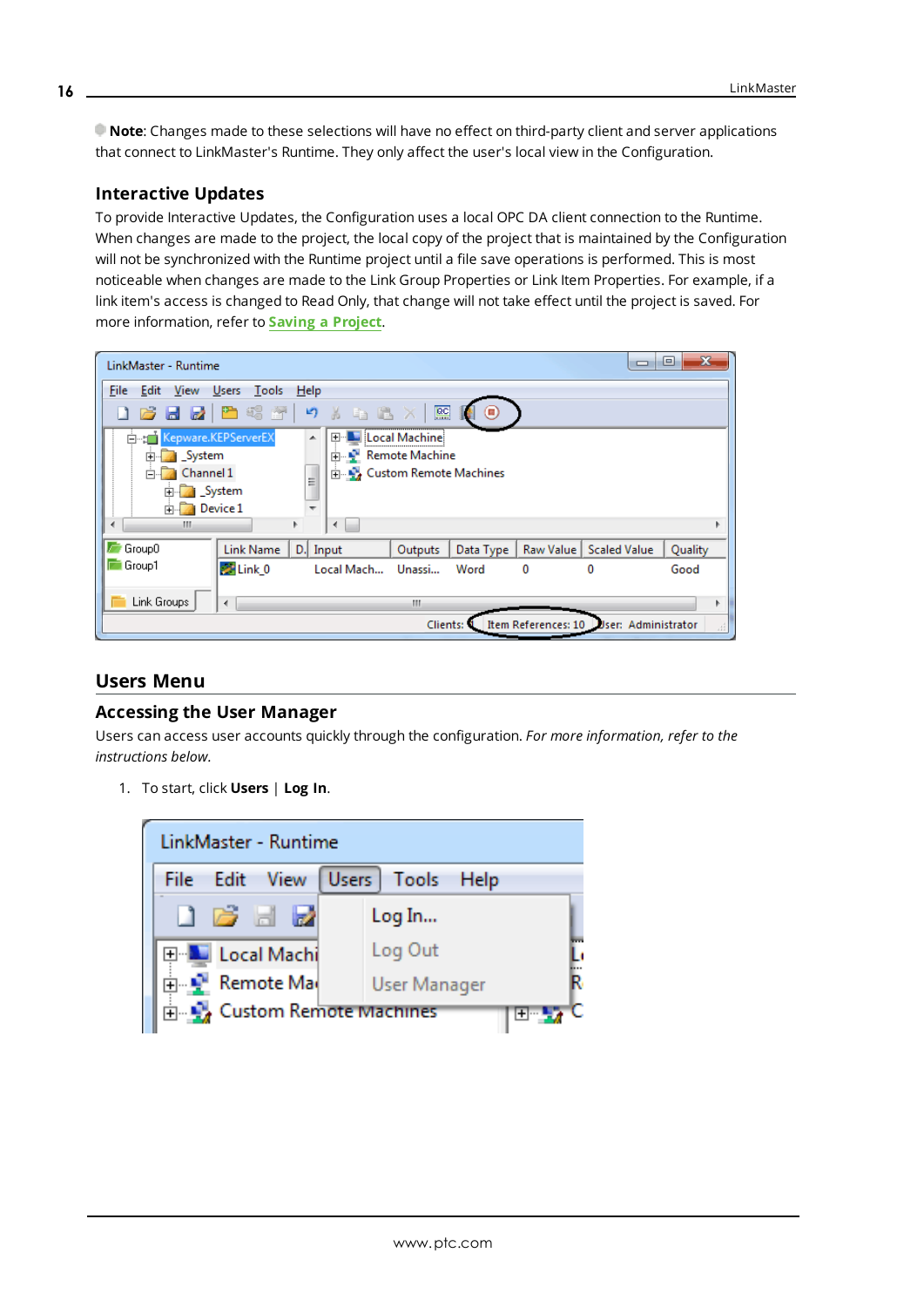2. At this point, authentication is required. Enter a User Name and Password, and then click **OK**.

| Authentication Required |        |
|-------------------------|--------|
| User name:              | ок     |
| Password:               | Cancel |
|                         |        |
|                         |        |

3. Next, click **Users** | **User Manager**.



**Note**: If logged in as the Administrator at time of change, users must click **Users** | **Log Out User Administrator** before accessing another user account.

#### **User Manager**

The User Manager is used to control the actions available to operators in LinkMaster. There are two user accounts available by default: Administrator and Default User.

| <b>Registered Users</b> |                       |               |
|-------------------------|-----------------------|---------------|
| v                       |                       |               |
| User Name               | Description           |               |
| Administrator           | Administrator account |               |
| <b>D</b> efault User    | Default user account. |               |
|                         |                       | Close<br>Help |

Descriptions of the accounts are as follows: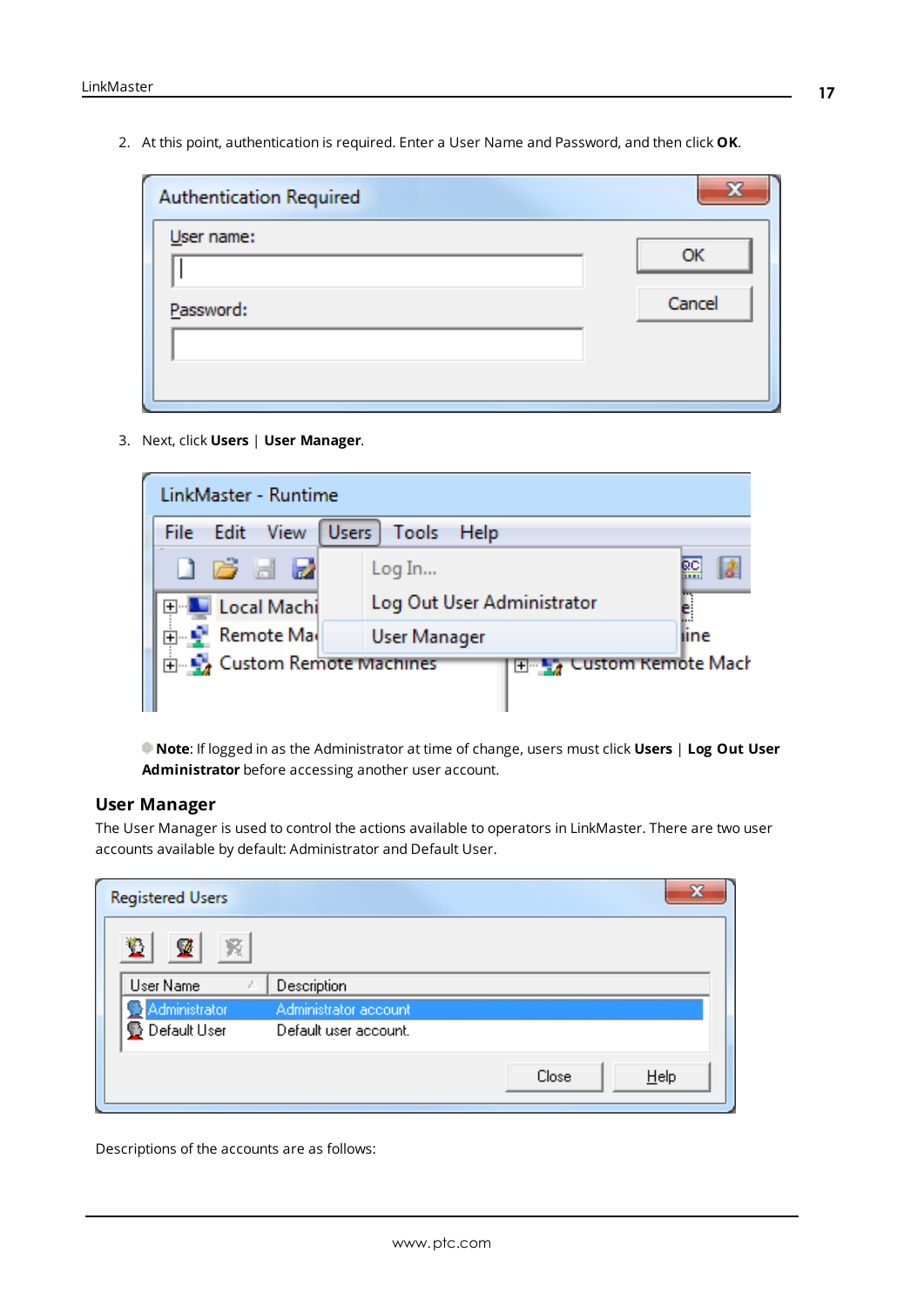- **Administrator**: This account is used to add additional users to the system or to change the settings of existing accounts. The password for the Administrator account is blank by default, as this disables the security settings for connecting the Configuration. Setting the password will enable the User Management System. The Administrator account cannot be deleted, but its password can be changed.
- **Default User**: This account is used when no other account is active, which is the normal condition. The Default User account cannot be deleted. It can only be disabled when the Administrator denies the Default User all privileges.

**Note**: The default user account grants full access: if limited access is unnecessary, the User Manager system does not need to be edited.

| <b>User Properties</b> | $\mathbf x$                                                |
|------------------------|------------------------------------------------------------|
| -Identification        | <b>Edit Project and Settings</b><br>                       |
| Name:                  | Modify Application Settings<br>i<br>Disconnect Clients<br> |
| Description:           | <b>Reset Event Log</b><br>.<br>Manage Licenses<br>i        |
| Assign/change password |                                                            |
| Password:              |                                                            |
| Confirm:               | $He$ <sub>lp</sub><br>OK<br>Cancel                         |

#### **User Properties**

Descriptions of the parameters are as follows:

- <sup>l</sup> **Name**: This parameter specifies a name for the user account. User names are case sensitive, and can be up to 31 characters in length.
- **Description**: This parameter allows a brief description of the user account. This can be particularly helpful for ensuring that operators log in to the proper account.
- **Assign/Change Password:** When checked, this option enables the Password and Confirm fields. Description of the fields are as follows:
- **Password**: This field specifies the password that the user must enter in order to log into the system. The password can be up to 15 characters in length. It must be entered correctly in both the Password and Confirm fields for the change to be accepted. Each time a user account is edited, the password must be re-entered. If the field is left blank, the password will be removed from the account.
- **Confirm**: This field confirms the password entered in the parameter above.
- <sup>l</sup> **Edit Project and Settings**: When checked, this option allows the user account to perform the specified tasks.
- <sup>l</sup> **Modify Application Settings**: When checked, this option allows the user account to modify application settings.
- **· Disconnect Clients**: When checked, this option allows the user account to disconnect clients.
- <sup>l</sup> **Reset Event Log**: When checked, this option allows the user account to reset the Event Log. **Note**: When the User Manager system is used, LinkMaster will log the current account name to the Event Log for all actions taken by the user. To prevent the log from being lost, disable the "Reset Event Log" setting on all accounts.
- <sup>l</sup> **Manage Licenses**: When checked, this option allows the user account to manage licenses.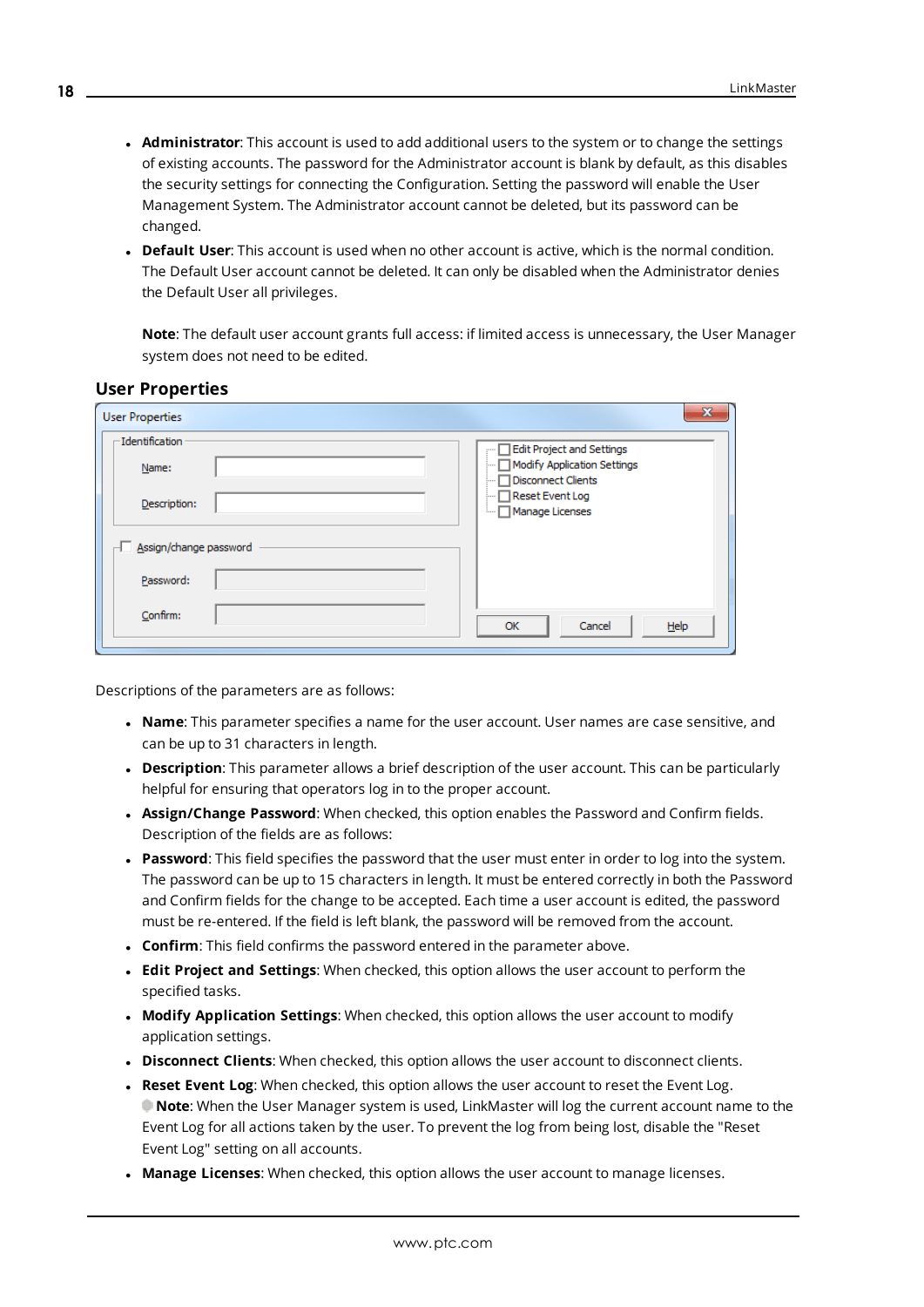#### **Adding Additional User Accounts**

For more information on adding additional user accounts, refer to the instructions below.

- 1. To start, click **Users** | **Log In** and then log in as the administrator.
- 2. Next, click **Users** | **User Manager** and then select **User Manager**.
- 3. Select the new user icon.
- 4. In **User Properties**, specify the name, password, and privilege parameters.
- 5. When finished, click **OK**.
- 6. In the user list, select the desired user and then click **Apply**.
- 7. Then, click **Close**.

**Note:** To edit an existing user account, select the account and click the **Edit User** icon. To delete a user account, select the account and then click the **Delete User** icon.

#### <span id="page-18-0"></span>**Tools Menu**

Users can access connection commands for the Configuration and client through the **Tools** menu.

| LinkMaster - Runtime                                                                                                                                                                                                                                                                                   |                                                                                       |
|--------------------------------------------------------------------------------------------------------------------------------------------------------------------------------------------------------------------------------------------------------------------------------------------------------|---------------------------------------------------------------------------------------|
| <b>Users</b><br>File Edit View                                                                                                                                                                                                                                                                         | Tools<br>Help                                                                         |
| $\begin{array}{c} \begin{array}{c} \begin{array}{c} \end{array} \\ \begin{array}{c} \end{array} \end{array} \end{array} \begin{array}{c} \begin{array}{c} \end{array} \end{array} \begin{array}{c} \begin{array}{c} \end{array} \end{array} \begin{array}{c} \end{array} \end{array}$<br>Local Machine | Connect Configuration for Item Browsing<br>Disconnect Configuration for Item Browsing |
| in the Kepware.KEPSen<br>Find Kepware.KEPSen<br>E-a Kepware.KEPSer<br>E-t Kepware.LinkMa<br><b>E</b> -1 Kepware.LinkMa<br>… ¶ Remote Machine                                                                                                                                                           | <b>Reinitialize Client Connections</b><br><b>Reinitialize Server Connections</b>      |
|                                                                                                                                                                                                                                                                                                        | Launch OPC Quick Client<br><b>Launch Event Viewer</b>                                 |
| E Symantec SNAC                                                                                                                                                                                                                                                                                        | Options                                                                               |

Descriptions of the options are as follows:

- <sup>l</sup> **Connect Configuration for Item Browsing**: When selected, this option will connect the Configuration to the Runtime for item browsing.
- <sup>l</sup> **Disconnect Configuration for Item Browsing**: When selected, this option will disconnect the Configuration for item browsing.
- <sup>l</sup> **Reinitialize Client Connections**: When selected, this option will reinitialize connections to the client.
- <sup>l</sup> **Reinitialize Server Connections**: When selected, this option will reinitialize connections with the server.
- <sup>l</sup> **Launch OPC Quick Client**: When selected, this option will launch the OPC Quick Client.
- **Launch Event Viewer**: When selected, this option will launch the Event Viewer.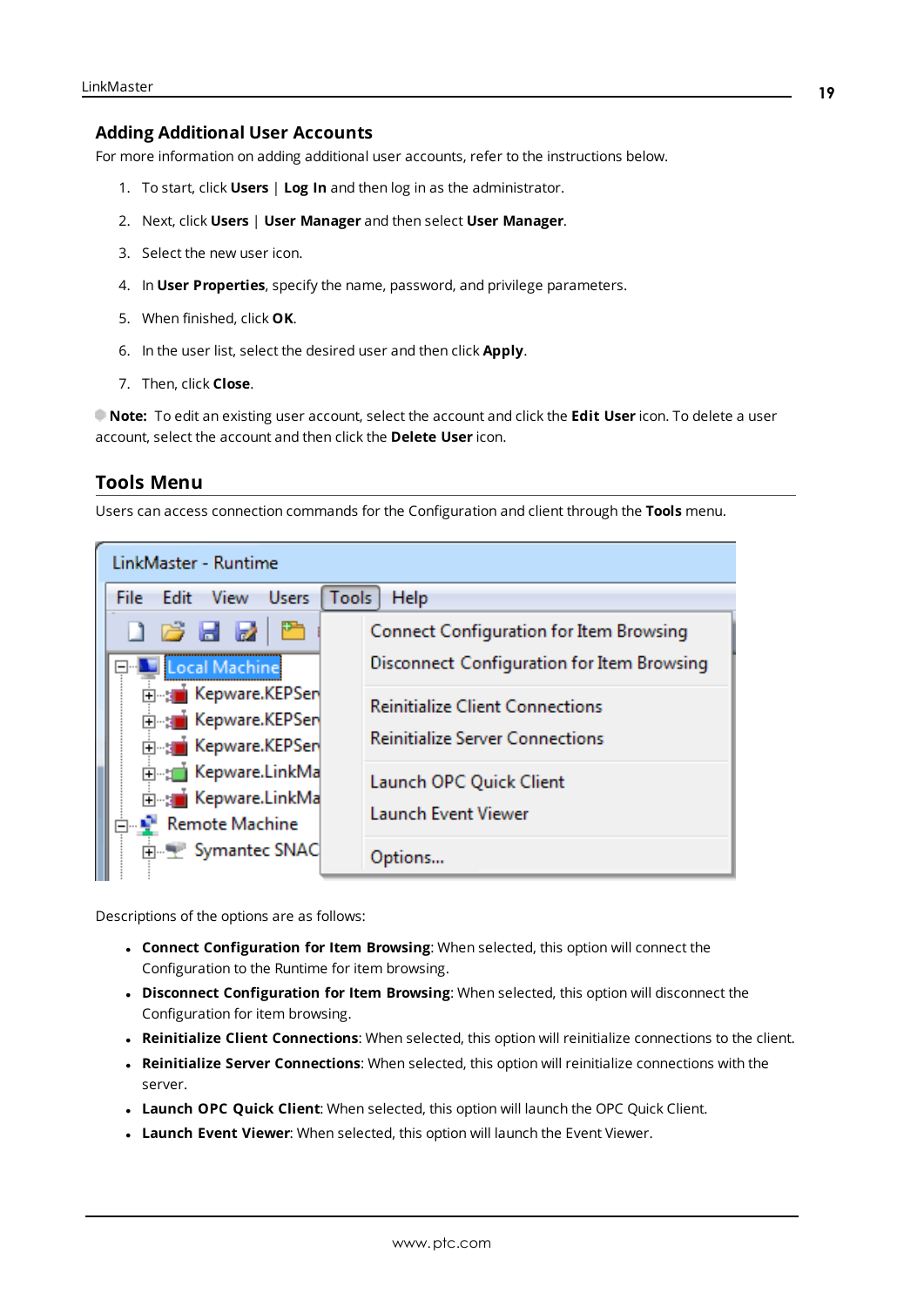<sup>l</sup> **Options**: When selected, this option will invoke the Options dialog. *For more information, refer to* **[LinkMaster](#page-19-0)** *Options.*

#### <span id="page-19-0"></span>**LinkMaster Options**

To access the LinkMaster Options tabs from the configuration, click **Tools** | **Options**. These settings are configured on an individual basis. For more information, select a link from the list below.

<span id="page-19-8"></span><span id="page-19-7"></span><span id="page-19-6"></span><span id="page-19-5"></span><span id="page-19-4"></span><span id="page-19-2"></span>**Options - [General](#page-19-1) Options - [Runtime](#page-20-0) Process Options - [Runtime](#page-21-0) Options Options - [Communications](#page-22-0) [Options](#page-23-0) - Links Options - [Redundancy](#page-25-0) [Options](#page-27-0) - Event Log**

#### <span id="page-19-3"></span><span id="page-19-1"></span>**Options - General**

The General tab is used to specify project file settings, confirmations, and exit options. To access the General options, click **Tools** | **Options**. The dialog will be displayed as shown below.

| Links<br>Redundancy<br>Event Log<br>General<br><b>Runtime Process</b><br>Runtime Options<br>Communications<br>Project File Settings<br>Keep track of the<br>most recently used project files.<br>Mways backup the last saved project file prior to overwriting the file with new changes<br>Confirmations<br>$\overline{\mathbf{v}}$ Ask for confirmation when deleting an object.<br>User warning for Configuration Connect and Disconnect operations.<br>Ask for confirmation when an operation will cause clients to be disconnected.<br>$\triangledown$ Prompt to save project changes.<br>OК<br>Cancel<br>Help<br>Apply | Options |  |  |
|------------------------------------------------------------------------------------------------------------------------------------------------------------------------------------------------------------------------------------------------------------------------------------------------------------------------------------------------------------------------------------------------------------------------------------------------------------------------------------------------------------------------------------------------------------------------------------------------------------------------------|---------|--|--|
|                                                                                                                                                                                                                                                                                                                                                                                                                                                                                                                                                                                                                              |         |  |  |
|                                                                                                                                                                                                                                                                                                                                                                                                                                                                                                                                                                                                                              |         |  |  |
|                                                                                                                                                                                                                                                                                                                                                                                                                                                                                                                                                                                                                              |         |  |  |
|                                                                                                                                                                                                                                                                                                                                                                                                                                                                                                                                                                                                                              |         |  |  |
|                                                                                                                                                                                                                                                                                                                                                                                                                                                                                                                                                                                                                              |         |  |  |
|                                                                                                                                                                                                                                                                                                                                                                                                                                                                                                                                                                                                                              |         |  |  |
|                                                                                                                                                                                                                                                                                                                                                                                                                                                                                                                                                                                                                              |         |  |  |
|                                                                                                                                                                                                                                                                                                                                                                                                                                                                                                                                                                                                                              |         |  |  |
|                                                                                                                                                                                                                                                                                                                                                                                                                                                                                                                                                                                                                              |         |  |  |
|                                                                                                                                                                                                                                                                                                                                                                                                                                                                                                                                                                                                                              |         |  |  |
|                                                                                                                                                                                                                                                                                                                                                                                                                                                                                                                                                                                                                              |         |  |  |
|                                                                                                                                                                                                                                                                                                                                                                                                                                                                                                                                                                                                                              |         |  |  |
|                                                                                                                                                                                                                                                                                                                                                                                                                                                                                                                                                                                                                              |         |  |  |

#### <span id="page-19-9"></span>**Project File Settings**

**Keep track of the** *x* **most recently used projectfiles**: This parameter specifies how many project files are presented on the MRU list located in the File menu. The valid range is 1 to 16. The default setting is 8.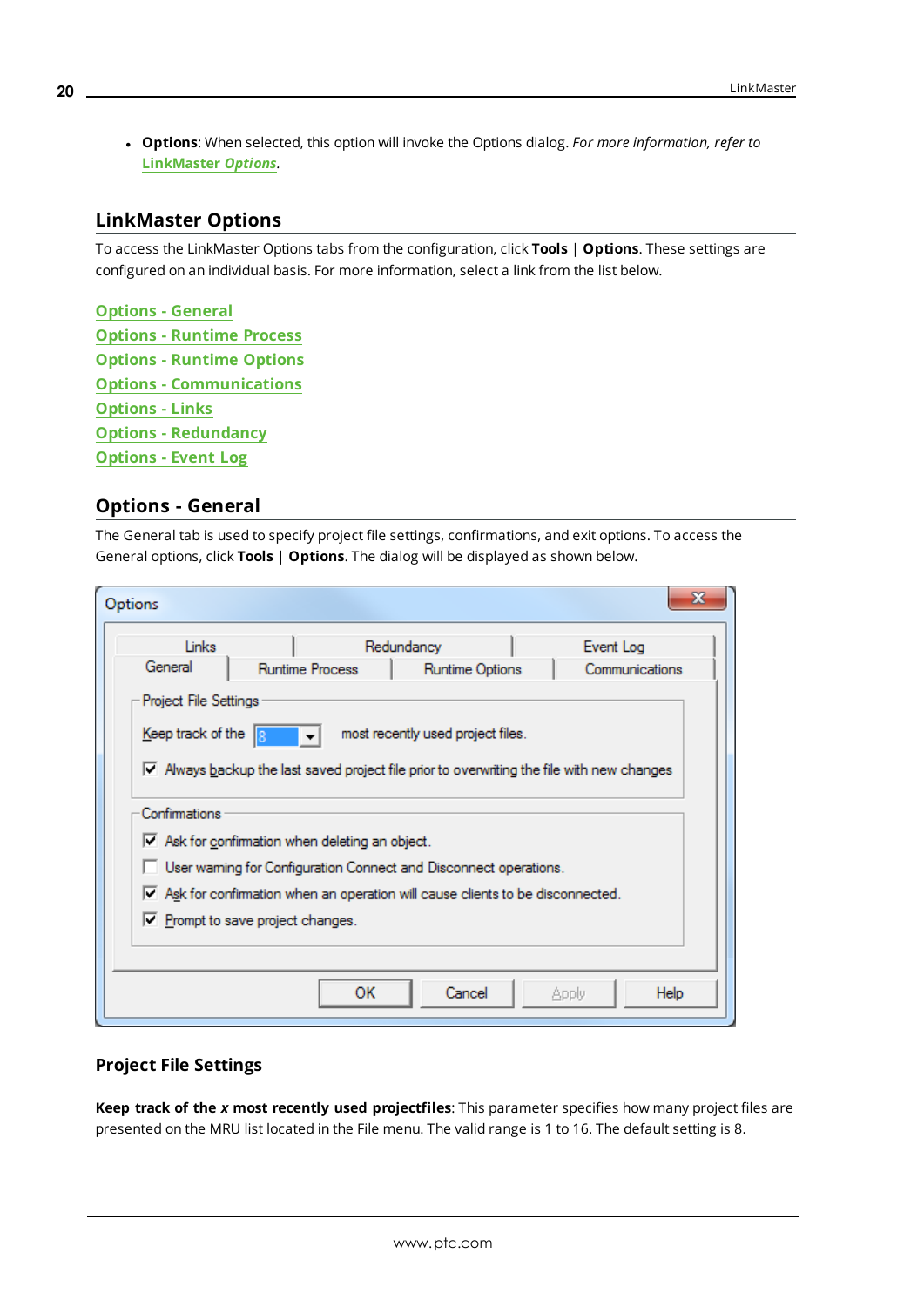**Always backup the last saved project prior to overwriting the file with new changes**: When checked, this option will automatically backup the last saved LinkMaster project (\*.lmf) before LinkMaster overwrites that file with a new one. The backup file will be named "projectname.lmf.bak" and will be stored in the \Project Backups folder. The default setting is checked.

#### <span id="page-20-1"></span>**Confirmations**

**Ask for confirmation when deleting an object**: When checked, this option will display a warning message to the operator when a delete or cut operation is entered. The operator must confirm before the delete or cut operation is completed. The default setting is checked.

**User warning for Configuration Connect and Disconnect operations**: When checked, this option will invoke a warning message when users attempt an operation that will cause the configuration to connect or disconnect. The default setting is unchecked.

**Ask for confirmation when an operation will cause clients to be disconnected**: When checked, this option will display a warning message when the operator invokes an operation that would disconnect it from the application. The operator must confirm before the disconnect sequence is initiated. The default setting is checked.

<span id="page-20-2"></span>**Prompt to save project changes:** When checked, this option will display a warning message when LinkMaster is being shut down with outstanding changes in the project. The default setting is checked.

**Note**: LinkMaster supports the Data Access 2.0 shutdown event. If an operator action will cause connections to OPC clients that are using the 2.0 Data Access specifications to be lost, LinkMaster will issue a shutdown event to these clients. If the clients are designed to utilize this event, they can properly disconnect their OPC resources. OPC clients that do not support the shutdown event may have issues once LinkMaster shuts down.

#### <span id="page-20-0"></span>**Options - Runtime Process**

The Runtime Process tab is used to specify the Runtime's process mode, as well as how it utilizes the PC's resources.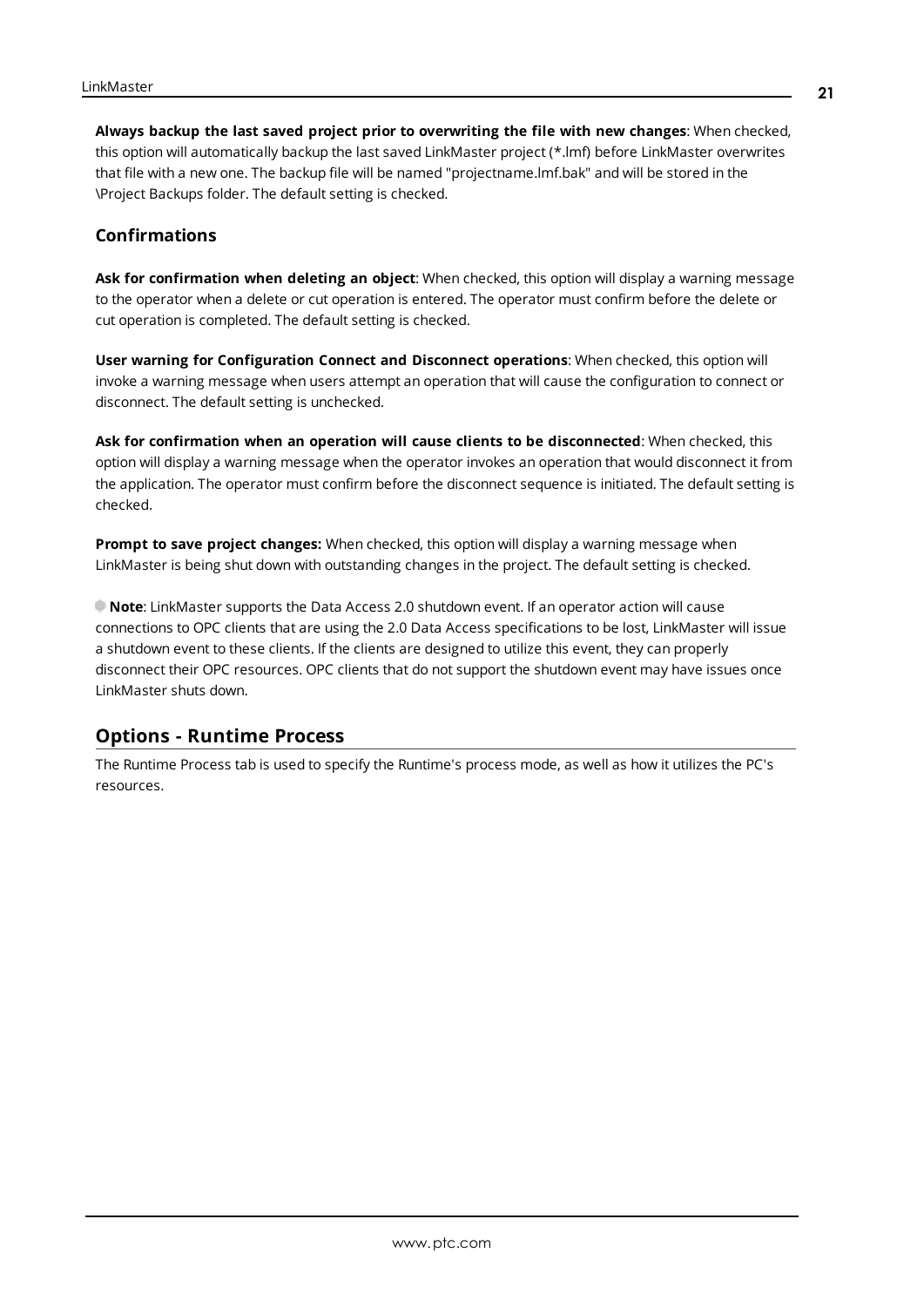| Options                  |                                                                                                                                                                                                                                                                           |                              | x                                                                                                 |  |  |
|--------------------------|---------------------------------------------------------------------------------------------------------------------------------------------------------------------------------------------------------------------------------------------------------------------------|------------------------------|---------------------------------------------------------------------------------------------------|--|--|
| Links                    |                                                                                                                                                                                                                                                                           | Redundancy                   | Event Log                                                                                         |  |  |
| General                  | <b>Runtime Process</b>                                                                                                                                                                                                                                                    | Runtime Options              | Communications                                                                                    |  |  |
| Process Mode             | The application runtime can operate as a system service or run interactively in a specific<br>user session. Changing this setting will cause the application to restart and will restore<br>user-configured DCOM settings to default.<br>Selected mode:<br>System service |                              |                                                                                                   |  |  |
| <b>Process Priority</b>  |                                                                                                                                                                                                                                                                           | Processor Affinity           |                                                                                                   |  |  |
| priority classification. | Check the following box to run the<br>runtime process with the high                                                                                                                                                                                                       | list below.                  | If this PC has more than one CPU you may limit<br>execution to one or more specific CPUs from the |  |  |
|                          | <b>High priority</b>                                                                                                                                                                                                                                                      | $\nabla$ CPUO<br>$\neg$ CPU1 |                                                                                                   |  |  |
|                          | OК                                                                                                                                                                                                                                                                        | Cancel                       | <b>Help</b><br>Apply                                                                              |  |  |

**Selected Mode**: This parameter specifies whether the application will be running as System Service or Interactive. By default, the application installs and runs as System Service. Changing this setting causes all clients, both Configuration and process, to be disconnected and the application to be stopped and restarted. It will also restore user-configured DCOM settings to default.

**High Priority**: When checked, this option allows the application to have priority access to resources. The default setting is unchecked (normal).

**Note**: Microsoft recommends against setting applications to a high priority as it can adversely affect other applications running on the same PC.

**Processor Affinity**: This parameter specifies which CPUs the application can be executed on when it is run on PCs containing more than one.

#### <span id="page-21-0"></span>**Options - Runtime Options**

The Runtime Options tab is used to change settings in the project that's being executed in the Runtime.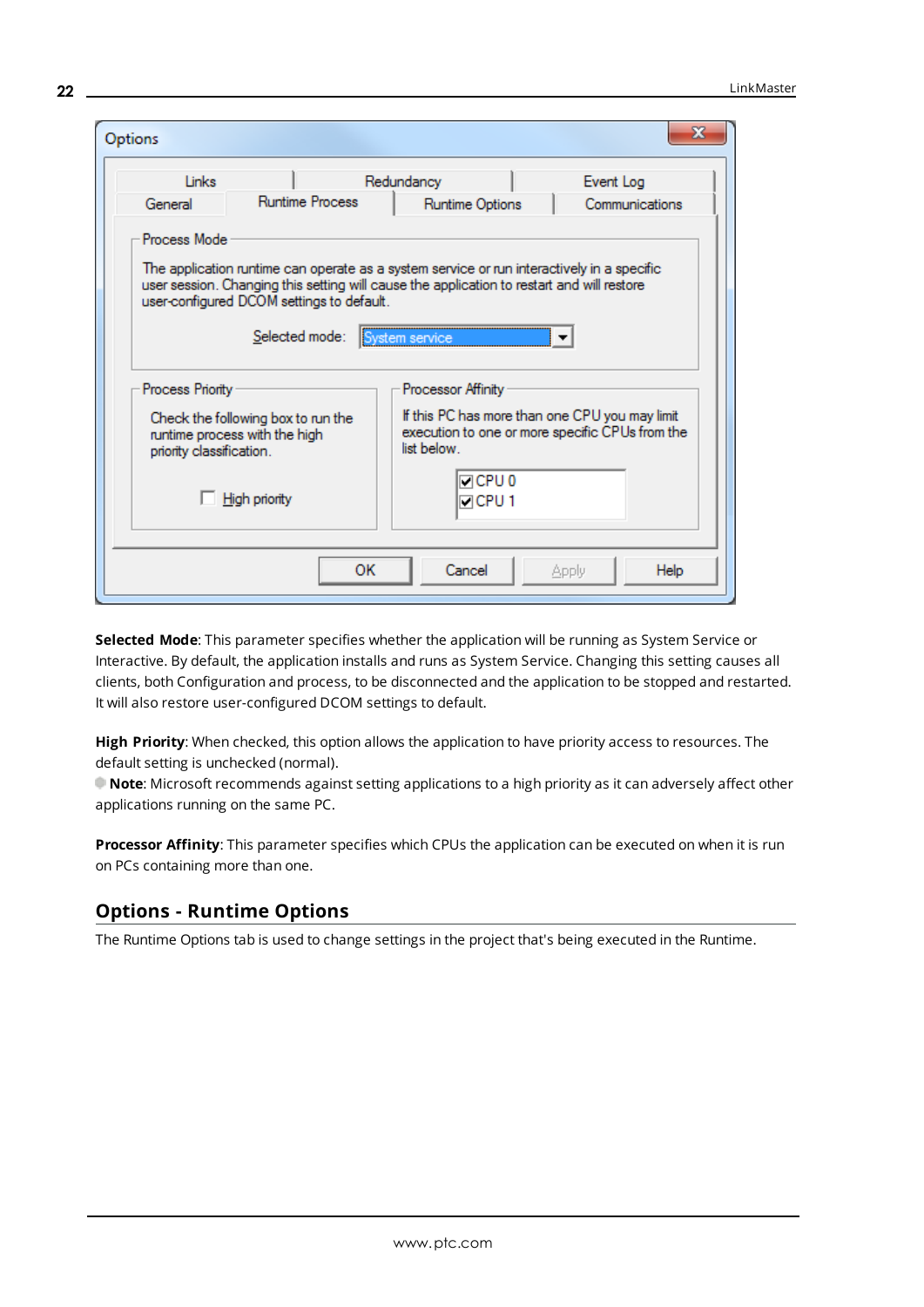| Options                        |                                                                                                                           |                 |                |
|--------------------------------|---------------------------------------------------------------------------------------------------------------------------|-----------------|----------------|
| Links                          |                                                                                                                           | Redundancy      | Event Log      |
| General                        | <b>Runtime Process</b>                                                                                                    | Runtime Options | Communications |
| <b>OPC Connection Security</b> |                                                                                                                           |                 |                |
|                                | Check the following box to use security settings supplied by the DCOM configuration<br>utility. Requires runtime restart. |                 |                |
|                                | V Use DCOM configuration utility settings                                                                                 |                 | Configure      |
|                                | System Level Tag Accessibility                                                                                            |                 |                |
|                                | Allow clients to write to system level tags (uncheck for compliance testing)                                              |                 |                |
|                                |                                                                                                                           |                 |                |
|                                | ОΚ                                                                                                                        | Cancel          | Help<br>Apply  |

**Use DCOM configuration utility settings**: When checked, this option allows users to select authentication and launch and access security requirements through the DCOM Configuration Utility. Users can both specify the level of security to implement and restrict access for certain users and/or applications. The default setting is checked.

**Note**: When this setting is disabled, the application will override the DCOM settings set for the application and will not perform any authentication on the calls received from client applications. It will impersonate the security of the client when performing any actions on behalf of the client application. Disabling this setting provides the lowest level of security and is not recommended. If this setting is chosen, users should ensure that the client and applications are running in a secure environment so that the application is not compromised.

**Allow clients to write to system level tags**: When checked, this option will allow clients to write to system level tags. The default setting is unchecked.

#### <span id="page-22-0"></span>**Options- Communications**

The Communications tab is used to specify how often LinkMaster will query connected servers for possible lost communications. In the event that a server is disconnected, LinkMaster will attempt to regain connection to the lost servers at the user-defined interval.

To access the Communications Options, click **Tools** | **Options**. Then, select the **Communications** tab.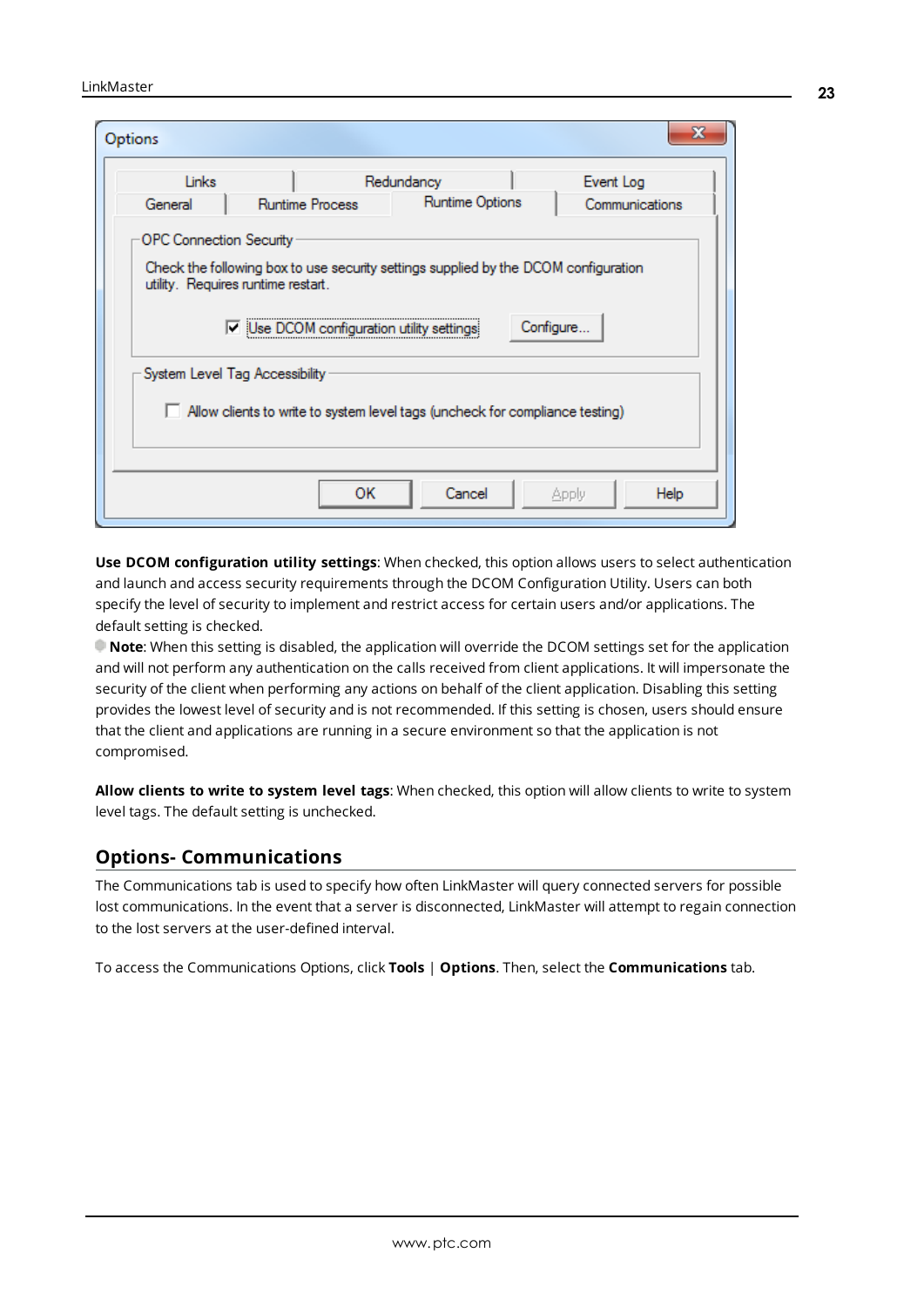| Options                                        |                                                                                           |                    |         | х              |
|------------------------------------------------|-------------------------------------------------------------------------------------------|--------------------|---------|----------------|
| Links                                          |                                                                                           | Redundancy         |         | Event Log      |
| General                                        | <b>Runtime Process</b>                                                                    | Runtime Options    |         | Communications |
| Loss of Communications<br>when not responding. | 싂<br>5<br>Query server status every<br>Attempt to reestablish server communications every | seconds.<br>싁<br>5 | seconds |                |
|                                                | <b>OK</b>                                                                                 | Cancel             | Apply   | Help           |

**Query server status every** *x* **seconds**: This parameter specifies how often LinkMaster will check to make sure the connected OPC servers have not been disconnected. The valid range is 5 to 30 seconds. The default setting is 5 seconds.

**Attempt to reestablish server every** *x* **seconds when not responding**: This parameter specifies how often LinkMaster will attempt to reconnect with an OPC server after communications have been lost. The valid range is 5 to 30 seconds. The default setting is 5 seconds.

# <span id="page-23-0"></span>**Options - Links**

The Links tab is used to specify the dead value, write optimizations, and item failure recovery options.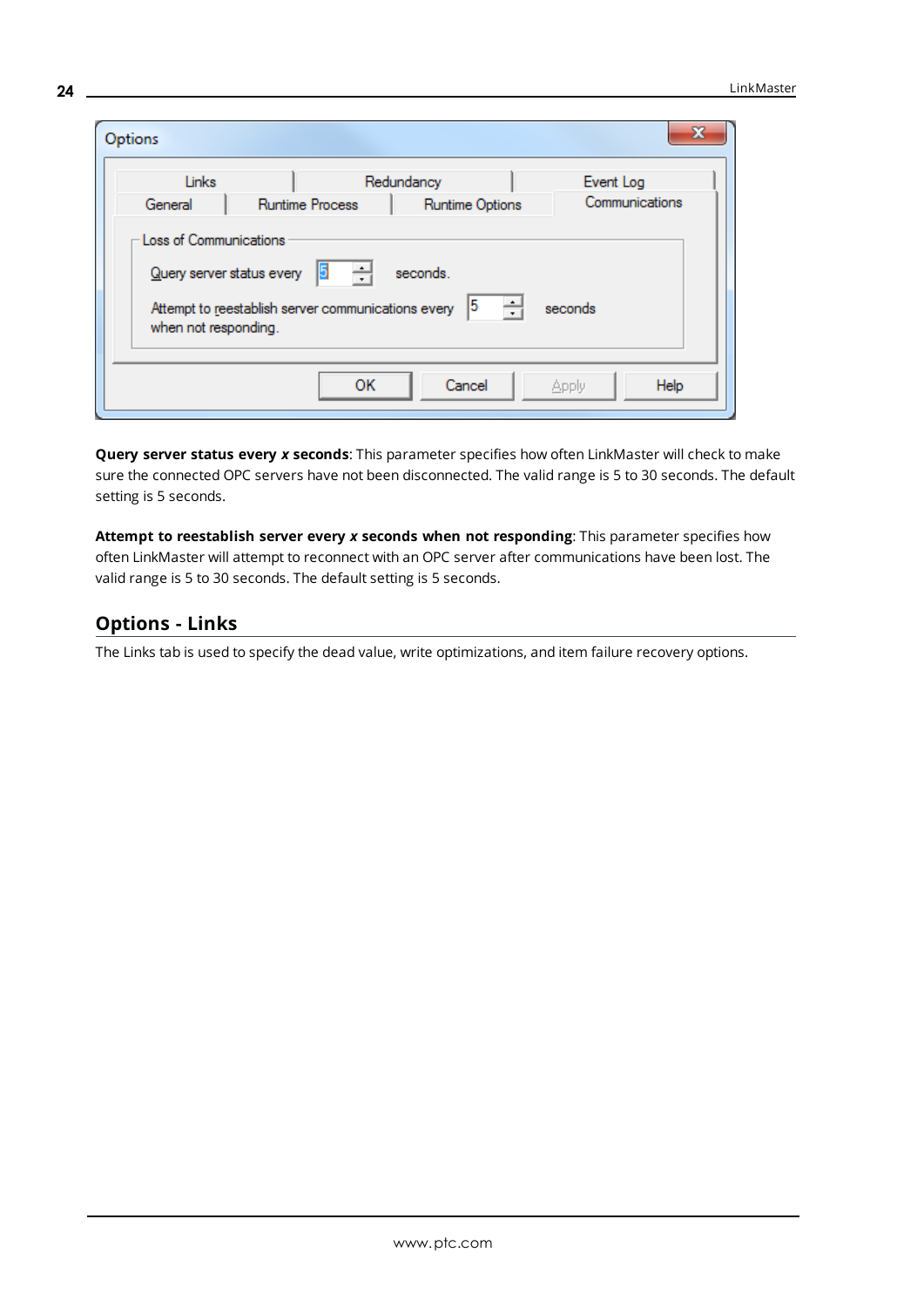| Options                                                                             |                              |                |
|-------------------------------------------------------------------------------------|------------------------------|----------------|
| General<br><b>Runtime Process</b>                                                   | Runtime Options              | Communications |
| Links                                                                               | Redundancy                   | Event Log      |
| Dead Value                                                                          |                              |                |
| Set link values to the following when the quality of the data is bad:               |                              |                |
| Dead value: 0                                                                       | $\nabla$ Force bool to false |                |
| Write Optimizations                                                                 |                              |                |
| Optimizations:<br>Send last input update to each output                             | ▼                            |                |
|                                                                                     |                              |                |
| Seconds to wait for outstanding write<br>complete notifications before sending      | 5<br>÷                       |                |
| the next write to the server:                                                       |                              |                |
| $\nabla$ Always retry failed write operations if no other queued writes are pending |                              |                |
| Add Item Failure Recovery                                                           |                              |                |
|                                                                                     |                              |                |
| $Retry to add items that previously failed every:  0 $                              | 싂                            | seconds.       |
|                                                                                     |                              |                |
|                                                                                     |                              |                |
| ОΚ                                                                                  | Cancel                       | Help<br>Apply  |

**Set link values to the following when the quality of the data is lost**: This parameter specifies what the link item values will be set to if they change to Bad. The default setting is to display the last Good value or no value at all (depending on whether the link has received an update).

**Force bool to false**: Enable to set a Boolean value to false when a dead value is used.

**Note**: The user-defined dead value will not be transferred to the output item if it is beyond the range of the link item's Output data type. The link item would also be considered invalid in this state.

**Important**: Boolean link items can only have a value of 1 (TRUE) or 0 (FALSE). When the dead value is set to a non-zero value, the link item will be set to 1 (TRUE) when the value becomes bad. Similarly, when the dead value is set to zero, the link item will be set to 0 (FALSE).

**Optimizations**: This parameter specifies the type of optimizations to apply to the writes. Options include Send last input update to each output and Send all input updates to each output. The default setting is Send last input update to each output. Descriptions of the options are as follows:

- <sup>l</sup> **Send last input update to each output**: This option sends only the most recent input update to the corresponding output item. This can minimize the load on the OPC server's write queue.
- <sup>l</sup> **Send all input updates to each output**: This option sends all write requests to the corresponding outputs.

**Seconds to wait for outstanding write complete notifications before sending the next write to the server**: This parameter specifies the amount of time to wait for outstanding write complete notifications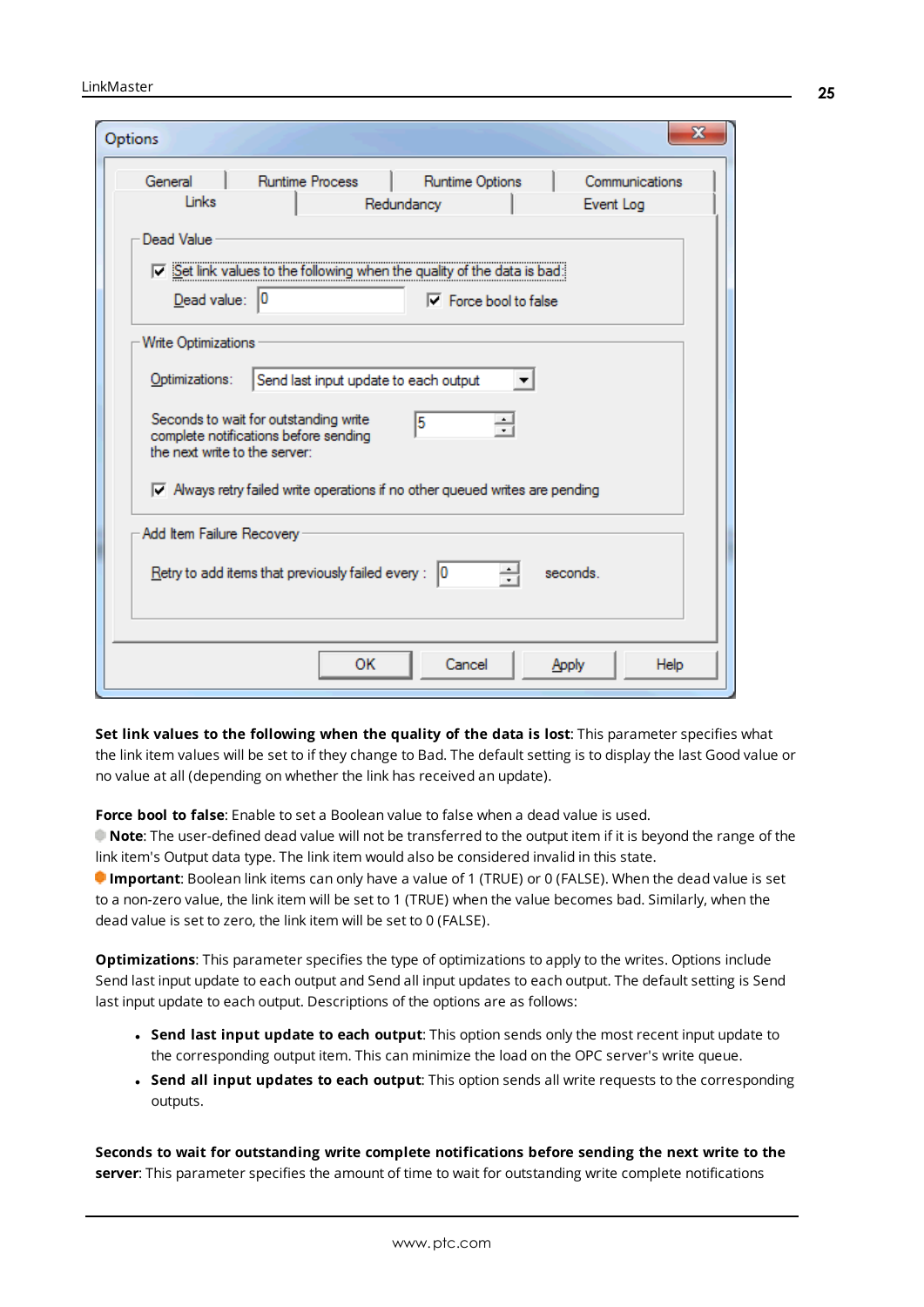before the next write will be sent to the server. This setting can optimize the write performance of servers that are slower or fail to notify LinkMaster when a write completes. The valid range is 0 to 60 seconds. The default setting is 5 seconds.

**Caution**: Selecting **Send all input updates** can lead to server overload if the **Seconds to wait for outstanding write complete notifications before sending the next write to the server** time interval is set too low. This is because write requests can build up in the cache and cause undue strain to the server.

**Always retry failed write operations if no other queued writes are pending**: When checked, LinkMaster will attempt to retry writes that have previously failed. The default setting is checked.

**Retry to add items that previously failed every \_\_ seconds**: This parameter specifies how often the application should re-attempt to add items that were previously rejected by an OPC server. This situation may occur in servers that allow incoming client connections before the available item list is fully initialized.

# <span id="page-25-0"></span>**Options - Redundancy**

Two LinkMaster-enabled machines can be run as a redundant pair. When the Redundancy option is turned on, the following process will occur:

- 1. One LinkMaster machine will operate as the primary node and actively perform link transfers. The second LinkMaster machine will operate as the secondary node. There are three types of secondary nodes: Secondary (Hot), Secondary (Warm), and Secondary (Cold).
- 2. The primary node will periodically send the secondary node a ping to inform that it is up and running. If the secondary node does not receive the ping from the primary node during a pre-configured amount of time, the secondary node will assume the primary node is no longer functional. It will then take over the role of the primary node and perform the link transfers as though it were the primary node.
- 3. When the primary node returns, the secondary node will stop performing link transfers. The primary node will then resume its operations.

**Note**: If the primary and secondary nodes experience a connection failure, the secondary node will assume that the primary node is not functional and will begin performing link transfers. If the primary node is still active and performing link transfers, then both the primary and secondary nodes will be transferring data between inputs and outputs.

**26**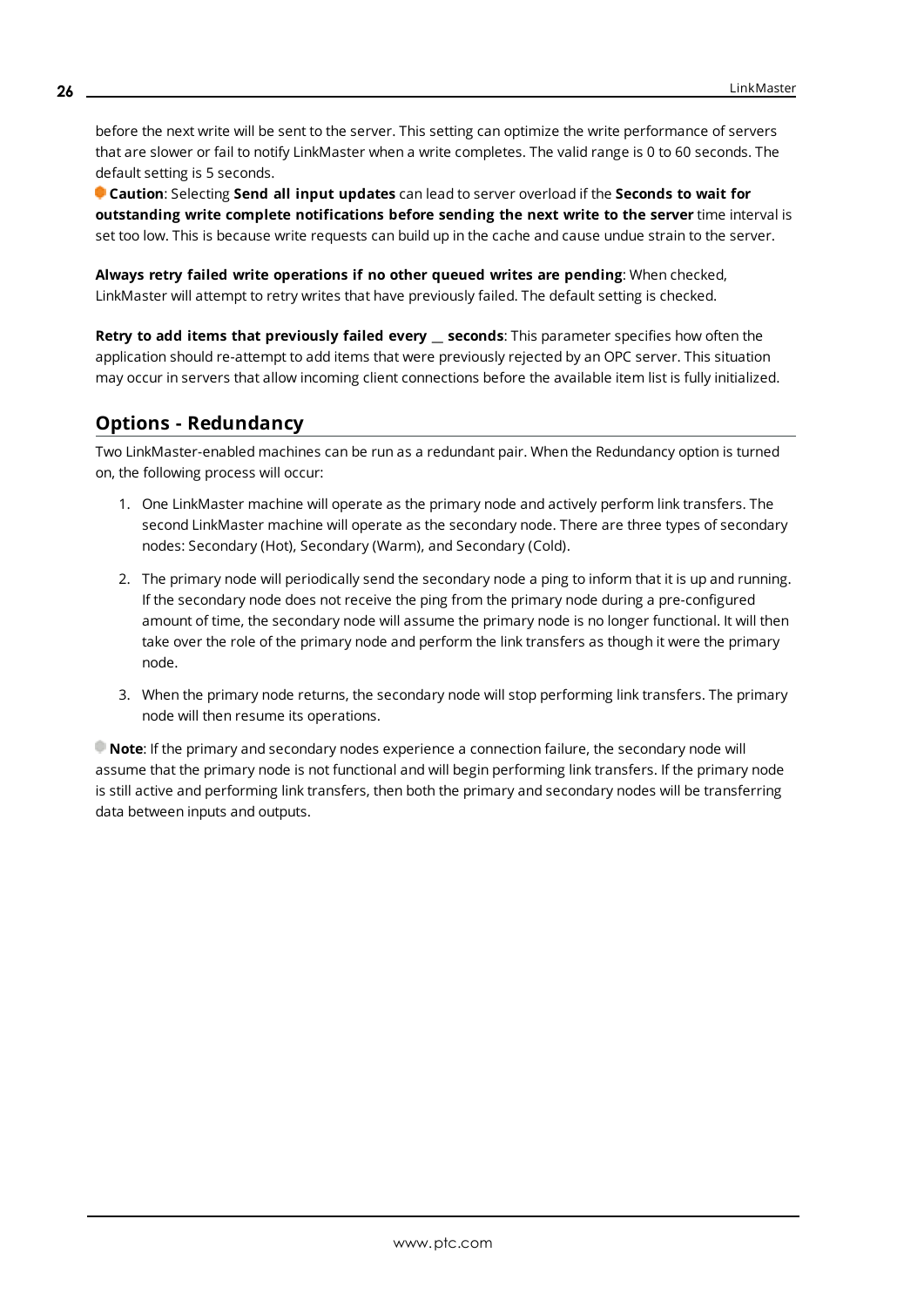| Options                                                            |                                                                         |                                                                | x                           |
|--------------------------------------------------------------------|-------------------------------------------------------------------------|----------------------------------------------------------------|-----------------------------|
| General<br>Links                                                   | Runtime Process                                                         | Runtime Options<br>Redundancy                                  | Communications<br>Event Log |
| Primary/Secondary Settings<br>Disabled<br>Mode:<br>Remote machine: |                                                                         | <b>Communication Settings</b><br>$\blacktriangledown$<br>Port: |                             |
|                                                                    | Communication Interval/Timeout Settings<br>Ping secondary machine every | 싂                                                              | milliseconds                |
|                                                                    | Remote machine response timeout:                                        | 싂                                                              | milliseconds                |
|                                                                    | Assume remote machine down after:                                       | 싂                                                              | successive timeouts         |
|                                                                    |                                                                         |                                                                |                             |
|                                                                    | <b>OK</b>                                                               | Cancel                                                         | Help<br>Apply               |

#### **Shared Settings**

Descriptions of the parameters are as follows:

- **· Mode**: This parameter specifies the redundancy mode. Options include Disabled, Primary, Secondary (Hot), Secondary (Warm), and Secondary (Cold). The default setting is Disabled. Descriptions of the options are as follows:
	- **.** Disabled: This option disables redundancy. When selected, the current machine is the only active LinkMaster machine.
	- **Primary:** This option configures the current LinkMaster machine to operate as the active bridge of the redundant pair. It performs the link transfers, and periodically sends a ping to the secondary node to inform it that it is running.
	- **. Secondary (Hot)**: This option configures the current LinkMaster machine to operate as the backup bridge of the redundant pair. In this mode, all the input items are active but link transfers are disabled. After a loss of communication with the primary machine, this node will assume the role of the active bridge by enabling link transfers.
	- **. Secondary (Warm)**: This option configures the current LinkMaster machine to operate as the backup node of the redundant pair. In this mode, all the input items are inactive and link transfers are disabled. After a loss of communication with the primary machine, this node will assume the role of the active bridge by setting all items to active and enabling link transfers.
	- **. Secondary (Cold)**: This option configures the current LinkMaster machine to operate as the backup node of the redundant pair. In this mode, input items are not added. After a loss of communication with the primary machine, this node will assume the role of the active bridge by adding items in an active state and enabling link transfers.
- Port: This parameter specifies the port number to use for communications. This is the port to which responses will be sent by the secondary node. The valid range is 1 to 65535. The default setting is 11206. This option is not available when Disabled is the chosen redundancy mode.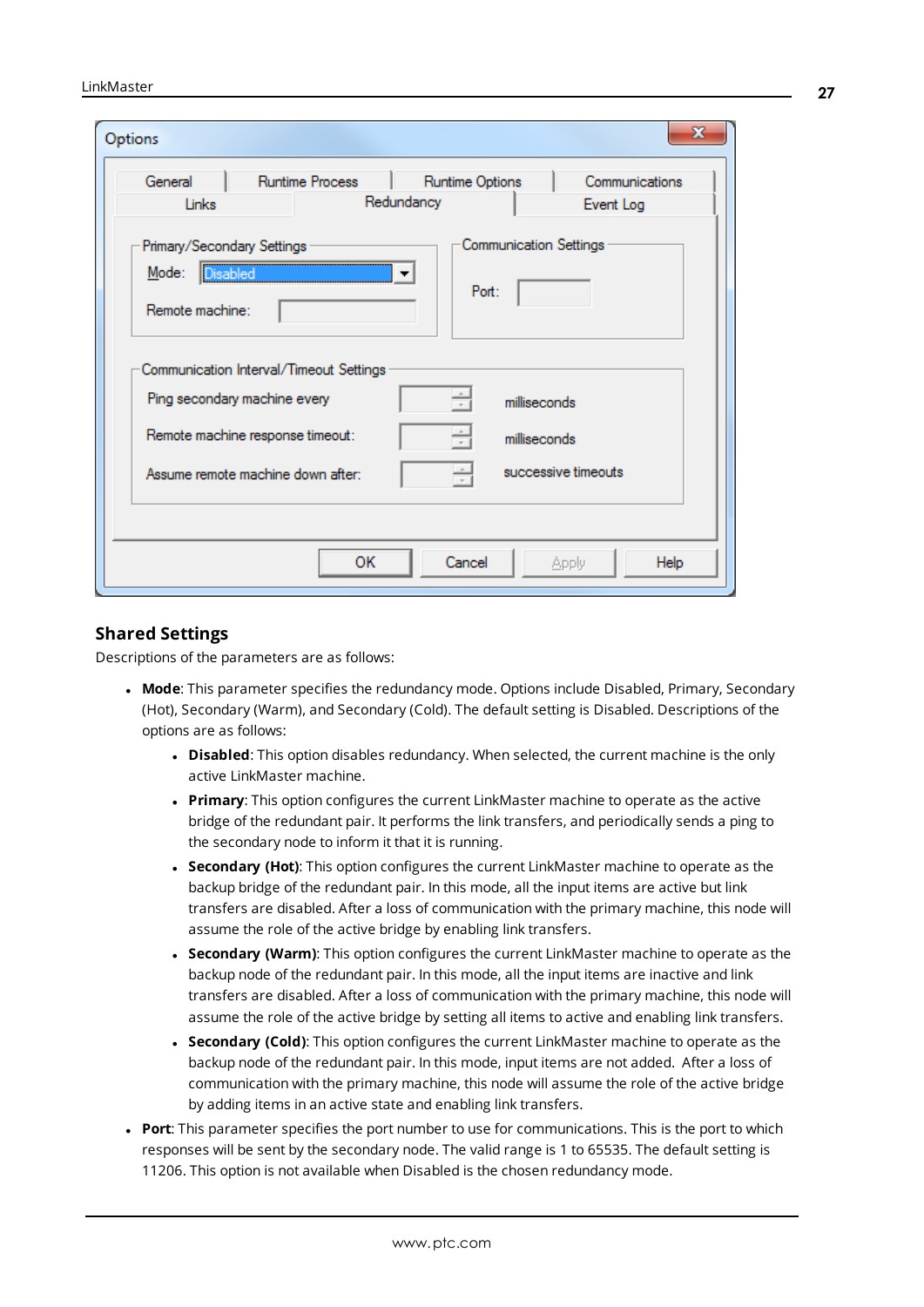**Note**: Redundancy requires that the port number be the same for both the primary and secondary LinkMaster machines.

#### **Communication Interval/Timeout Settings for Primary Mode**

The following settings are available when Primary is the chosen redundancy mode. Descriptions of the parameters are as follows:

- **. Secondary Machine**: This parameter specifies the secondary machine. Users can enter the IP Address or the secondary machine name (without the backslashes). This option is not available when Disabled is the chosen redundancy mode.
- <sup>l</sup> **Ping secondary machine every** *x* **milliseconds**: This parameter specifies how often the primary node will send a ping to the secondary node to confirm that it is running. The valid range is 100 to 1200000 milliseconds. The default setting is 5000 milliseconds.
- <sup>l</sup> **Secondary machine response timeout:** This parameter specifies how long the primary node will wait for the secondary node to respond. The valid range is 2000 to 1200000 milliseconds. The default setting is 20000 milliseconds.
- <sup>l</sup> **Assume secondary machine down after** *x* **successive timeouts:** This parameter specifies how many response timeouts the primary node will allow before assuming the secondary node is not functional. The valid range is 1 to 100 retries. The default setting is 3 retries.

#### **Communication Interval/Timeout Settings for Secondary Mode**

The following parameters are available when Secondary (Hot, Warm, or Cold) is the chosen redundancy mode. Descriptions of the parameters are as follows:

- <sup>l</sup> **Primary Machine**: This parameter specifies the primary machine. Users can enter the IP Address or the primary machine name (without the backslashes). This option is not available when Disabled is the chosen redundancy mode.
- <sup>l</sup> **Ping secondary machine every** *x* **milliseconds**: This parameter is only available when Primary is the chosen redundancy mode.
- <sup>l</sup> **Primary machine ping wait timeout:** This parameter specifies how long the secondary node will wait for the primary node to send a ping. The valid range is 2000 to 1200000 milliseconds. The default setting is 20000 milliseconds.
- <sup>l</sup> **Assume primary machine down after** *x* **successive timeouts**: This parameter specifies how many ping timeouts the secondary node will allow before assuming the primary node is not functional and taking over the role of the primary. The valid range is 1 to 100 retries. The default setting is 3 retries.

#### <span id="page-27-0"></span>**Options - Event Log**

LinkMaster supports persistent Event Logging. Events that occur within LinkMaster can be stored to disk and viewed with the Event Viewer. The data that is displayed in the Event Log depends on what is selected in the Event Log Options dialog.

**28**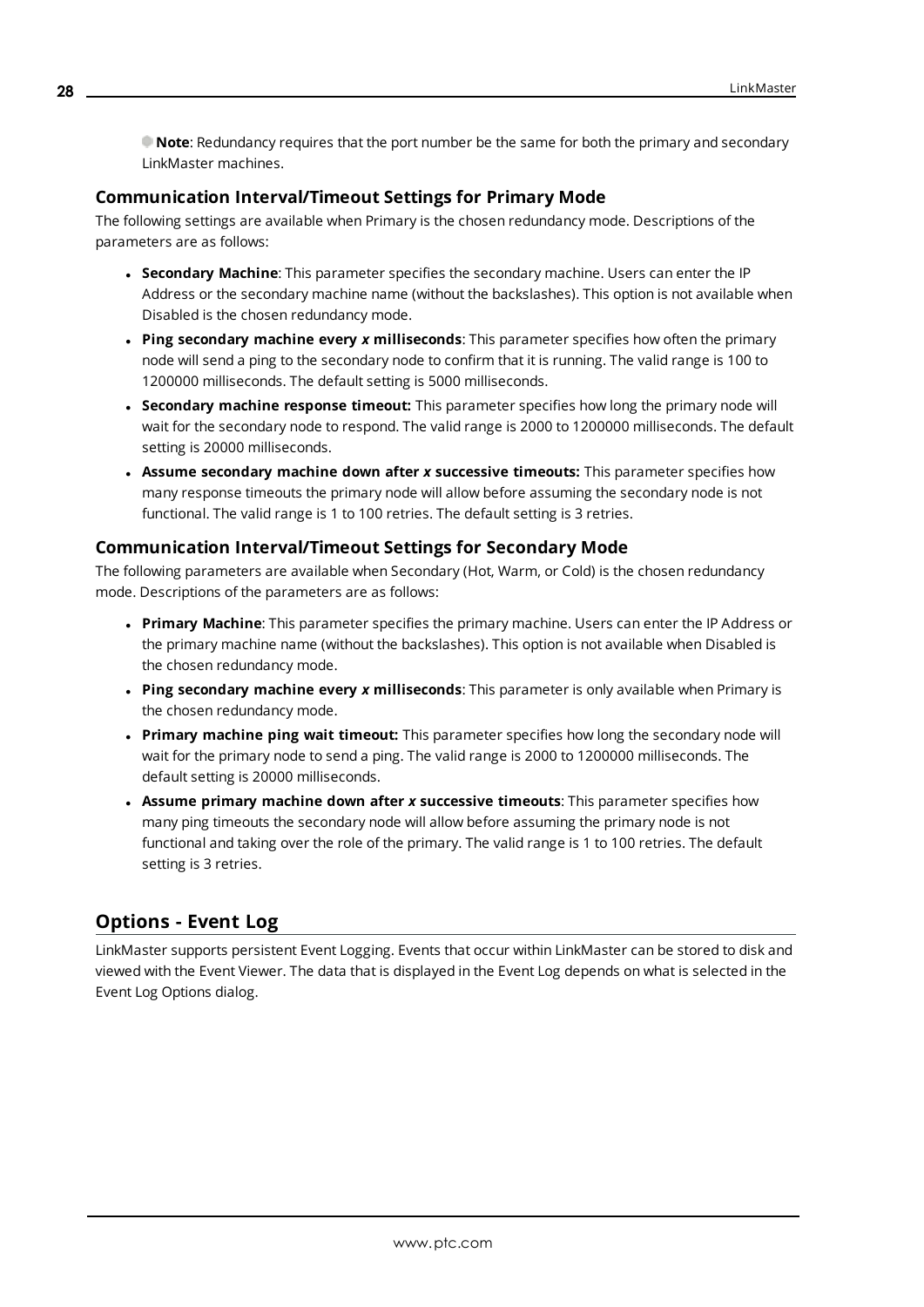| General                             | <b>Runtime Process</b> | Runtime Options | Communications                        |
|-------------------------------------|------------------------|-----------------|---------------------------------------|
| Links                               |                        | Redundancy      | Event Log                             |
| <b>Connection</b><br>$\overline{ }$ |                        |                 |                                       |
| Port                                |                        | 56333           |                                       |
| Event Log Settings                  |                        |                 |                                       |
| Persistence Mode                    |                        | Single File     |                                       |
| Max records                         |                        | 1000            |                                       |
| Log file path                       |                        |                 | C:\ProgramData\Kepware\LinkMaster\V3\ |
| Max single file size (KB)           |                        | 1000            |                                       |
| Min days to preserve                |                        | 30              |                                       |
|                                     |                        |                 |                                       |

<span id="page-28-0"></span>**Port**: This parameter specifies the TCP/IP port number that will be used for the Event Log. The default setting is 56333.

**Note**: The network's firewall settings may need to be configured to permit communications on this port.

**Persistence Mode**: This parameter specifies the mode of Event Log persistence. Options include Memory, Single File, and Extended Data Store. The default setting is Single File. Descriptions of the options are as follows:

- **.** Memory: This options keeps all records in memory.
- **.** Single File: This option keeps all records to one file.
- **Extended Data Store**: This options persists a potentially large number of records for an extended period.

**Max records**: This parameter determines the number of records the log system will hold before the Log Full action comes into effect. The valid range is 100 to 30000 records. The default setting is 1000. **Note**: Users that attempt to change this parameter to a value that is less than the current number of records in the log will receive a warning that log file truncation will occur.

**Log file path**: This parameter specifies where the log file will be stored.

**Max single file size**: This parameter specifies the maximum size in KB that any one log file can contain. The default setting is 1000 KB.

**Min days to preserve**: This parameter specifies the number of days after which log files will be deleted. The default setting is 30 days.

**Note**: Users can tailor the Event Log to meet the application's reporting requirements. There are currently three types of messages that can be placed into the Event Log: General messages (such as startup and shutdown), Warning messages (such as device not responding), and Error messages (such as the rejection of bad OPC item requests). To protect the log file's contents, define permissions and limit access through the **Users [Menu](#page-15-0)**.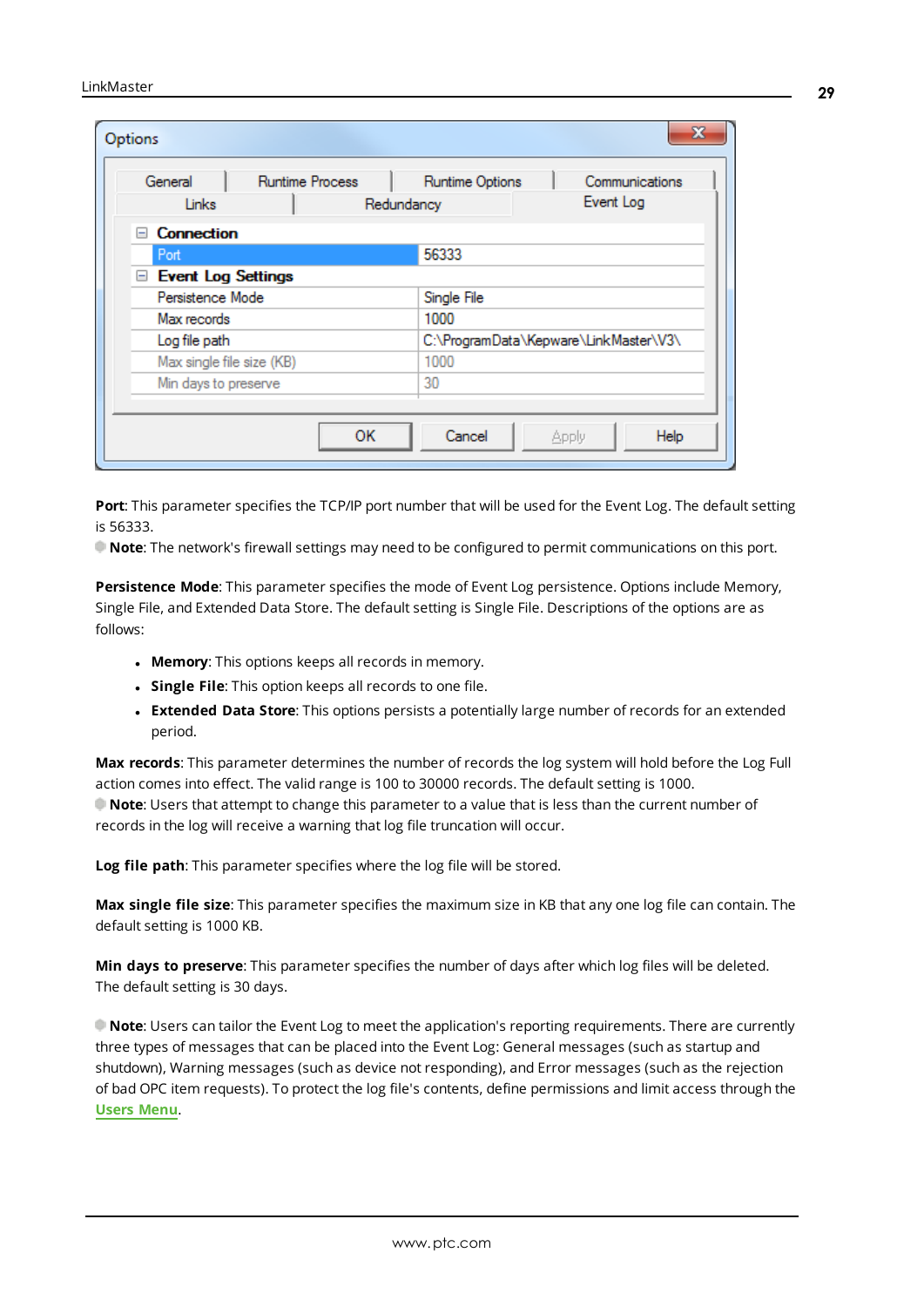# <span id="page-29-0"></span>**Basic LinkMaster Components**

For more information on a specific LinkMaster component, select a link from the list below.

**What Is a Link [Group?](#page-29-1) What Is a Link [Item?](#page-31-0)**

## <span id="page-29-1"></span>**What Is a Link Group?**

Link groups hold link items. One must be added to the LinkMaster project before any data items that will be linked together can be defined. Multiple link groups can be added to a project. From an OPC client standpoint, link groups allow users to divide OPC data into smaller item lists (which makes searching for a specific link item easier when browsing with an OPC client). *For more information, refer to [Adding](#page-45-0) a Link [Group](#page-45-0).*

#### **Link Group Properties**

The Link Group Properties specify the server update rate and client I/O refresh rate. It also controls whether to enable or disable link transfers and when to remove item references. To access the Link Group Properties through the Configuration, select the link group and then click **Edit** | **Properties**. To access the Link Group Properties through the OPC client application, utilize LinkMaster's System Tags. *For more information, refer to Link Group [Properties](#page-29-2).*

<span id="page-29-2"></span>*See Also: What Are the [LinkMaster](#page-41-0) System Tags?*

# **Link Group Properties**

The Link Group Properties are used to control and operate the link items.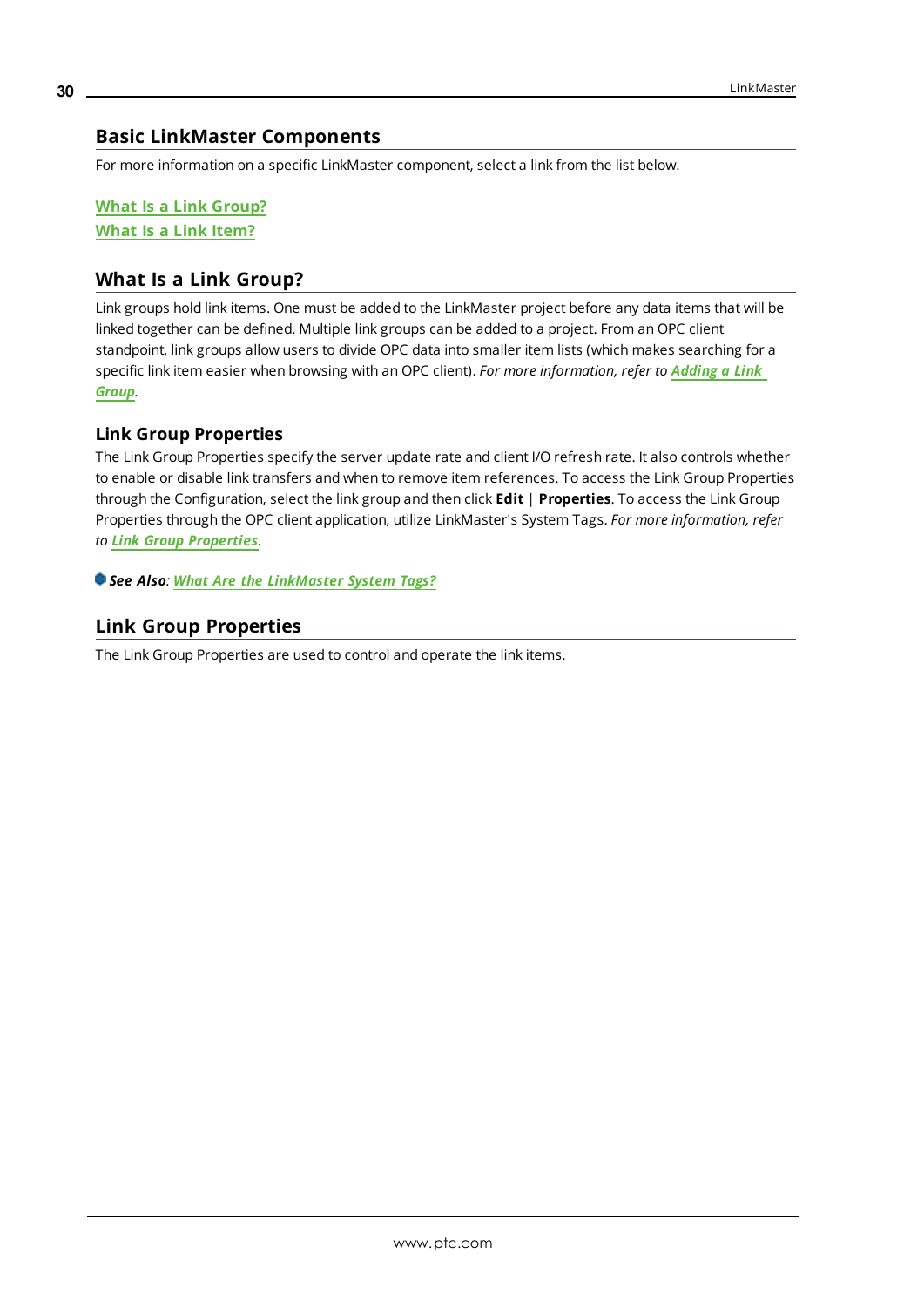| General                                                                                                          |  |
|------------------------------------------------------------------------------------------------------------------|--|
| Identification                                                                                                   |  |
| Group0<br>Name:                                                                                                  |  |
| Description:                                                                                                     |  |
| Settings<br>쉬<br>250<br>milliseconds<br>Server update rate:<br>싁<br>Client I/O refresh rate: 0<br>milliseconds   |  |
| $\overline{\triangledown}$ Enable link transfers<br>$\Box$ Remove item references when link transfer is disabled |  |
| 0K<br>Cancel                                                                                                     |  |

**Name**: This parameter specifies the string that will represent the data available from this group. It can be up to 80 characters in length, and must be unique within the LinkMaster project.

**Note**: Some OPC client applications have a limited display window when browsing an OPC server's link tag space. As such, names should be brief.

**Description**: This parameter specifies a description of this link group. It can be up to 64 characters in length.

**Server update rate**: This parameter specifies the rate at which LinkMaster will check the link's input items for changing values, and update the link's output items if a change has occurred. It does not regulate the changing input values from the server: data change events from the server will still be written to the link outputs as they are received. This value equates to the server's group update rate and can dictate the rate that the OPC server will poll its connected devices. If the data that will be transferred to the outputs changes slowly, the setting should be set to a slow rate. The valid range is 10 to 3,600,000 milliseconds. The default setting is 250 milliseconds.

**Note**: If users have configured the Client I/O Refresh Rate faster than the Server Update Rate, it will take precedence over how often outputs are updated.

**Client I/O refresh rate**: This parameter specifies the rate at which link input values will be written to link outputs, regardless of any change in input data. The default setting is zero (Off). **Notes**:

1. Because the Server Update Rate interval dictates refresh writes according to changing input values from the server, this setting usually does not need to be enabled. Unnecessary writing to the input cache can be expensive in terms of CPU resources; however, in certain situations it may be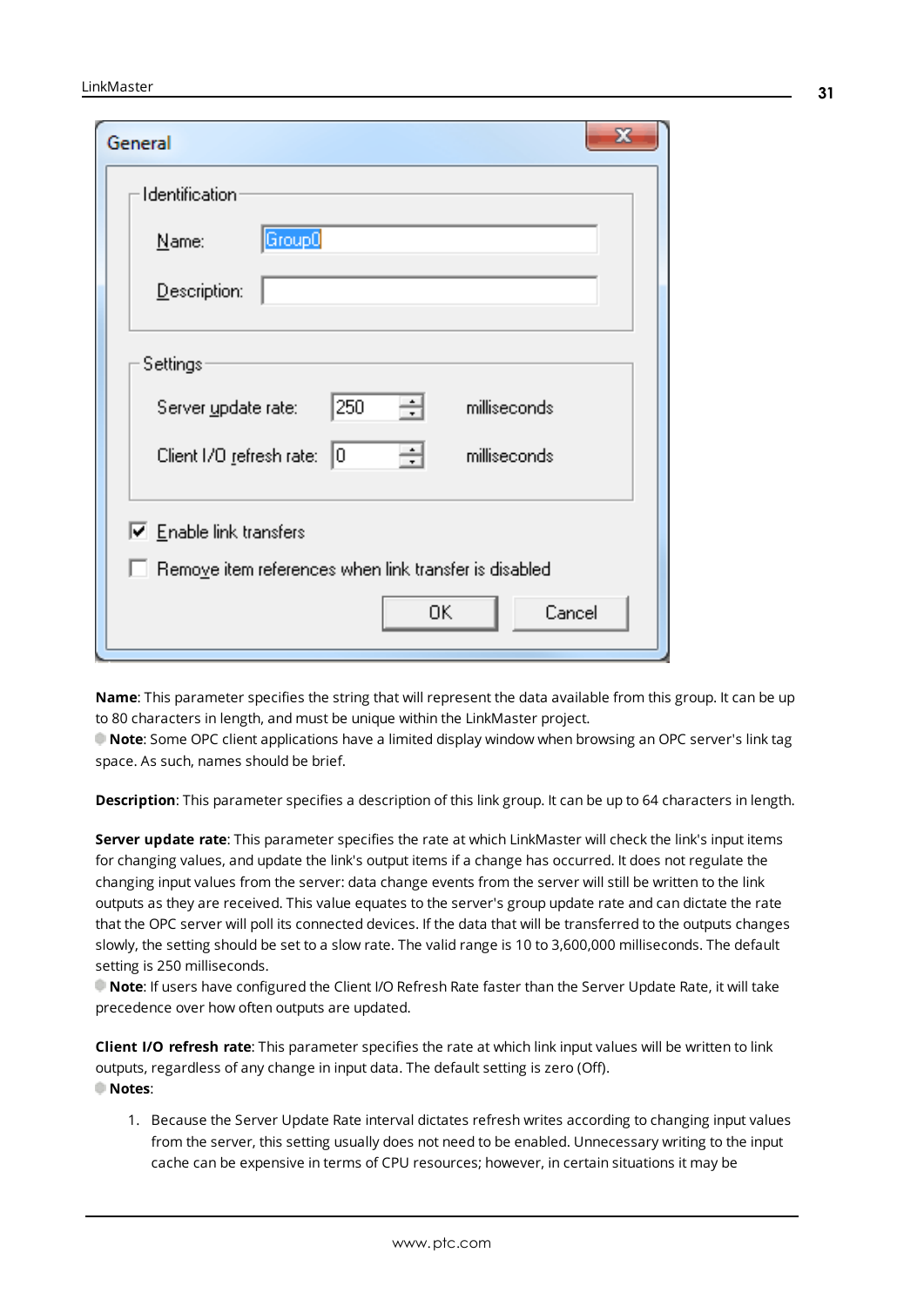important to "correct" the link's output if other sources have written to it. This parameter should only be used when outputs require continuous updates.

2. Writing from a high-speed input to a low-speed output can overload the target OPC server's write queue. In most cases, a Client I/O Refresh setting that exceeds the ability of the OPC server to write data will cause it to consume more system memory than normally required. Continued operation in this state may consume all available system memory. If this parameter must be used, apply the slowest acceptable rate. For information on reducing the number of writes sent to the OPC server, refer to **Link [Options](#page-23-0)**.

**Enable Link Transfers**: When checked, this option will turn link writes within a group on. The default setting is checked.

**Note**: This parameter can also be set via a client by accessing the group's \_Enabled Tag. For more information, refer to **What Are the [LinkMaster](#page-41-0) System Tags?**

**Remove item references when link transfer is disabled**: When checked, this option will remove input items from the source OPC server that are being referenced in the link group. This setting is used in conjunction with **Enable Link Transfers**. The default setting is unchecked.

**Note**: Changes to these parameters can be made at any time, but must be saved before they will take effect.

<span id="page-31-0"></span>*For more information, refer to Saving the [Project](#page-53-0).*

#### **What Is a Link Item?**

A link item is created when an input item from one OPC server is linked to one or more output items from another OPC server. Link items may be created manually, through drag and drop, or via CSV import and export. *For more information, refer to How Do I... Drag [and Drop](#page-55-0) Items and CSV [Import](#page-37-0) and Export.*

#### **Link Item Properties**

The Link Item Properties specify the source of data that will be transferred, define the OPC items in the target OPC server that will be linked to the source, and determine whether to scale the raw input data to a more appropriate range for the Link Output item or client application. *For more information, refer to [Link](#page-31-1) Item [Properties](#page-31-1) - General.*

#### <span id="page-31-1"></span>**Link Item Properties - General**

The General tab is used to specify the link's name, provide an optional description, and select its client access.

**32**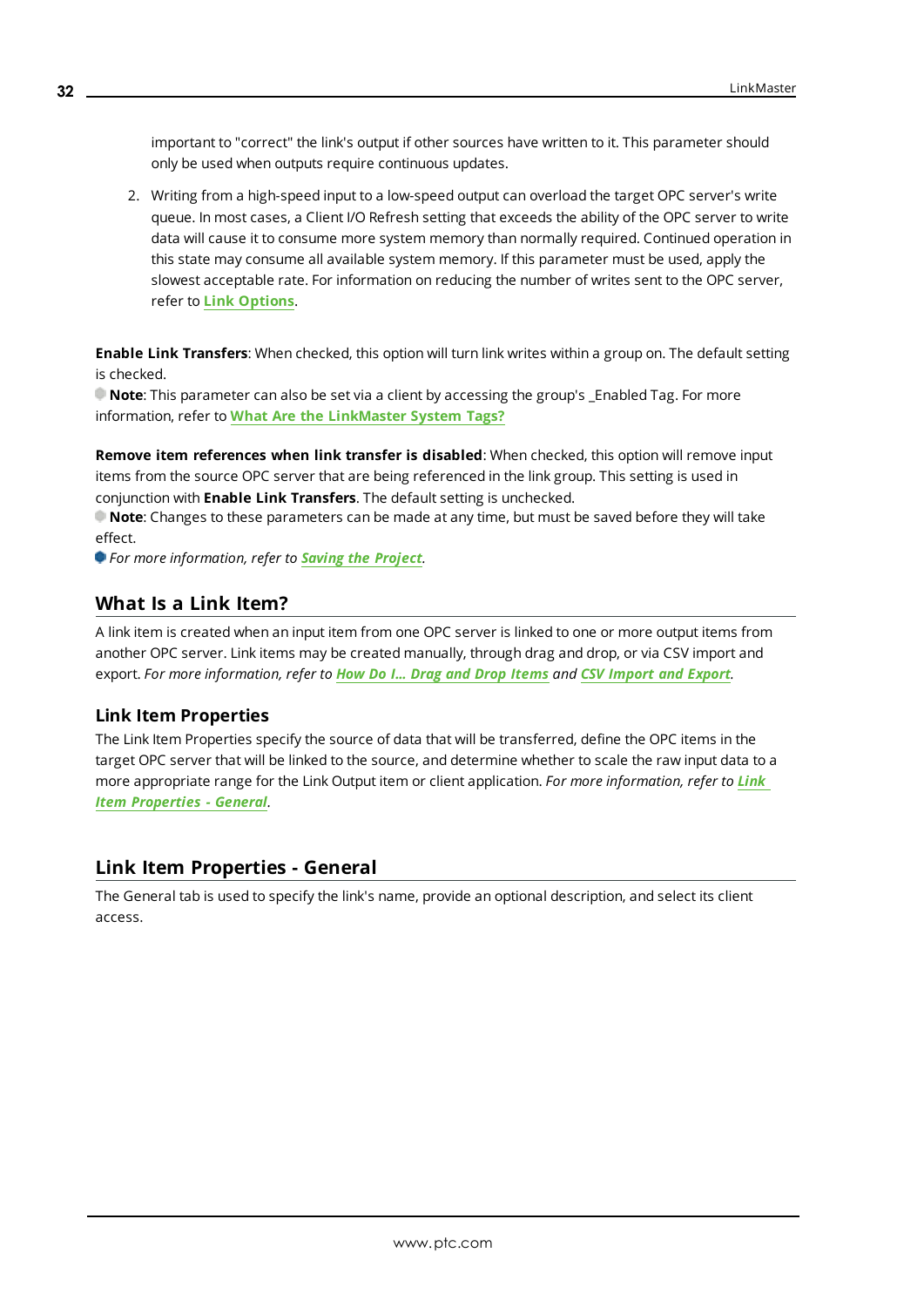| ж<br><b>Link Item Properties</b>               |
|------------------------------------------------|
| General   Input   Output   Scaling             |
| Identification                                 |
| Link <sub>0</sub><br>Name:                     |
| Description:                                   |
|                                                |
| Settings                                       |
| Read-only client access                        |
| Write for value change only, when good quality |
|                                                |
| ОΚ<br>Cancel<br>Help                           |

**Name**: This parameter specifies the string that will represent the data available from this link tag. It can be up to 80 characters in length, and must be unique within any given link group. If the application is best suited using blocks of link items with the same names, use link groups to segregate the link item tags. **Note**: Some OPC client applications have a limited display window when browsing the link tag space of an OPC server. As such, users should keep names brief.

**Description**: This parameter specifies a description of this tag. It may be up to 64 characters in length. **Note**: If an OPC client that supports Data Access 2.0 Tag Properties is being used, the description parameter will be accessible from the tag's Item Descriptions.

**Read-Only Client Access**: This parameter specifies whether the link is Read Only or Read/Write. When enabled, client applications will be prevented from changing the data contained in this tag. When disabled, client applications can change the Link Tag's value as needed.

**Note**: This selection affects how the tag will appear in an OPC client's browse space. Many OPC client applications filter tags based on their attributes; as such, changing this tag's access method may change how and when the tag will appear in the OPC client's browse space.

**Write for value change only, when good quality**: This parameter directs LinkMaster to only write updates when the input value changes and the quality is good.

**Note**: Changes to these parameters can be made at any time, but must be saved before they will take effect. For more information, refer to **Saving the [Project](#page-53-0)**.

#### <span id="page-32-0"></span>**Link Item Properties - Input**

The Input tab is used to define the source of data that will be transferred to one or more output items, to browse and select an available local or remote machine, to choose an OPC server on the selected machine,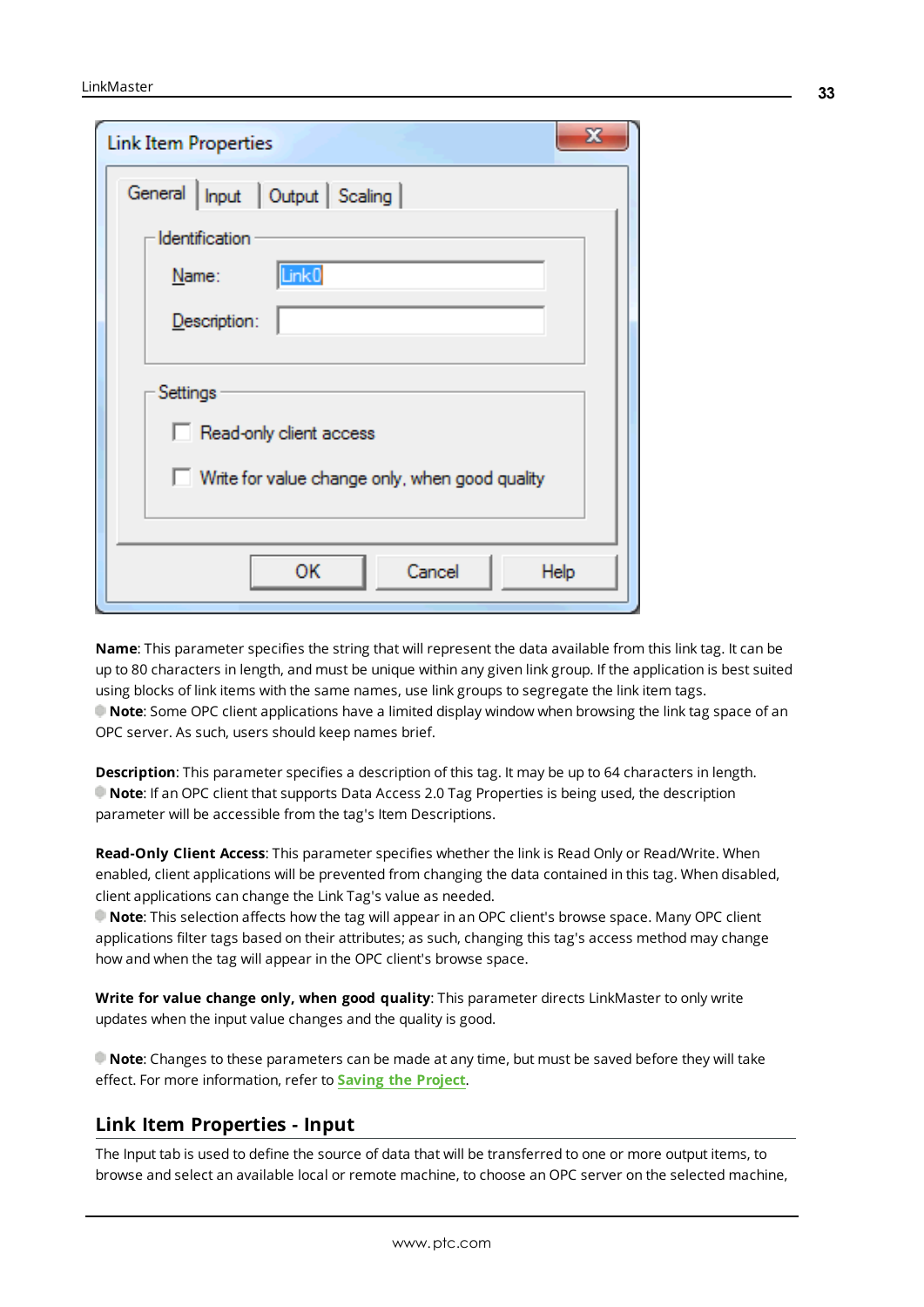**34**

and to choose tag items available on that server.

Users can create link item inputs by dragging and dropping items in the Link Property View. For more *information, refer to How Do I... Drag and Drop [Items](#page-55-0).*

| <b>Link Item Properties</b> | $\mathbf{x}$                              |
|-----------------------------|-------------------------------------------|
| General Input               | Output   Scaling                          |
| Properties                  |                                           |
| Machine name:               | Local Machine<br>$\overline{\phantom{a}}$ |
| Server name:                | Kepware.KEPServerEX<br>▼                  |
| Access path:                |                                           |
| Item ID:                    | $\ldots$                                  |
| Data type:                  | Default<br>$\overline{\mathbf{v}}$        |
| Deadband                    |                                           |
| Deadband type: None         | $\blacktriangledown$                      |
| Deadband:                   | O                                         |
| Range:                      | lo<br>10<br>up to                         |
|                             |                                           |
|                             | OK<br>Cancel<br>Help                      |

#### <span id="page-33-2"></span>**Properties**

**Machine Name**: This parameter specifies the local machine or a machine located on the Ethernet network (if any are available). The default setting is Local Machine.

<span id="page-33-3"></span>**Note**: The setting can be left as Local Machine if the server is located on the same machine as LinkMaster.

<span id="page-33-0"></span>**Server Name**: This parameter specifies the OPC server from which users will receive source data.

**Access Path**: This parameter is required by some OPC servers to complete an item definition. *For more information, refer to the OPC server's help documentation.*

<span id="page-33-1"></span>**Item ID**: This parameter specifies the OPC server item that will be used to reference data. Items may be selected through the Browse feature if the server supports tag browsing. To determine valid item names for the location in question, refer to the OPC server's documentation.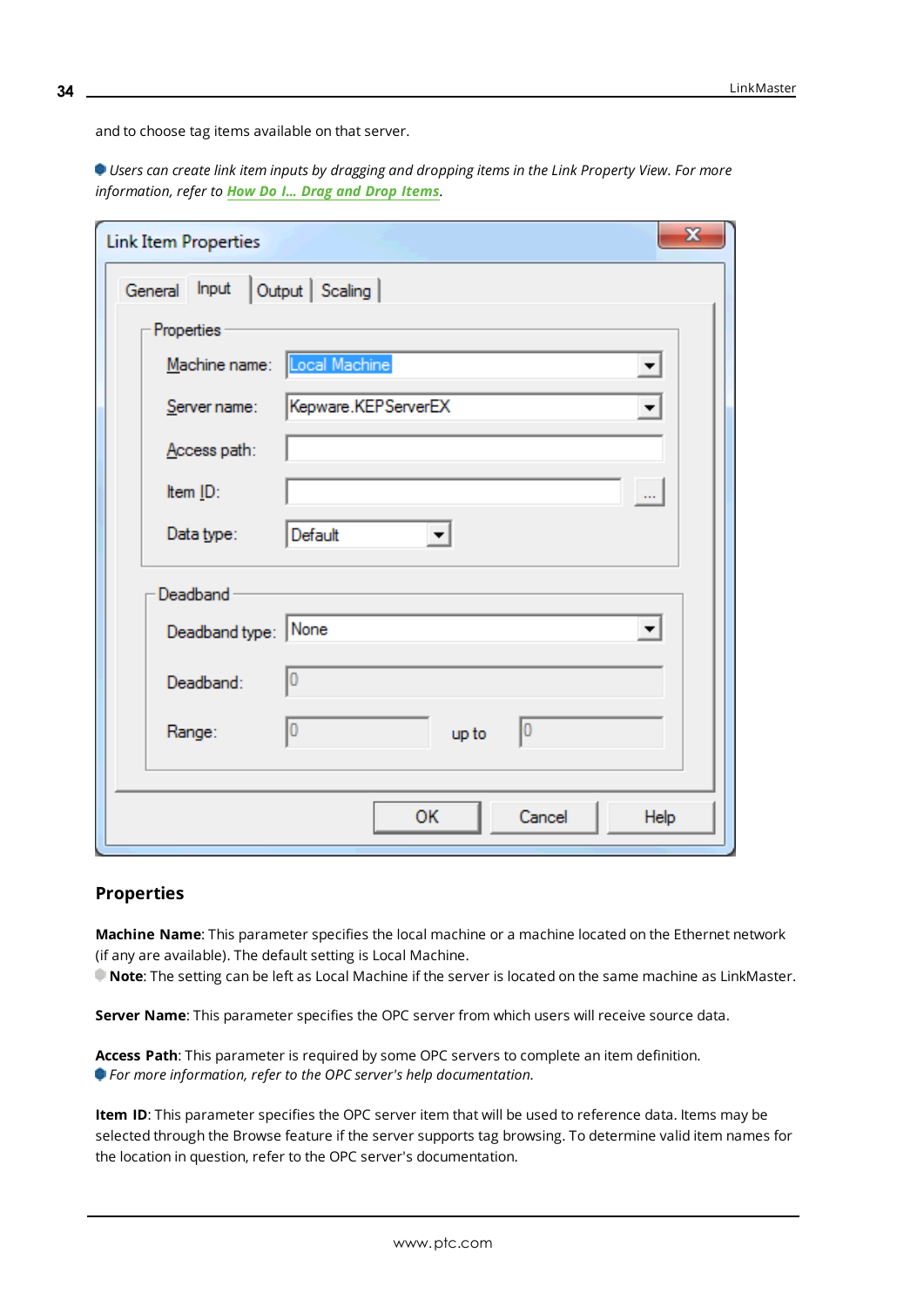<span id="page-34-5"></span>**Data Type**: This parameter specifies the requested data type that should be used for communications between the OPC server and LinkMaster. It should agree with the size and type of the register or memory location that is being addressed.

*For more information, refer to the "Supported Data Types" subtopic below.*

#### **Supported Data Types**

All data types are available as Array types except for Boolean and String.

<span id="page-34-17"></span><span id="page-34-15"></span><span id="page-34-10"></span><span id="page-34-9"></span><span id="page-34-4"></span><span id="page-34-3"></span><span id="page-34-2"></span>

| Data Type     | <b>Description</b>                              |
|---------------|-------------------------------------------------|
| <b>Native</b> | Default as determined by the OPC server         |
| Boolean       | Single bit                                      |
| Char          | Signed 8-bit value                              |
| <b>Byte</b>   | Unsigned 8-bit value                            |
| Short         | Signed 16-bit value                             |
| Word          | Unsigned 16-bit value                           |
| Long          | Signed 32-bit value                             |
| <b>DWord</b>  | Unsigned 32-bit value                           |
| Real          | Single precision floating point value (32 bits) |
| Double        | Double precision floating point value (64 bits) |
| <b>String</b> | Zero-terminated character array                 |

#### <span id="page-34-16"></span><span id="page-34-14"></span><span id="page-34-8"></span><span id="page-34-7"></span>**Deadband**

<span id="page-34-6"></span>**Deadband Type**: This parameter specifies the deadband type. There are three options: None, Absolute and Percent. The default setting is None. Descriptions are as follows:

- <span id="page-34-11"></span><span id="page-34-1"></span>**None**: No deadband is used.
- **. Absolute**: If the difference between two consecutive data updates from the source is more than the amount specified in the Value field, the update is valid and can produce events. Otherwise, the update is ignored.
- <span id="page-34-12"></span>**Percent**: This option is similar to Absolute except the Value field is a percentage of the specified range. For example, if the Value is 10 (10%) and the expected range is 0 to 10, the Absolute deadband would be ±1.

**Deadband**: This parameter specifies the deadband value. Any positive number is supported. If the Deadband Type is set to None, this parameter is disabled. The default value is 0.

<span id="page-34-13"></span>**Range**: This parameter specifies the upper and lower range of the percent deadband. All real numbers are supported, but the lower number must be less than the upper . This parameter is only accessible when the Deadband Type is set to Percent.

#### <span id="page-34-0"></span>**Link Item Properties - Output**

The Output tab is used to define the OPC items available in the target OPC server that will be linked to the source OPC server input items, to browse and select a local or remote machine, to choose an OPC server, and to select any of the desired tag items located on that server as outputs.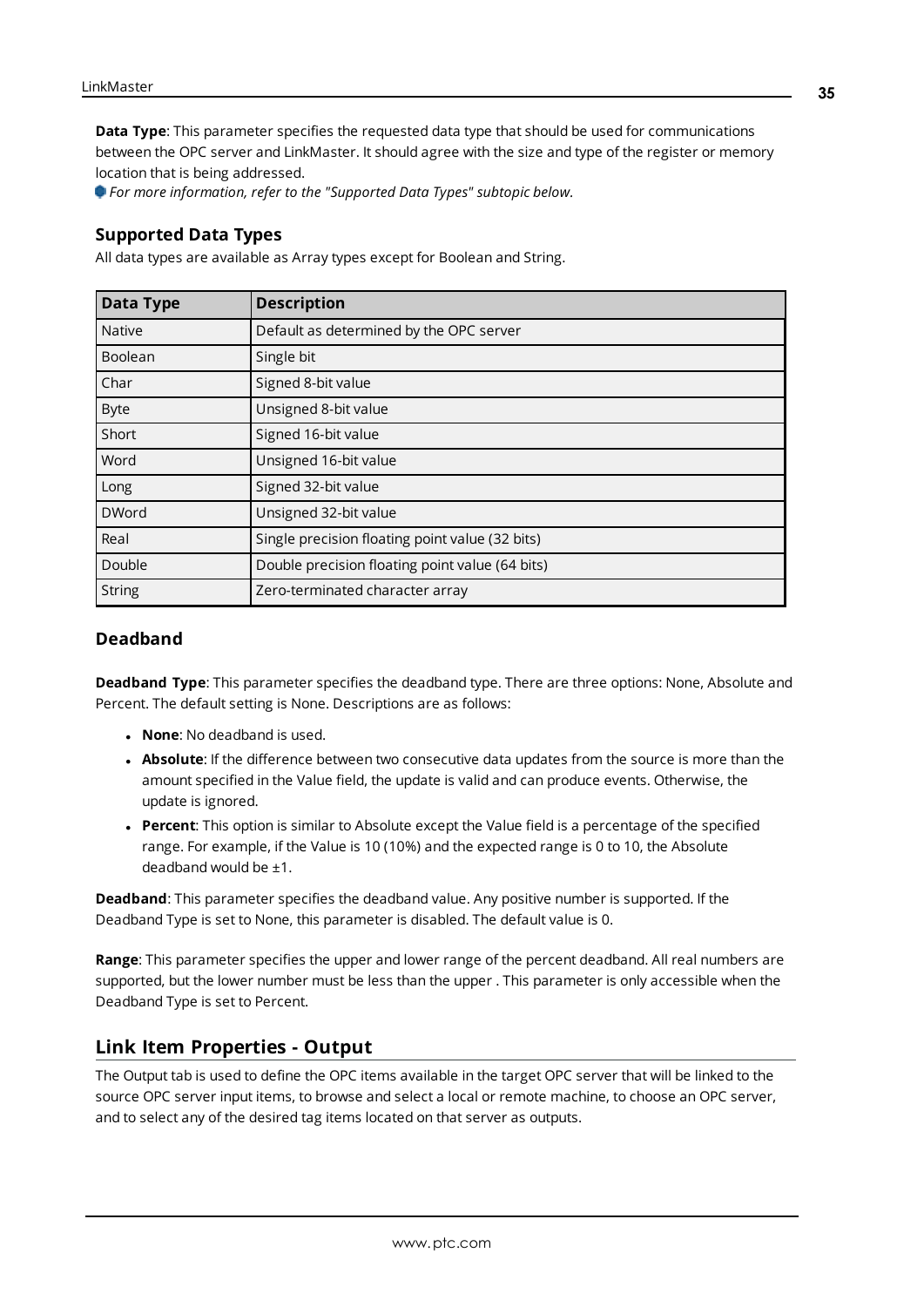Users can add as many outputs as needed. To do so, enter the desired item in the Item ID and then click **Add**. To remove an item, highlight it in the output display and then click **Remove**. To apply changes made to an existing output, press **Update**.

| <b>Link Item Properties</b> |                     |                      |         | $\mathbf{x}$   |  |
|-----------------------------|---------------------|----------------------|---------|----------------|--|
| General   Input             | Output   Scaling    |                      |         |                |  |
| Properties                  |                     |                      |         | Add            |  |
| Machine name:               | Local Machine       |                      |         | ▾<br>Remove    |  |
| Server name:                | Kepware.KEPServerEX |                      |         | ▼<br>Update    |  |
| Access path:                |                     |                      |         |                |  |
| Item ID:                    |                     |                      |         | $\cdots$       |  |
| Data type:                  | Default             | $\blacktriangledown$ |         |                |  |
| Machine                     | Server              | Access Path          | Item ID | Data Type      |  |
|                             |                     |                      |         |                |  |
|                             |                     |                      |         |                |  |
|                             |                     |                      | OK      | Cancel<br>Help |  |

Users can create link item inputs by dragging and dropping items in the Link Property View. For more *information, refer to How Do I... Drag and Drop [Items](#page-55-0).*

<span id="page-35-2"></span>**Machine name**: This parameter specifies the local machine or a machine located on the Ethernet network (if any are available). The default setting is Local Machine.

<span id="page-35-3"></span>**Note**: The setting can be left as Local Machine if the server is located on the same machine as LinkMaster.

<span id="page-35-0"></span>**Server name**: This parameter specifies the OPC server to which the source data will be linked.

**Access path**: This parameter is required by some OPC servers to complete an item definition. For more information, refer to the OPC server's help documentation.

<span id="page-35-1"></span>**Item ID**: This parameter specifies the OPC server item that will be used to reference data. Items may be selected through the Browse feature if the server supports tag browsing. To determine valid item names for the location in question, refer to the OPC server's documentation.

**Data type**: This parameter specifies the requested data type that should be used for communication between the OPC server and LinkMaster. It should agree with the size and type of the register or memory location that is being addressed. For more information, refer to the "Supported Data Types" subtopic below.

#### **Supported Data Types**

All data types are available as Array types except for Boolean and String.

**36**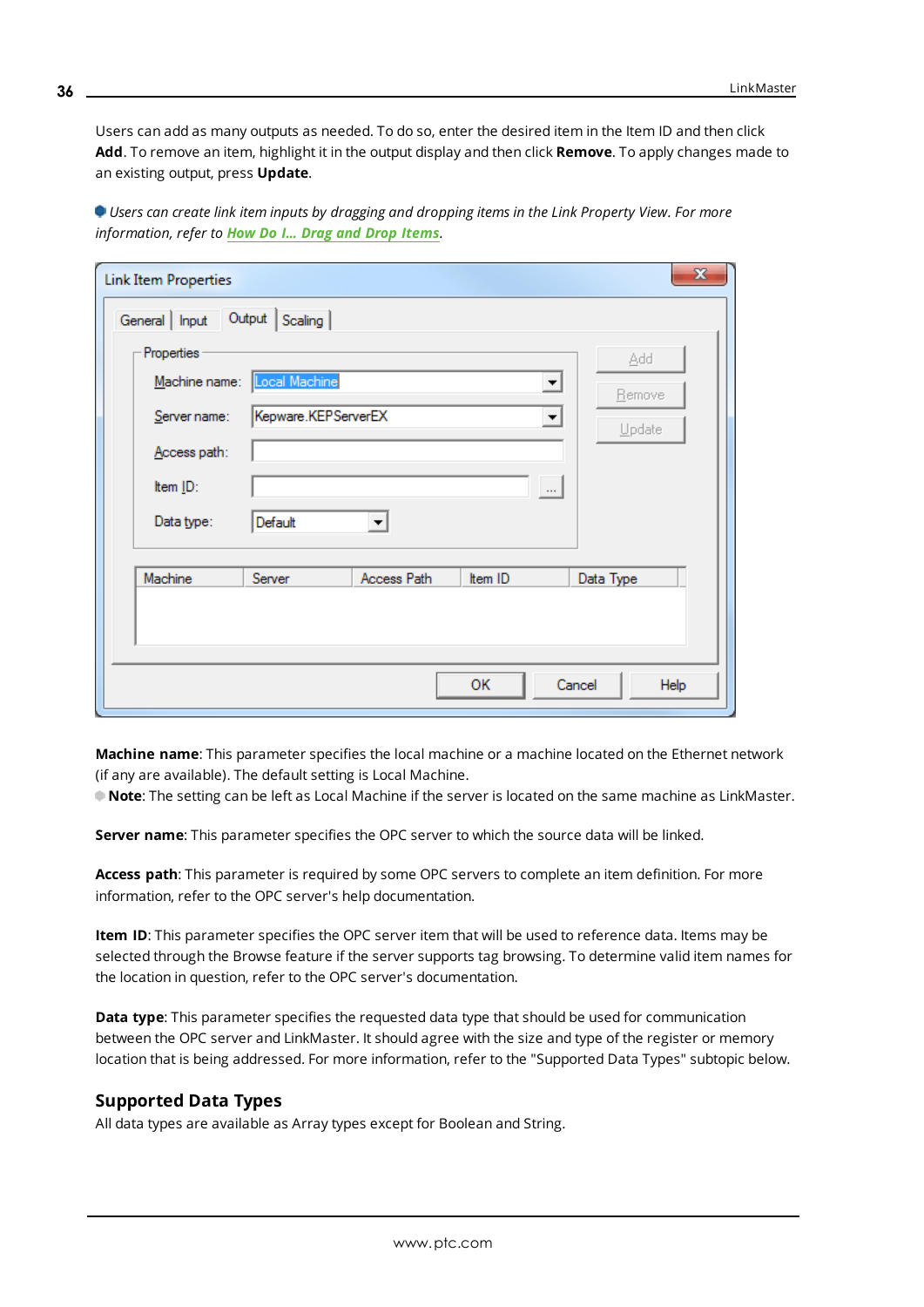| Data Type     | <b>Description</b>                              |
|---------------|-------------------------------------------------|
| <b>Native</b> | Default as determined by the OPC server         |
| Boolean       | Single bit                                      |
| Char          | Signed 8-bit value                              |
| <b>Byte</b>   | Unsigned 8-bit value                            |
| Short         | Signed 16-bit value                             |
| Word          | Unsigned 16-bit value                           |
| Long          | Signed 32-bit value                             |
| <b>DWord</b>  | Unsigned 32-bit value                           |
| Real          | Single precision floating point value (32 bits) |
| Double        | Double precision floating point value (64 bits) |
| <b>String</b> | Zero terminated character array                 |

# <span id="page-36-0"></span>**Link Item Properties - Scaling**

The Scaling tab allows raw input data from the server to be scaled to a more appropriate range for the Link Output item or client application. There are two types of scaling: **Linear** and **Square Root**. Both options will enable scaling operations for the link item. The default setting is None.

| <b>Link Item Properties</b>            | $\mathbf{x}$                              |
|----------------------------------------|-------------------------------------------|
| General Input Output Scaling           |                                           |
| $\circ$ None<br>C Linear C Square root |                                           |
| Raw Value Range                        | Scaled Value Range                        |
| Data type: Default                     | Data type: Double<br>$\vert \nabla \vert$ |
| High: 1000                             | 1000<br>$\Box$ Clamp<br>High:             |
| $L_{\text{QW}}$ : 0                    | 10<br>$\Box$ Clamp<br>Low:                |
|                                        | Units:                                    |
|                                        |                                           |
|                                        | <b>OK</b><br>Cancel<br>Help               |

#### **Raw Value Range**

These parameters specify the range of raw data from the server. The valid range depends on the data type of the raw value. For example, if the raw value was set to Short, the valid range of the raw value would be - 32768 to 32767. Descriptions of the parameters are as follows: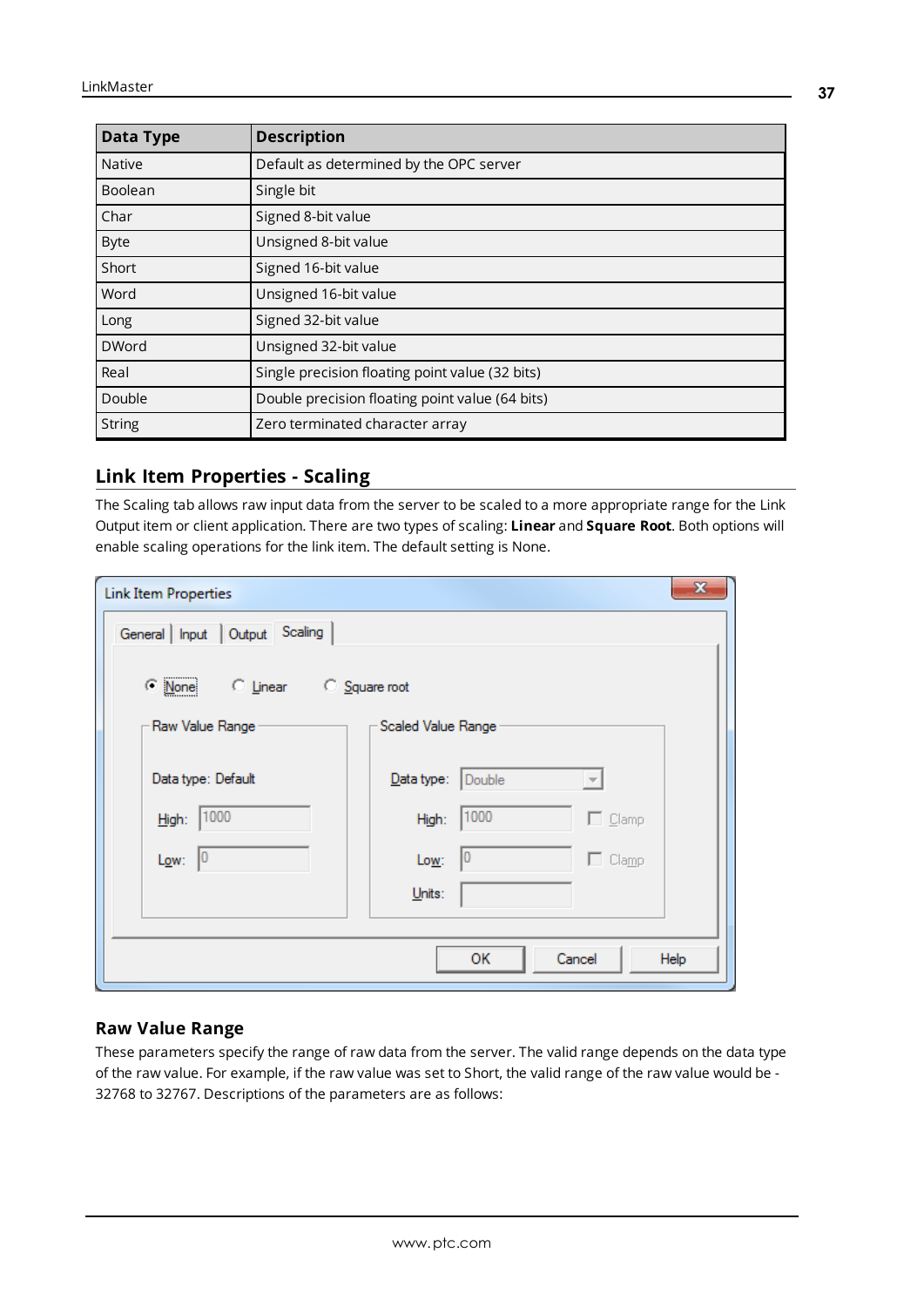- **.** Data Type: This parameter specifies the data type of the link item's raw value.
- **High**: This parameter specifies the highest value of the raw data type's range. It must be greater than the raw low range.
- Low: This parameter specifies the lowest value of the raw data type's range. It must be lesser than the raw high range.

#### **Scaled Value Range**

These parameters specify the range of the resulting scaled value. The valid range depends on the data type of the scaled value. For example, if the scaled data type is set to Long, the valid range would be -2147483648 to 2147483647. Descriptions of the parameters are as follows:

- <sup>l</sup> **Data Type**: This parameter specifies the data type of the Link Item's scaled value. Although a scaled value normally results in a floating-point value, LinkMaster does not make this assumption. The data type can be set to any valid OPC data type, providing users the ability to scale from a raw data type (such as Short) to an engineering value with a data type of Long if needed. The default setting is Double.
- High: This parameter specifies the highest value of the scaled value data type's range. It must be greater than the scaled value low range.
- Low: This parameter specifies the lowest value of the scaled value data type's range. It must be lesser than the scaled value high range.
- **Units**: This parameter allows a unit's string to be assigned to a scaled link item. It can be up to 32 characters long.

**Note**: In many cases, the raw data from the device exceeds the range that has been specified for the raw data. When this occurs, the scaled value will be forced outside of the established range. To prevent this, use the **High Clamp** and **Low Clamp** to restrict the scaled value to the specified range.

<span id="page-37-1"></span>**Important**: LinkMaster supports the OPC Tag Properties available in the 2.0 Data Access specifications. If the OPC client supports these properties, it can automatically configure the range of objects (such as user input objects or displays) using the data entered here.

**Note**: These parameters can be changed at any time and will take effect immediately; however, OPC clients that have already connected to this link item tag will not be affected until they release and reacquire this tag. To prevent operators from changing these parameters, restrict access rights through the **[Users](#page-15-0) [Menu](#page-15-0)**.

# <span id="page-37-0"></span>**CSV Import and Export**

LinkMaster can import and export project data in a CSV text file format, thus allowing quick creation and modification of large projects. For example, if the servers with which a user is linking data do not contain browsed items, each server item's access path would have to be manually entered into each link item's property page. With the use of a simple text editor (or Microsoft Excel™), however, users can quickly create and manipulate inputs, outputs, or any other project attributes existing in the LinkMaster project via the CSV file.

A LinkMaster CSV file defines a complete project. When LinkMaster imports a CSV file, it creates a new project that only contains those groups and items defined in the CSV file. To add items to an existing project, first export the project as a CSV file. Then, edit that file and import it back into LinkMaster.

**Note:** The easiest way to create a LinkMaster CSV file is to start with a template. To create a template, save a basic LinkMaster project (which should contain at least one link group, a link item, and a link item output) in CSV format by clicking **File** | **Export CSV**.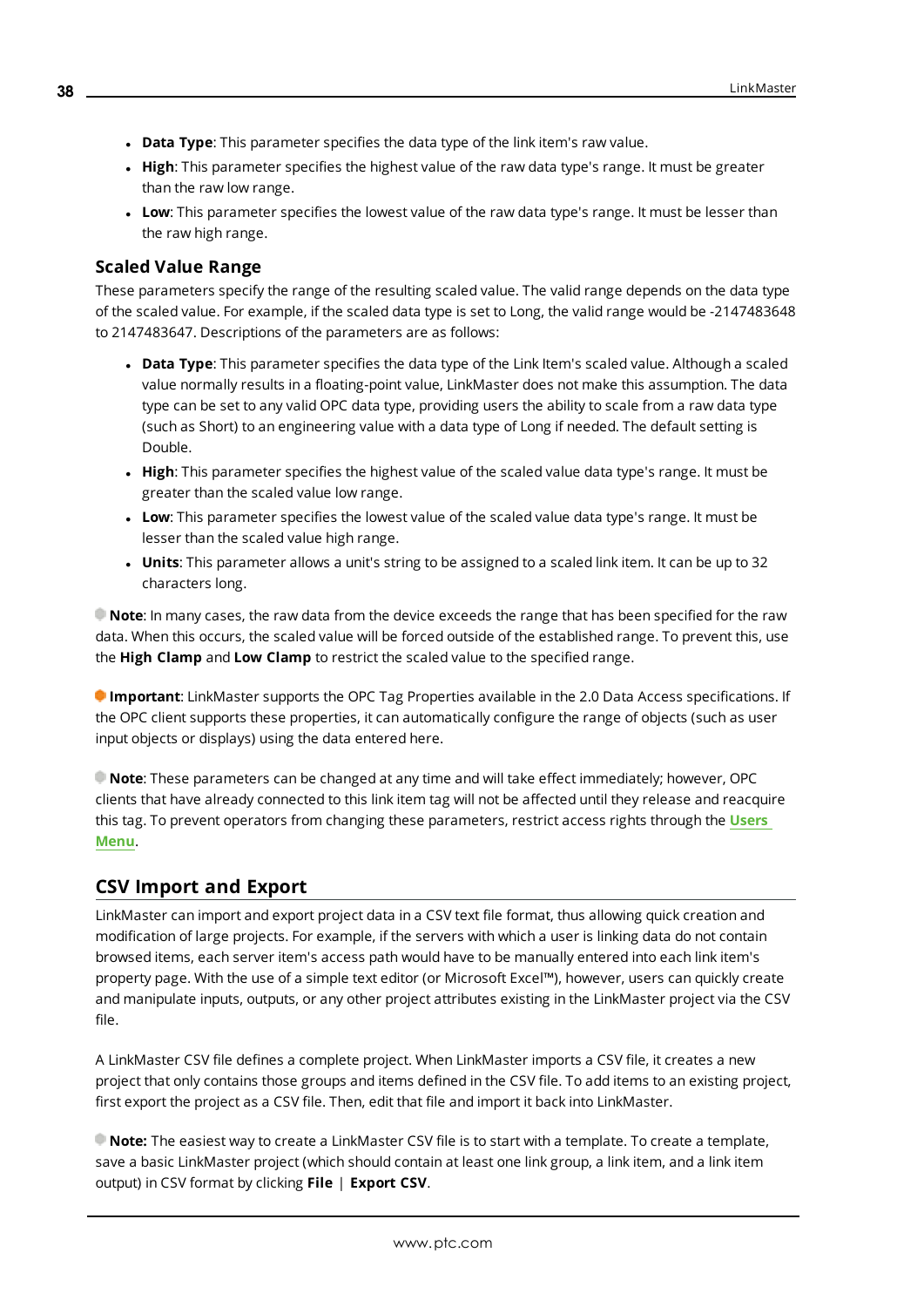#### **Exporting LinkMaster Projects**

Exporting a LinkMaster project will generate a file that contains a record for each link group, link item, and link item output defined in the project. A LinkMaster CSV file contains the following three blocks of records:

- The first block contains records that define the link groups.
- The second block defines the link items that belong to the link groups defined in the first block.
- The third block defines the link item outputs that belong to the link items defined in the second block.

Each block has a Field Identification or header record. *For more information, refer to the tables below.*

<span id="page-38-7"></span><span id="page-38-3"></span>

| <b>Column Name</b>           | <b>Values</b>                                                                                                                  | <b>Required</b>             |
|------------------------------|--------------------------------------------------------------------------------------------------------------------------------|-----------------------------|
| Record Type                  | "LINKGROUP"                                                                                                                    | Yes - must be 1st<br>column |
| Name                         | Any valid group name unique to project                                                                                         | Yes                         |
| Server Update Rate           | Decimal (ms)                                                                                                                   | N <sub>o</sub>              |
| Client Refresh Rate          | Decimal (ms)                                                                                                                   | <b>No</b>                   |
| <b>Enable Link Transfers</b> | 0: Not enabled<br>1: Enabled                                                                                                   | No.                         |
| Remove Item<br>References    | 0: Remove item references when link transfer is disabled<br>1: Do not remove item references when link transfer is<br>disabled | No.                         |
| Description                  | Up to 64 characters                                                                                                            | No.                         |

#### **Link Group Fields**

#### **Link Item Fields**

<span id="page-38-6"></span><span id="page-38-5"></span><span id="page-38-4"></span><span id="page-38-2"></span><span id="page-38-1"></span><span id="page-38-0"></span>

| Column<br><b>Name</b>   | <b>Values</b>                                                                              | <b>Required</b>                               |
|-------------------------|--------------------------------------------------------------------------------------------|-----------------------------------------------|
| Record Type             | "LINKITEM"                                                                                 | Yes - must be 1st column                      |
| Link Group              | Name of owner group as defined in link group block                                         | Yes - must be 2nd column                      |
| Name                    | Yes                                                                                        | Any valid item name, unique to<br>owner group |
| <b>Client Access</b>    | RO: Read Only<br>R/W: Read & Write                                                         | <b>No</b>                                     |
| COV Only                | <b>TRUE or FALSE</b>                                                                       | <b>No</b>                                     |
| Machine Name            | Name of machine on which OPC server is running                                             | Yes                                           |
| Server Name             | Name of OPC server                                                                         |                                               |
| Access Path             | Access path as defined in OPC server                                                       | <b>No</b>                                     |
| Item ID                 | Item ID as defined in the OPC server                                                       | Yes                                           |
| Data Type               | Word, Short, Float, and so forth<br>The data type that LinkMaster uses for link item data. | <b>No</b>                                     |
| Deadband<br><b>Type</b> | None, Absolute, or Percent                                                                 | <b>No</b>                                     |
| Deadband                | Float                                                                                      | <b>No</b>                                     |
| Deadband Low<br>Range   | Float                                                                                      | <b>No</b>                                     |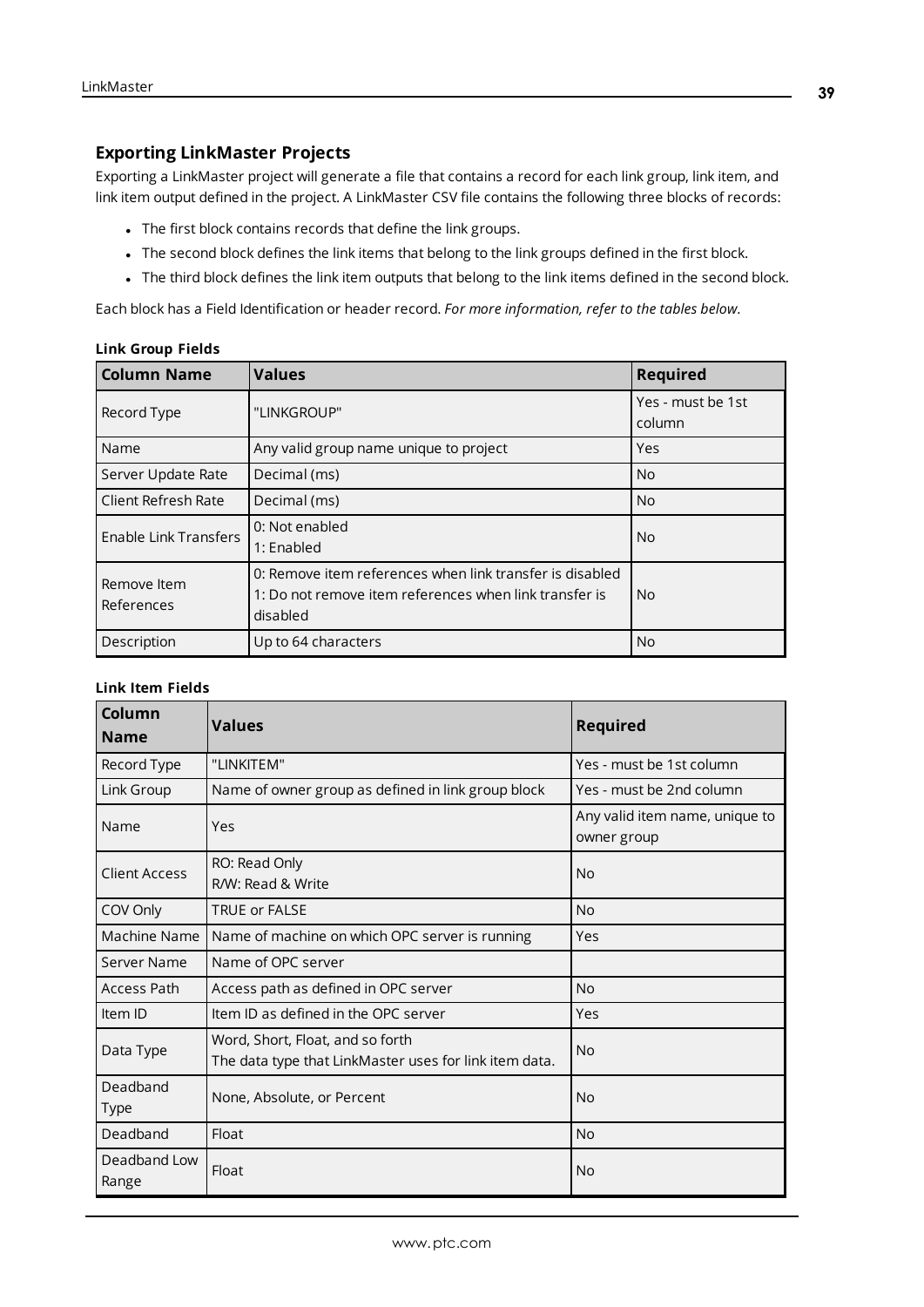<span id="page-39-2"></span><span id="page-39-1"></span>

| Column<br><b>Name</b>             | <b>Values</b>                                                                                                          | <b>Required</b> |
|-----------------------------------|------------------------------------------------------------------------------------------------------------------------|-----------------|
| Deadband<br>High Range            | Float                                                                                                                  | <b>No</b>       |
| <b>Scaling</b>                    | Linear<br>Square Root<br>Blank (no scaling)                                                                            | <b>No</b>       |
| Raw Low                           | Low raw value (float)                                                                                                  | <b>No</b>       |
| Raw High                          | High raw value (float)                                                                                                 | <b>No</b>       |
| Scaled Low                        | Scaled low value (float)                                                                                               | <b>No</b>       |
| Scaled High                       | Scaled high value (float)                                                                                              |                 |
| <b>Scaled Data</b><br><b>Type</b> | Word, Short, Float, and so forth<br>The data type that LinkMaster uses for link item data<br>after scaling is applied. | <b>No</b>       |
| Clamp Low                         | 0: Don't clamp<br>1: Force resulting scaled value to stay within the limit<br>of Scaled Low                            | <b>No</b>       |
| Clamp High                        | 0: Don't clamp<br>1: Force resulting scaled value to stay within the limit<br>of Scaled High                           | <b>No</b>       |
| Eng Units                         | String denoting engineering units of scaled value                                                                      | No              |
| Description                       | Up to 64 characters                                                                                                    | <b>No</b>       |

#### <span id="page-39-0"></span>**Link Item Output Fields**

| Column<br><b>Name</b> | <b>Values</b>                                                                                     | Required                    |
|-----------------------|---------------------------------------------------------------------------------------------------|-----------------------------|
| Record Type           | "LINKITEMOUTPUT"                                                                                  | Yes - must be 1st<br>column |
| Link Item             | Name of owner link item as defined in link group and item blocks<br><group>.<item></item></group> | Yes - must be 2nd<br>column |
| Machine<br>Name       | Name of machine on which OPC server is running                                                    | Yes                         |
| Server Name           | Name of OPC server                                                                                | Yes                         |
| Access Path           | Access path as defined in OPC server                                                              | N <sub>o</sub>              |
| Item ID               | Item ID as defined in OPC server                                                                  | <b>Yes</b>                  |
| Data Type             | Word, Short, Float, and so forth<br>The data type that LinkMaster uses for link item output data. | <b>No</b>                   |

# **Editing a LinkMaster CSV File**

A LinkMaster CSV file should be edited using a spreadsheet application (such as Microsoft Excel™). A simple LinkMaster CSV file would appear in Excel as shown below.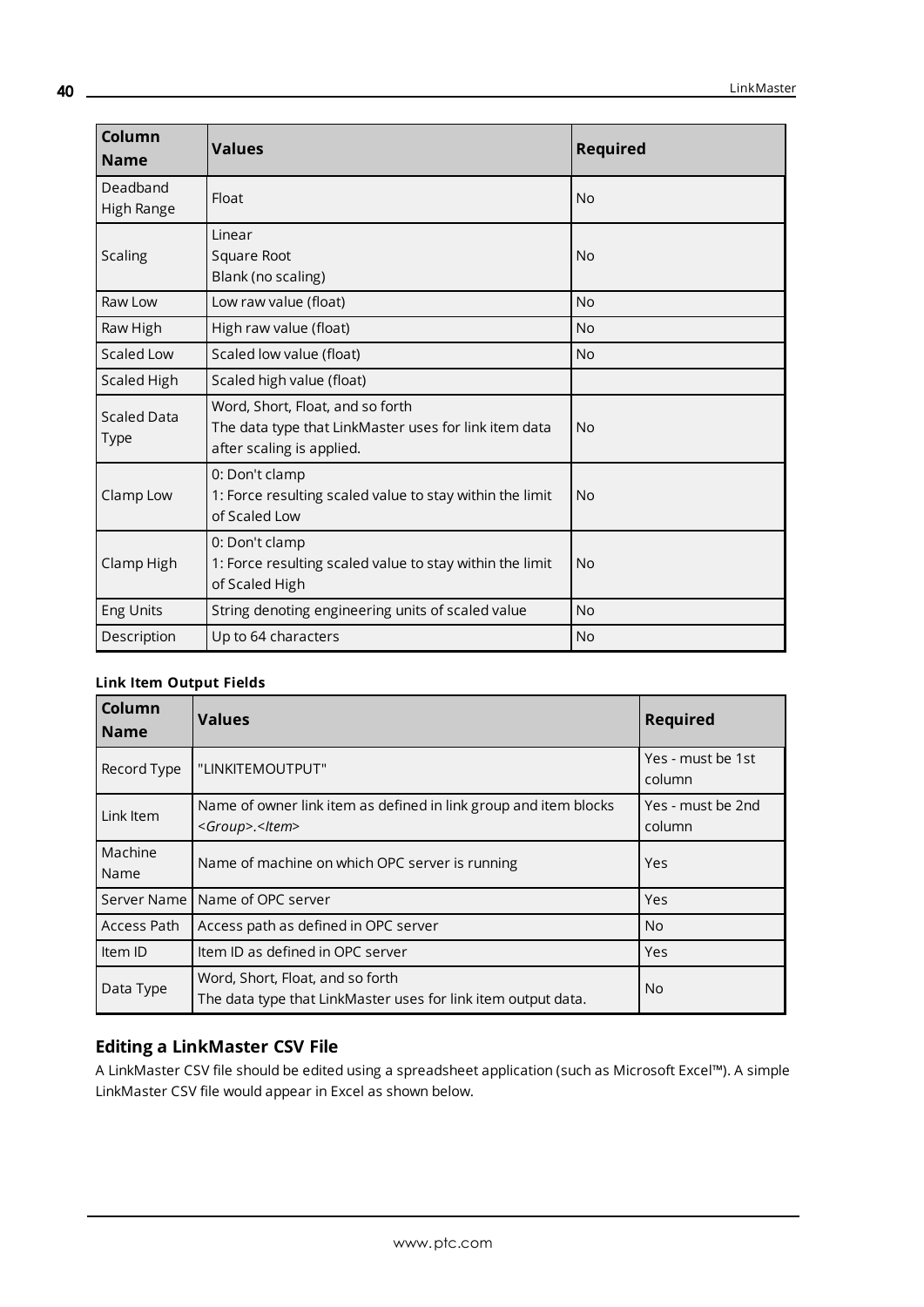| ◢              | A                              | B              | C                  | D                                          | E            | F                                         |
|----------------|--------------------------------|----------------|--------------------|--------------------------------------------|--------------|-------------------------------------------|
| $\mathbf{1}$   | ı:                             |                |                    |                                            |              |                                           |
| 2              | ; Link Group Definitions       |                |                    |                                            |              |                                           |
| 3              |                                |                |                    |                                            |              |                                           |
| $\overline{4}$ | <b>Record Type</b>             | Name           | Server Update Rate | Client Refresh Rate                        |              | Enable Link Transfers Remove Item Referer |
| 5              | <b>LINKGROUP</b>               | Group0         | 500                |                                            |              |                                           |
| 6              | <b>LINKGROUP</b>               | Group1         | 250                | o                                          | 1            | o                                         |
| $\overline{7}$ |                                |                |                    |                                            |              |                                           |
| 8              | : Link Item Definitions        |                |                    |                                            |              |                                           |
| 9              |                                |                |                    |                                            |              |                                           |
| 10             | Record Type                    | Link Group     | Name               | <b>Client Access</b>                       | COV Only     | Machine Name                              |
| 11             | LINKITEM                       | Group0         | Link <sub>0</sub>  | R/W                                        | <b>FALSE</b> | Local Machine                             |
| 12             | LINKITEM                       | Group0         | Link1              | R/W                                        | FALSE        | Local Machine                             |
|                | 13 LINKITEM                    | Group0         | Link10             | R/W                                        | FALSE        | Local Machine                             |
|                | 14 LINKITEM                    | Group0         | <b>Link100</b>     | R/W<br><b>FALSE</b>                        |              | Local Machine                             |
| 15             |                                |                |                    |                                            |              |                                           |
| 16             | ; Link Item Output Definitions |                |                    |                                            |              |                                           |
| 17             |                                |                |                    |                                            |              |                                           |
|                | 18 Record Type                 | Link Item      | Machine Name       | Server Name                                | Access Path  | Item ID                                   |
| 19             | <b>LINKITEMOUTPUT</b>          | Group0.Link0   | Local Machine      | Kepware.KEPServerEX.V6                     |              | SIM1.SIM1.Tag10                           |
| 20             | LINKITEMOUTPUT                 | Group0.Link1   | Local Machine      | Kepware.KEPServerEX.V6                     |              | SIM1.SIM1.Tag11                           |
| 21             | <b>LINKITEMOUTPUT</b>          | Group0.Link10  | Local Machine      | Kepware.KEPServerEX.V6                     |              | SIM1.SIM1.Tag20                           |
| 22             | <b>LINKITEMOUTPUT</b>          | Group0.Link100 | Local Machine      | Kepware.KEPServerEX.V6                     |              | SIM1.SIM1.Tag110                          |
| 23             | <b>LINKITEMOUTPUT</b>          | Group0.Link101 | Local Machine      | Kepware.KEPServerEX.V6                     |              | SIM1.SIM1.Tag111                          |
|                | 24 LINKITEMOUTPUT              | Group0.Link102 | Local Machine      | Kepware.KEPServerEX.V6<br>SIM1.SIM1.Tag112 |              |                                           |

#### **LinkMaster CSV File Notes**

- 1. Data blocks must be defined in order: link groups, link items, and then link item outputs.
- 2. Column names must be exactly the same as those listed above.
- 3. Except where noted, columns may be in any order.
- 4. Columns for fields not required by LinkMaster are optional.
- 5. Parameters not explicitly defined in the CSV file will be assigned appropriate default values by LinkMaster.
- 6. All link items must reference the link group to which it belongs. If the parent link group is not added during import (due to omission from the CSV file or other referencing errors), the link item will not be added.
- 7. All link item outputs must reference the link item to which it belongs. If the parent link item is not added during import (due to omission from the CSV file or other referencing errors), the link item output will not be added.
- 8. Comments are allowed and must begin with a semicolon.
- 9. Blank lines are allowed and can be added anywhere in the CSV file.
- 10. Item identifier records may not have any blank fields, unless they are used to pad the end of the record. Some applications (such as Microsoft Excel™) will add additional commas at the end of rows.
- 11. When saving a file in CSV format, Microsoft Excel™ may issue a warning such as "File.csv may contain features that are not compatible with CSV (MS-DOS). Do you want to keep the workbook in this format?" This is simply a reminder that CSV is a pure text format, and any Excel specific formatting will be lost. Users should answer yes. Other applications may issue a similar warning.

#### **Importing Link Group Data**

Once the CSV file has been edited and saved, it can be imported back into LinkMaster by clicking **File** | **Import CSV**. Users will be prompted to save the current project if they haven't already done so. If an item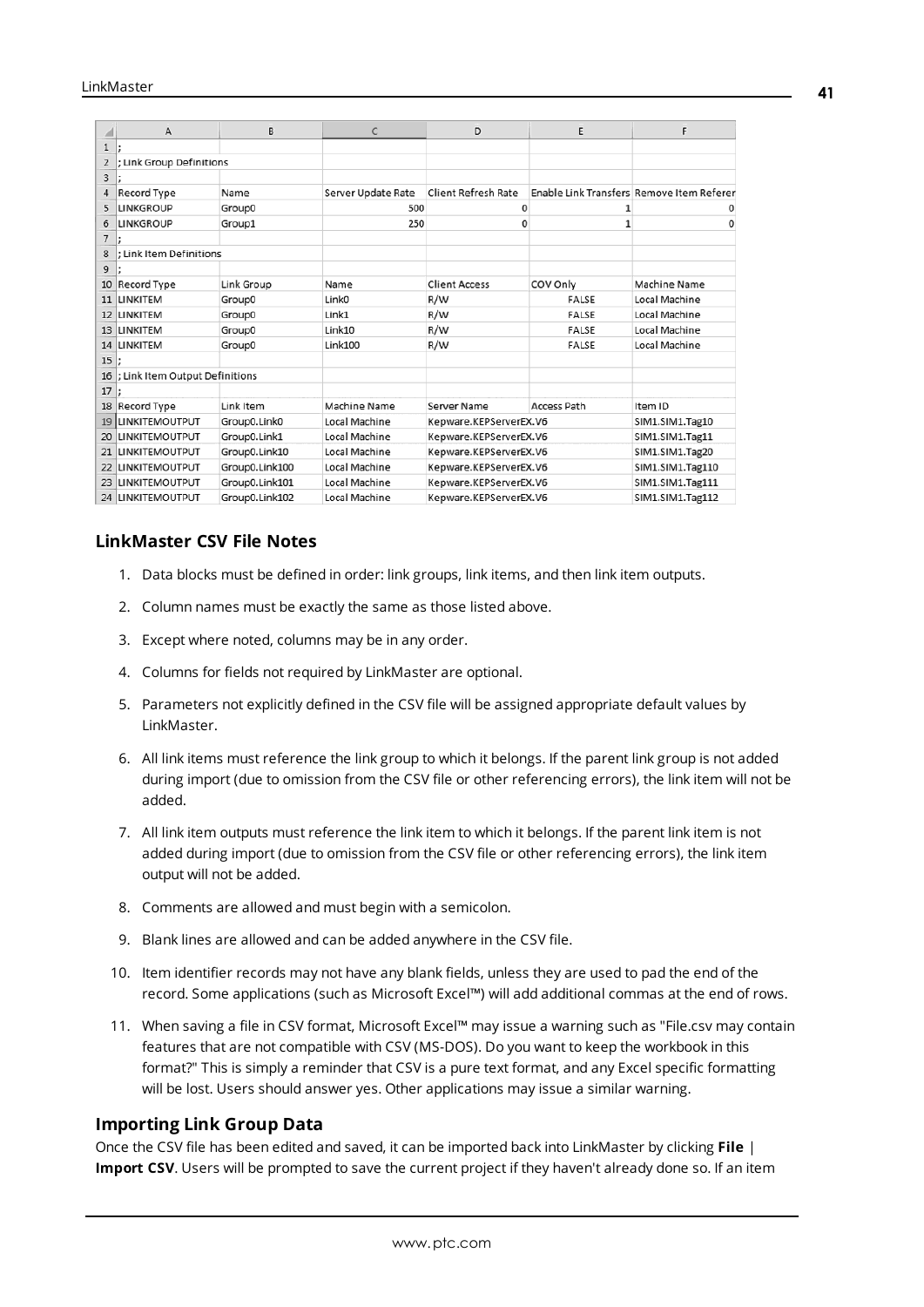identifier record is found to be invalid during import, LinkMaster will not attempt to read any additional records. LinkMaster will then create a new project that contains all of the groups and items defined in the CSV file.

**Note**: Any errors logged during CSV import can be viewed using the EventViewer application.

<span id="page-41-0"></span>*See Also: How Do I... [Import](#page-56-0) and Export Link Items Using a CSV File*

# **What Are the LinkMaster System Tags?**

The LinkMaster System Tags are used to provide general error feedback to client applications, and to control when a link group and its link items are operating. When using an OPC client, System Tags will be located beneath the \_System branch of the LinkMaster browse space for a given link group. The following image is from the supplied OPC Quick Client, and shows how the System Tags appear to an OPC client. This example only shows link group level Status Tags.

| See Also: System Tags for Link Groups and System Tags for Link Items |  |  |  |  |  |  |
|----------------------------------------------------------------------|--|--|--|--|--|--|
|----------------------------------------------------------------------|--|--|--|--|--|--|

| <b>Add Items</b>                                                                                                      | $\mathbf x$                                                                                                                                   |
|-----------------------------------------------------------------------------------------------------------------------|-----------------------------------------------------------------------------------------------------------------------------------------------|
| Item Properties<br>Access Path:<br>Item ID:<br>Data Type:<br>Native<br>$\blacktriangledown$<br>⊽<br>Active            | 0K.<br>Cancel<br>꽚<br>e<br>$\omega^{\rho}$<br>Help<br>∞                                                                                       |
| Browsing-<br>Branch Filter:<br>×<br>Kepware.LinkMaster<br>日 1<br>LinkGroups<br>日・鹽<br>Group0<br>Ėŀ<br><b>a</b> System | Type:<br>Leaf Filter:<br>Access:<br>$\boldsymbol{\times}$<br>Native<br>Any<br>▼<br>▼<br><b>B</b> _Enabled<br><b>■</b> _Status<br>StringStatus |
| Browse flat address space on selected branch<br>ш                                                                     | Add Leaves                                                                                                                                    |
| Validate item before adding it to the list                                                                            | Item Count: 0                                                                                                                                 |

**Note**: The \_System branch will always be available. To reference a System Tag from a DDE application given the example above and the DDE defaults, the link would be as follows:

*= linkmaster|\_LMDDEDATA!LinkGroups.Group0.\_System.\_Enabled*

#### **The \_Enabled Tag**

The \_Enabled Tag provides a flexible way to control the OPC applications. In some cases, it can be convenient to disable all link groups except for the link group currently being accessed. The \_Enable Tag can also be used to allow the OPC or DDE application to turn a particular LinkMaster link group off while server sources are serviced (thus eliminating harmless but unwanted communications errors in the EventViewer).

**42**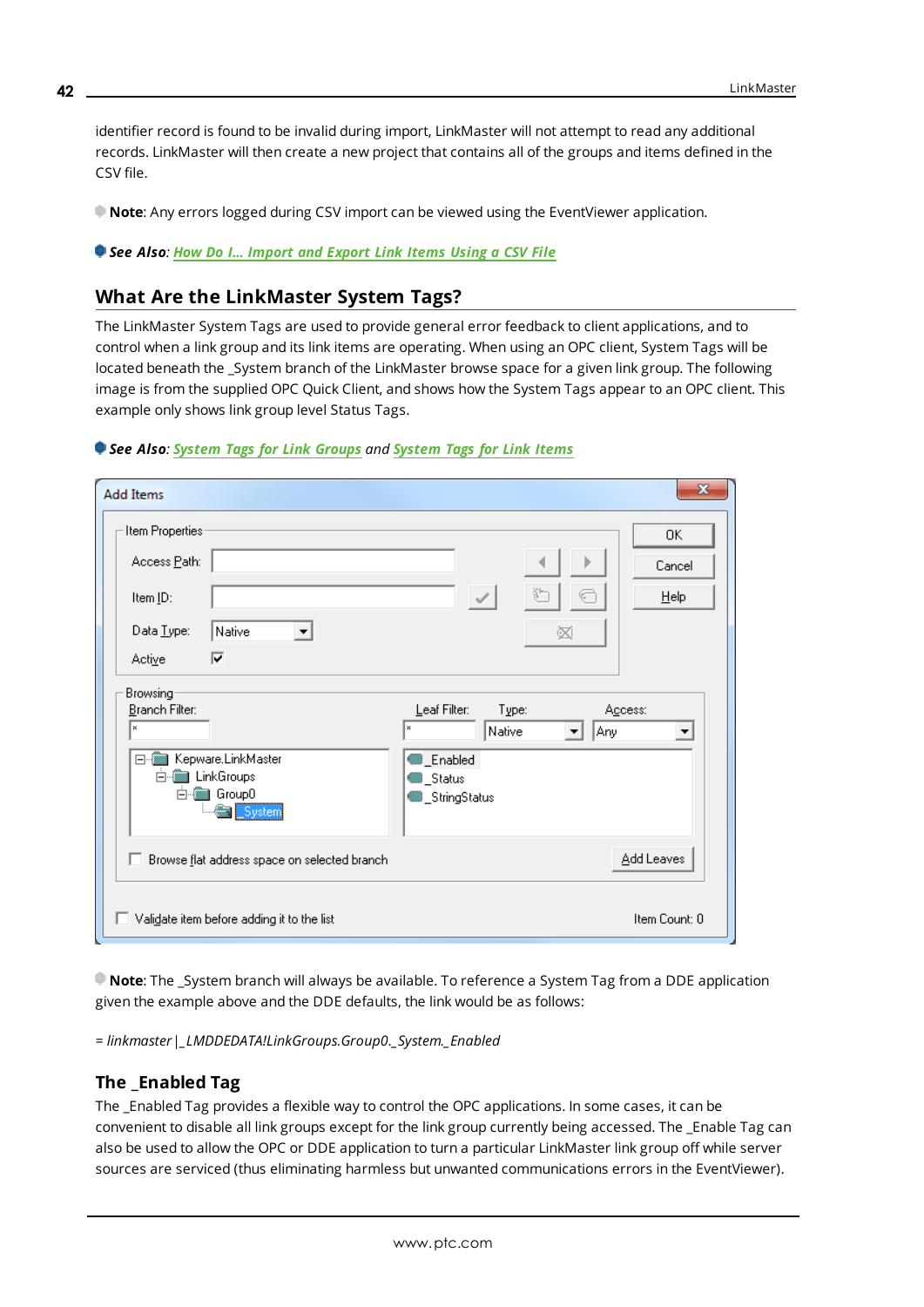**Important**: The \_Status and \_StringStatus Tags do not return TRUE when a device is set inactive via the \_ Enable Tag.

<span id="page-42-0"></span>*See Also: Link Group [Properties](#page-29-2)*

# **System Tags for Link Groups**

There are currently three built-in System Tags available on each link group. For more information, refer to the table below.

| <b>System</b><br>Tag | <b>Description</b>                                                                                                                                                                                                                                                                                                                                          | <b>Access</b> |
|----------------------|-------------------------------------------------------------------------------------------------------------------------------------------------------------------------------------------------------------------------------------------------------------------------------------------------------------------------------------------------------------|---------------|
| Enabled              | The _Enabled Tag is a Boolean tag that allows the active state of the link<br>group to be turned On or Off. When this tag is set to FALSE, all user-defined<br>link items in the link group will be marked as invalid and link writes will<br>discontinue. When this tag is set to TRUE, normal link functionality will<br>continue within that link group. | Read/Write    |
| Status               | The _Status Tag is a Short tag that returns the current error state of the link<br>group. When displaying "0" (zero) the link group is operating properly. When<br>displaying a value other than zero, LinkMaster has detected an error within<br>the link group.                                                                                           | Read Only     |
| StringStatus         | The _StringStatus Tag is a String type tag that returns a description for the<br>error state of the link group in string format. When the link group reads<br>"Good," it is operating properly. Otherwise, the link group has detected an<br>error.                                                                                                         | Read Only     |

<span id="page-42-2"></span>**Note**: The only tag that can be written to is \_Enabled. This can be disabled through the **OPC Settings** tab in **Tools** | **Options**.

#### **\_Status and \_StringStatus Tags**

| <b>Status Value</b>              | <b>StringStatus Value</b>                            |
|----------------------------------|------------------------------------------------------|
| $\overline{ \cdot \cdot \cdot }$ | At least one link item's write transfer is in error. |
| l -1                             | At least one link item contains invalid input data.  |
| l 0                              | Good.                                                |
| 1000                             | Uncertain. No items are attached.                    |

# <span id="page-42-1"></span>**System Tags for Link Items**

There are currently two built-in System Tags available for each link item. For more information, refer to the table below.

| <b>System</b><br>Tag | <b>Description</b>                                                                                                                                                                                                                                              | <b>Access</b> |
|----------------------|-----------------------------------------------------------------------------------------------------------------------------------------------------------------------------------------------------------------------------------------------------------------|---------------|
| Status               | The _Status Tag is a Short tag that returns the current error state of the Link<br>Item. When displaying "0" (zero), the link item is operating properly. When<br>displaying a value other than zero, LinkMaster has detected an error within the<br>Link Item. | Read<br>Only  |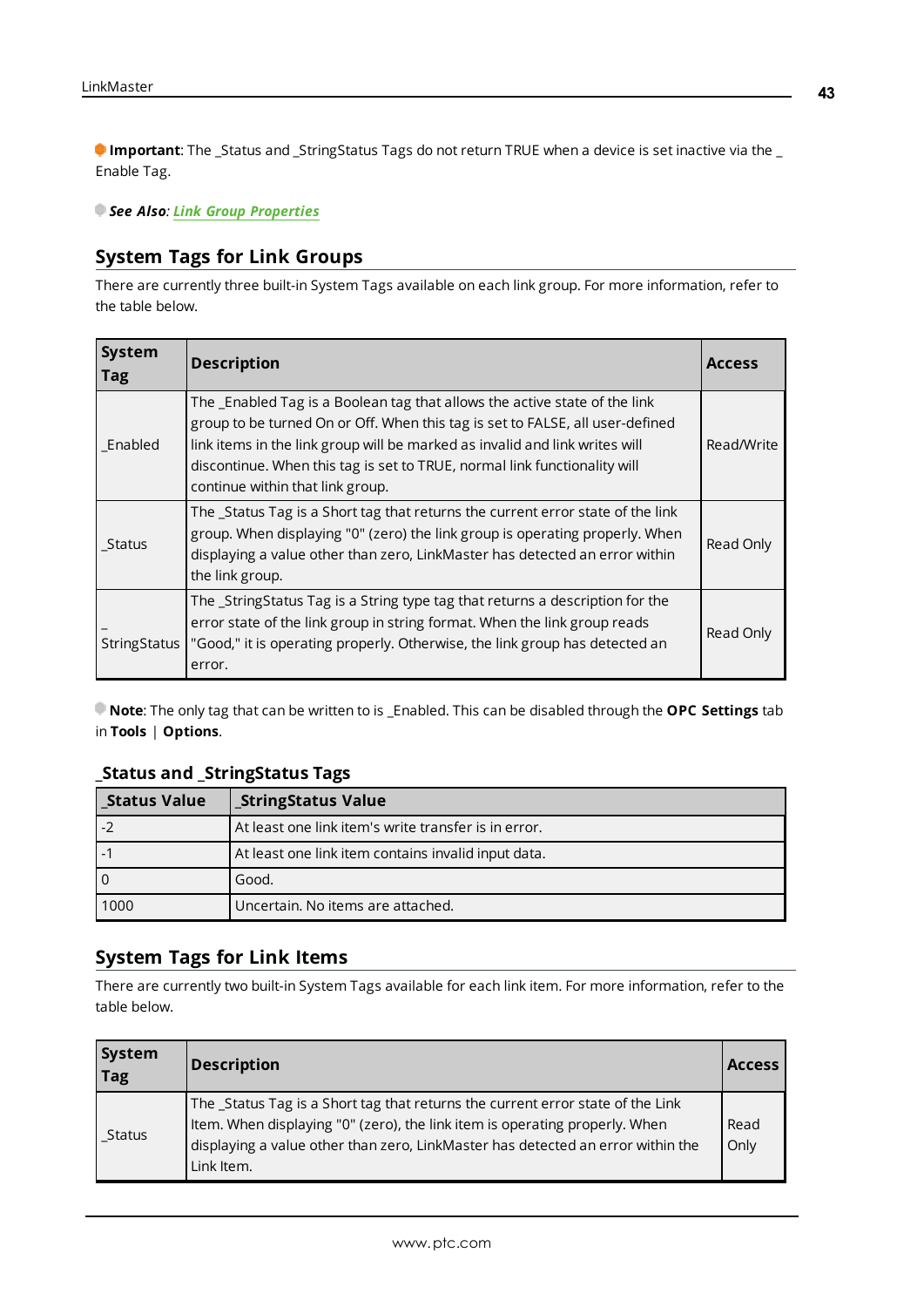| <b>System</b><br> Tag | <b>Description</b>                                                                                                                                                                                                                         | <b>Access</b> |
|-----------------------|--------------------------------------------------------------------------------------------------------------------------------------------------------------------------------------------------------------------------------------------|---------------|
| StringStatus          | The _StringStatus Tag is a String type tag that returns a description for the error<br>state of the Link Item in string format. When the Link Item reads "Good," it is<br>operating properly; otherwise, LinkMaster has detected an error. | Read<br>Only  |

**Note**: Link item System Tags can be browsed in an OPC client, and can be disabled through the **OPC Settings** tab in **Tools** | **Options**.

# **\_Status and \_StringStatus Tags**

| Status Value                | <b>StringStatus Value</b>                            |  |  |
|-----------------------------|------------------------------------------------------|--|--|
| $\overline{\phantom{0}}$ -2 | Link item failed on at least one write to an output. |  |  |
| l -1                        | Link item contains invalid input data.               |  |  |
| l 0                         | Good.                                                |  |  |
| 1000                        | Uncertain. It is not started.                        |  |  |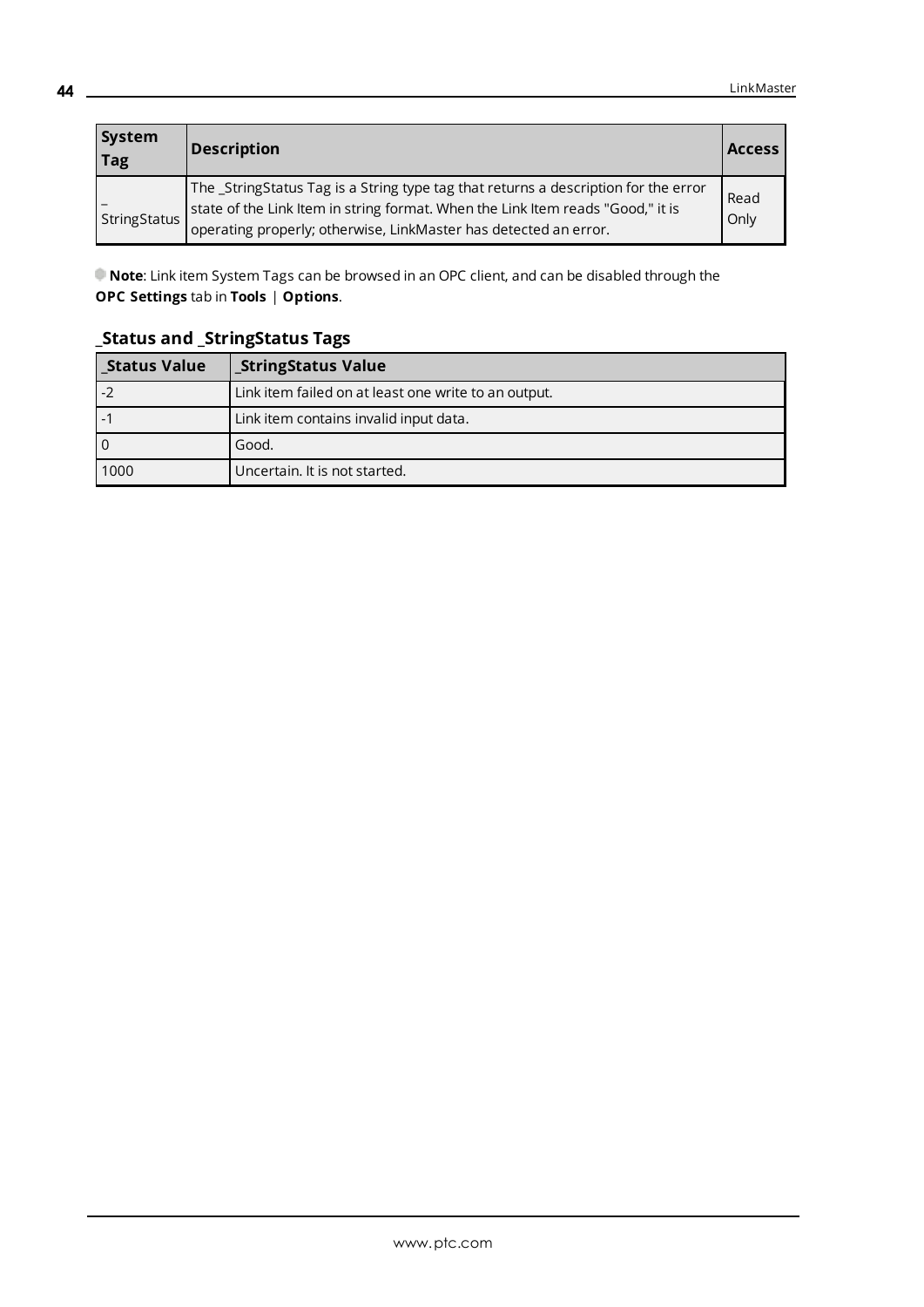# <span id="page-44-0"></span>**Designing a Project**

LinkMaster Configuration should be utilized when creating the project's link groups and link items. The following topics in this book contain an example project. The OPC server items referenced in the Link Properties' Input and Output tabs use the KEPServerEX Simulator Driver, which is a memory-based driver that provides both static and changing data. It supports three types of addresses: R, K, and S. R and K addresses are numeric types. S data is a String type.

**Note**: R data increases (ramps) one unit on every read. S and K data are constant and only change if data is written to them.

To jump to a specific step, select a link from the list below.

**Running [LinkMaster](#page-44-1) [Starting](#page-44-2) a New Project [Adding](#page-45-0) a Link Group [Adding](#page-47-0) a Link Item Saving the [Project](#page-53-0)**

#### <span id="page-44-1"></span>**Running LinkMaster**

One of the benefits of OPC technology is that the remote or local OPC client can conveniently invoke LinkMaster whenever it attempts to connect and collect data. LinkMaster then invokes all participating servers for that particular project. Before this automatic mode of operation can occur, however, a project must be created and configured. LinkMaster will then select and load the most recently used project when invoked by an OPC client.

To start, open LinkMaster by double-clicking the desktop icon. Alternatively, select LinkMaster from the Windows Start menu.

| LinkMaster - Runtime                    | x<br>E<br>$\Box$                                                             |
|-----------------------------------------|------------------------------------------------------------------------------|
| Edit View Users<br>Tools<br><b>File</b> | Help                                                                         |
|                                         |                                                                              |
| <b>E-</b> Local Machine                 | <b>E Local Machine</b>                                                       |
| 由 P Remote Machine                      | 由 P Remote Machine                                                           |
| <b>E</b> Custom Remote Machines         | <b>E.</b> Custom Remote Machines                                             |
|                                         |                                                                              |
|                                         |                                                                              |
|                                         | $\leftarrow$                                                                 |
|                                         | Data T<br>Scaled Val   Time<br>Raw Val<br>Descript   In<br>Outp<br>Link Name |
|                                         |                                                                              |
|                                         |                                                                              |
| Link Groups                             | Ш<br>∢                                                                       |
|                                         |                                                                              |
|                                         | Item References: 0   User: Administrator<br>Clients: 1<br>ai.                |

# <span id="page-44-2"></span>**Starting a New Project**

Users can choose input items from one OPC server and link them to one or more output items from another OPC server, thus creating a link item. Before link items are created, a link group must be specified. LinkMaster provides link groups, link items, and their inputs and outputs for creating a project.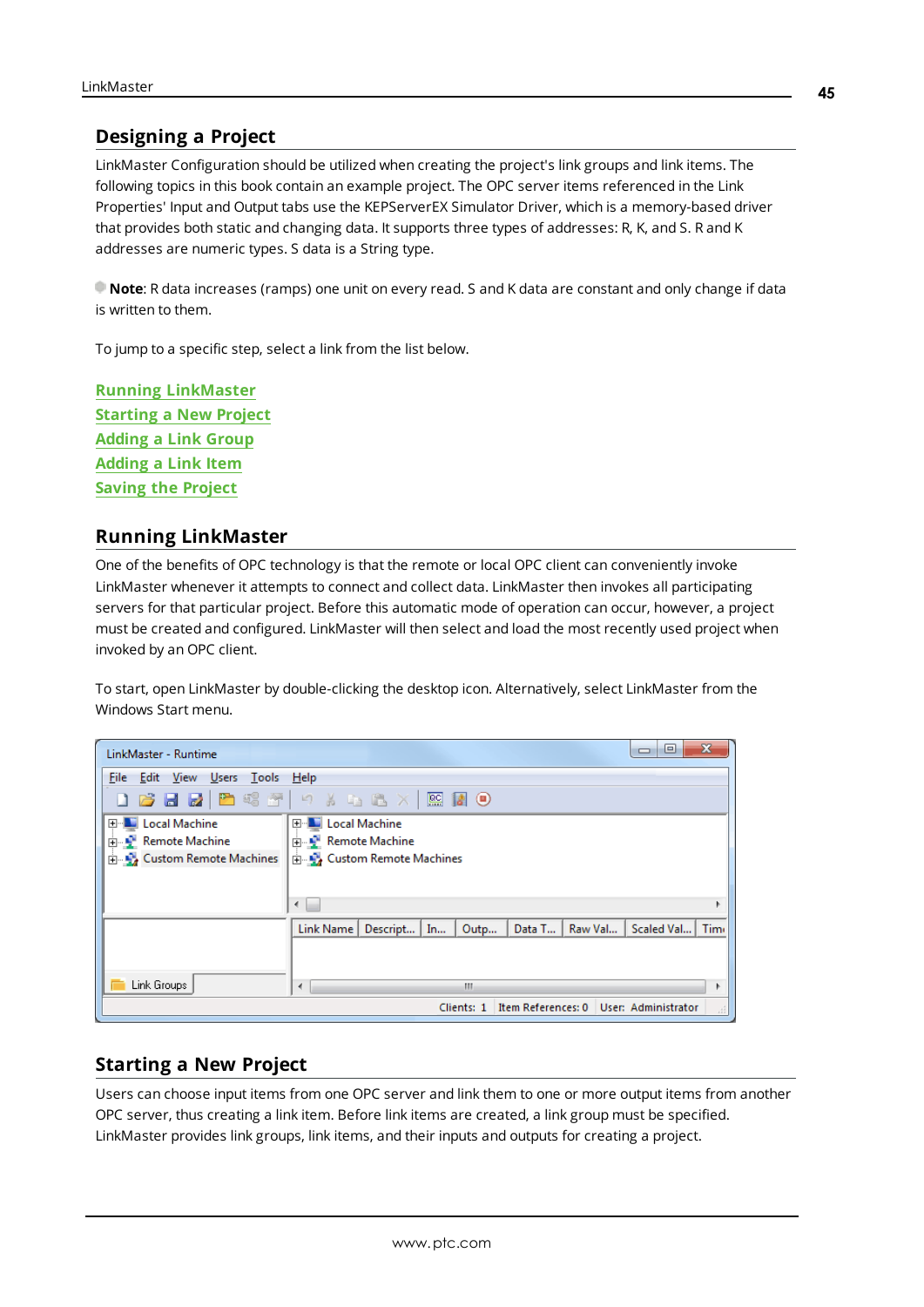Settings that are maintained the a project file that can be accessed from **File** | **Project Properties**. There are also a number of global configuration options that apply to all projects. These global options are configured in the **Tools** | **Options** menu, and will be stored in a Windows INI file called "settings.ini". This file is stored in the Application Data directory selected during installation. While it is normal practice to store global options in the Windows registry, the INI file supports copying these global settings from one machine to another.

<span id="page-45-2"></span>The following project demonstrates a successfully updating link by accessing a single OPC server on the local machine and linking a ramping input value to a non-ramping output address. To follow the demonstration properly, install the server that was provided with LinkMaster.

#### <span id="page-45-0"></span>*See Also: [LinkMaster](#page-19-0) Options*

# **Adding a Link Group**

The first step is to define a new link group. Users can define as many link groups as needed in a single project.

1. To start, add a new link group by clicking **Edit** | **New Link Group**. Alternatively, click the **New Link Group** icon located on the toolbar.

| LinkMaster - Runtime     |                                    |            |  |  |
|--------------------------|------------------------------------|------------|--|--|
| File                     | Edit  <br>View Users Tools<br>Help |            |  |  |
|                          | Undo                               | $Ctrl + Z$ |  |  |
| $\overline{+}$           | New Custom Remote Machine          |            |  |  |
|                          | New Link Group                     |            |  |  |
|                          | New Link                           |            |  |  |
|                          | Import Link Items from CSV         |            |  |  |
|                          | Export Link Items to CSV           |            |  |  |
| Properties               |                                    |            |  |  |
| Link Groups<br>4         |                                    |            |  |  |
| Create a new link group. |                                    |            |  |  |

<span id="page-45-1"></span>2. In **Link Group Properties**, specify the name and provide an optional description for the link group. Then, configure both the **Server Update Rate** and **Client IO Refresh Rate** for the links that will be contained within the group. In this example, the group is named "Group0".

*For more information, refer to Link Group [Properties](#page-29-2)*.

**46**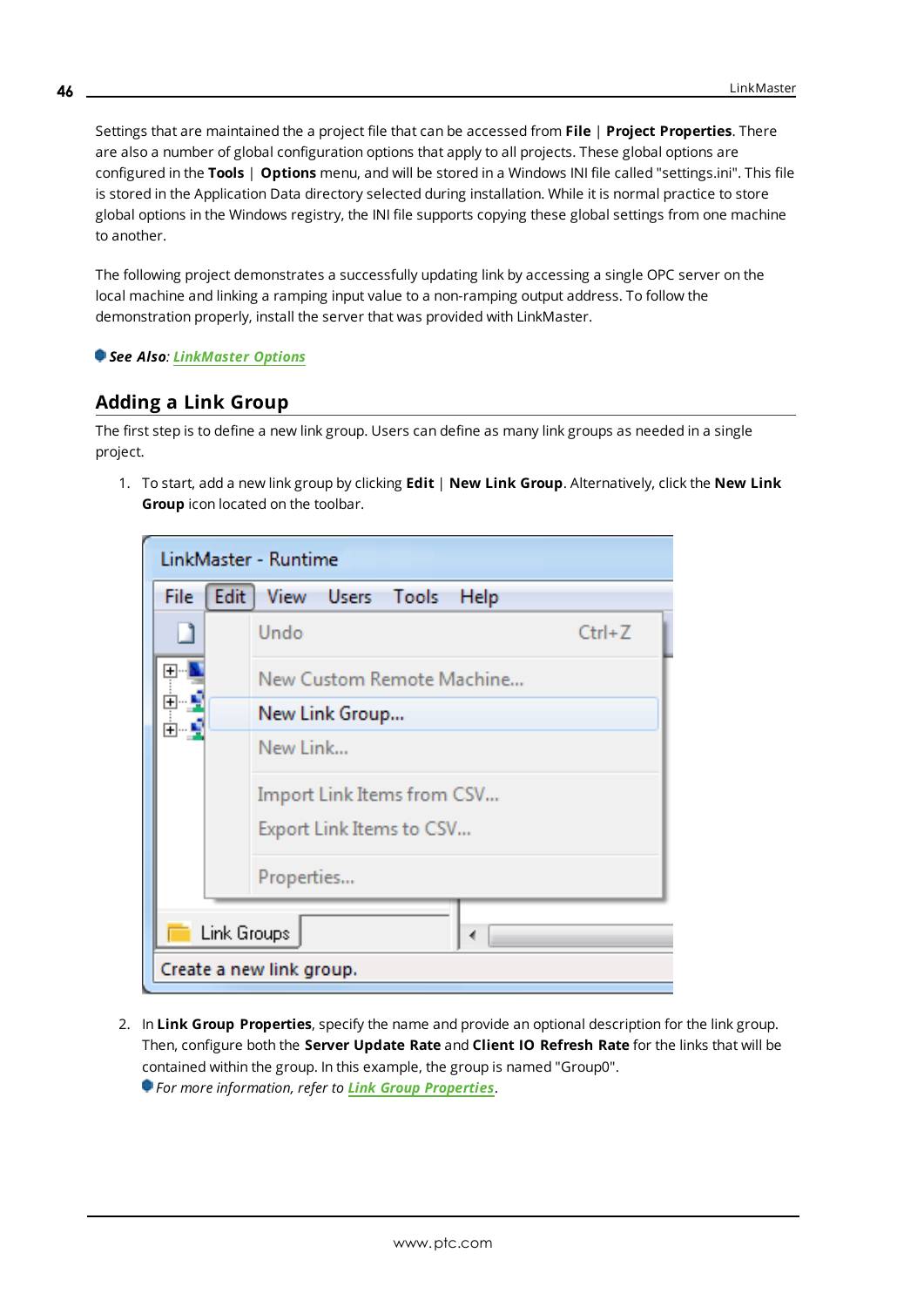| X.<br>General                                                |  |  |  |  |
|--------------------------------------------------------------|--|--|--|--|
| Identification                                               |  |  |  |  |
| Group0<br>Name:                                              |  |  |  |  |
| Description:                                                 |  |  |  |  |
| Settings                                                     |  |  |  |  |
| 싁<br>250<br>milliseconds<br>Server update rate:              |  |  |  |  |
| 쉬<br>Client I/O refresh rate: 0<br>milliseconds              |  |  |  |  |
| $\triangledown$ Enable link transfers                        |  |  |  |  |
| $\Box$ Remove item references when link transfer is disabled |  |  |  |  |
| Cancel<br>0K                                                 |  |  |  |  |

<span id="page-46-0"></span>3. Once finished, click **OK**.

4. If the group was added correctly, the group icon  $\overline{\mathbb{R}}$  should be visible in the lower left-hand window. If the group icon turns gray  $\alpha$  at any point during the project run, there is mostly likely an item in the group that is in error. If so, consult the Event Log. If the group color is red **Fig.**, the link transfers for that group have been disabled.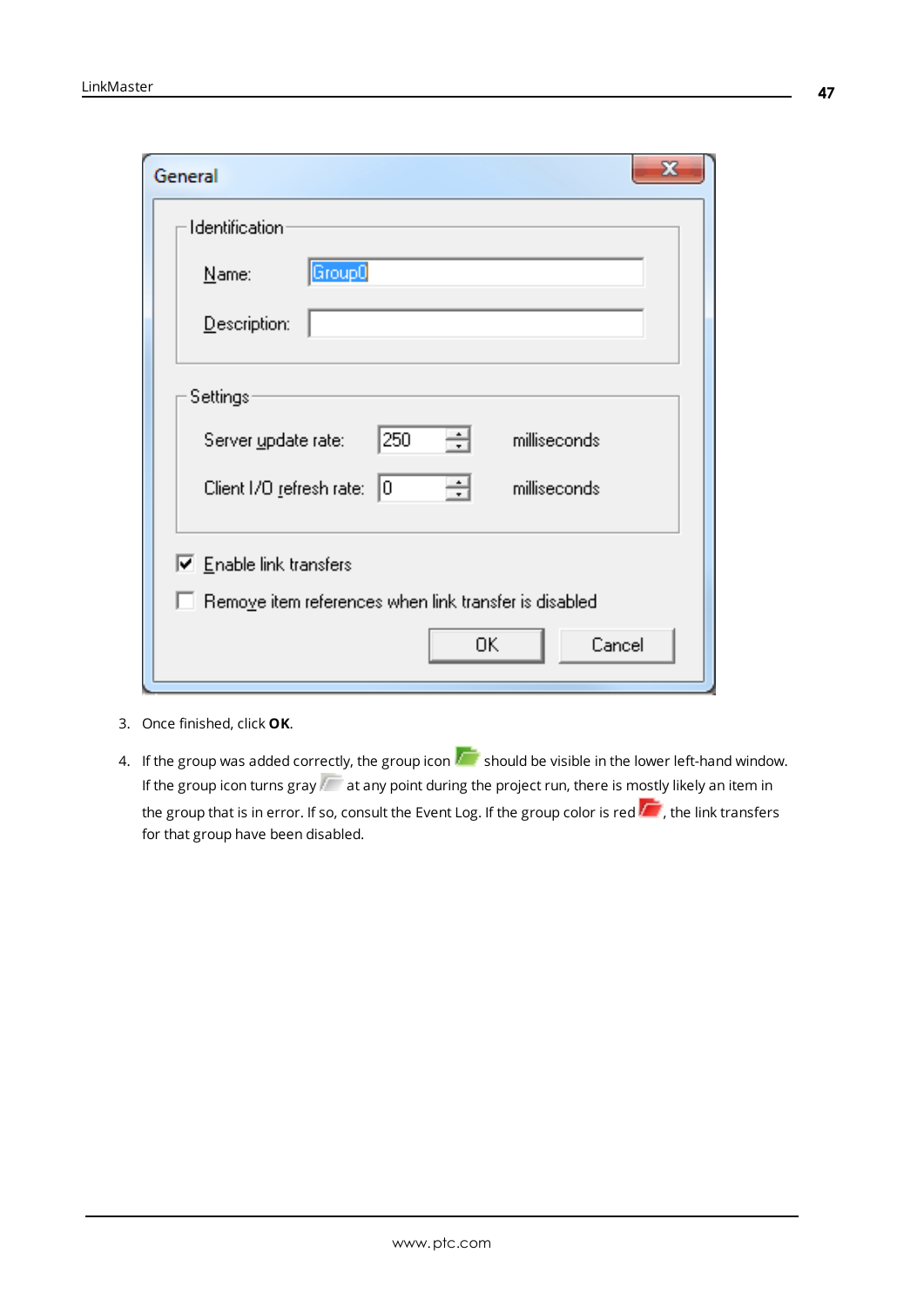

#### <span id="page-47-0"></span>**Adding a Link Item**

The following example uses the KEPServerEX OPC Simulator Driver project called "simdemo.opf" (which is located in the KEPServerEX Projects folder). Before adding a link item to the LinkMaster project, ensure that the project has been loaded into the KEPServerEX.

1. To start, select the link group that will contain the item. In this example, the selected link group is "Group0".



2. Next, click **Edit** and then select **New Link**. Alternatively, click the **New Link** icon located on the toolbar.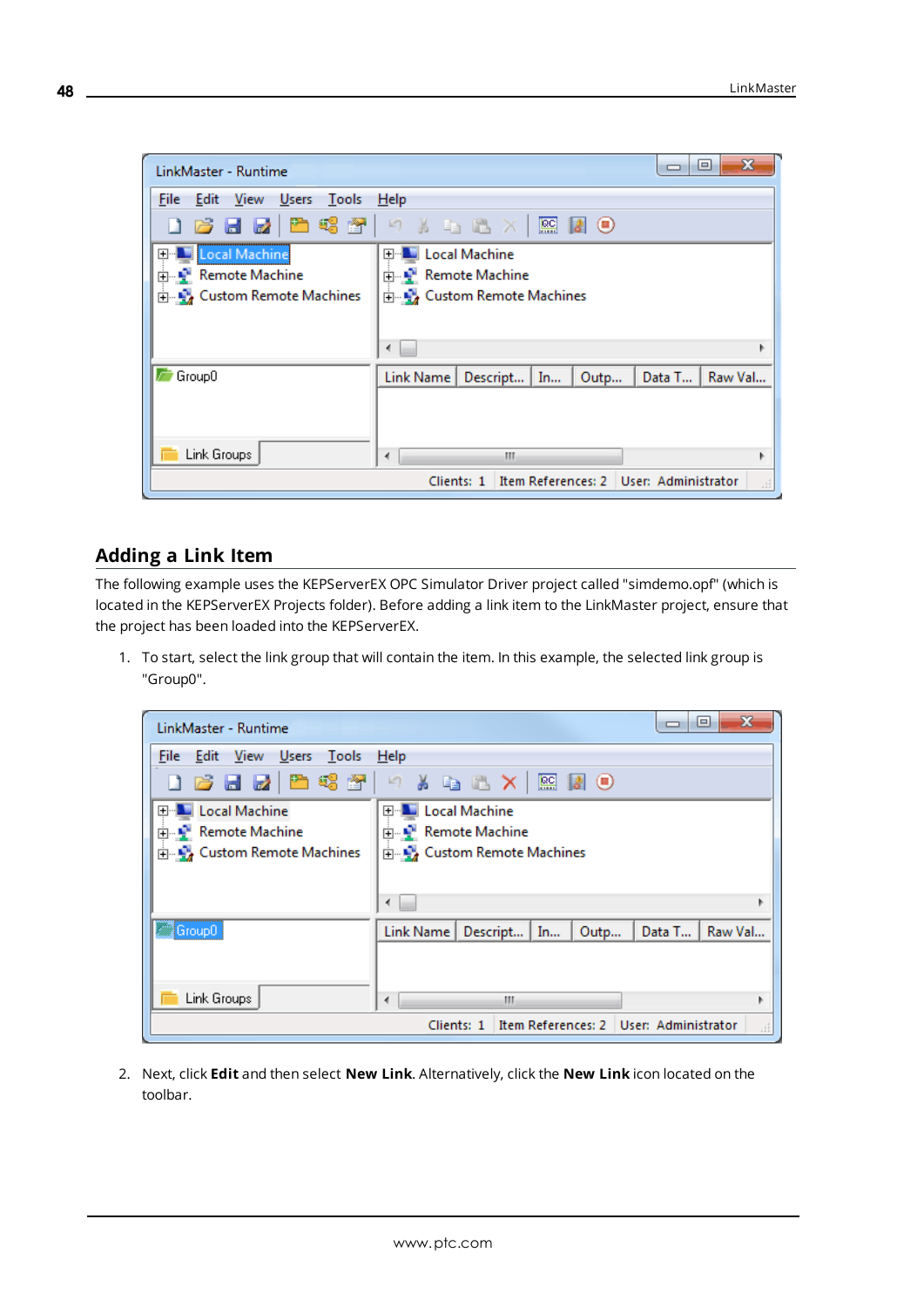| LinkMaster - Runtime                                   |                                            |                              |  |  |
|--------------------------------------------------------|--------------------------------------------|------------------------------|--|--|
| <b>File</b>                                            | <b>Edit</b><br>View Users<br>Tools<br>Help |                              |  |  |
|                                                        | Undo                                       | $Ctrl + Z$                   |  |  |
| ⊞                                                      | New Custom Remote Machine                  |                              |  |  |
| Ţ<br>Ė                                                 | New Link Group                             |                              |  |  |
|                                                        | New Link                                   |                              |  |  |
| Import Link Items from CSV<br>Export Link Items to CSV |                                            |                              |  |  |
|                                                        |                                            |                              |  |  |
|                                                        | Copy                                       | $Ctrl + C$                   |  |  |
|                                                        | Paste                                      | $Ctrl + V$                   |  |  |
|                                                        | <b>Delete</b>                              | Del                          |  |  |
|                                                        | Properties                                 |                              |  |  |
|                                                        | ann uruupo                                 |                              |  |  |
|                                                        | Create a new link on the selected group.   | Clients: 1<br><b>Item Re</b> |  |  |

3. In **Link Item Properties**, specify the name and provide an optional description for the link. In this example, the link item is named "Link0".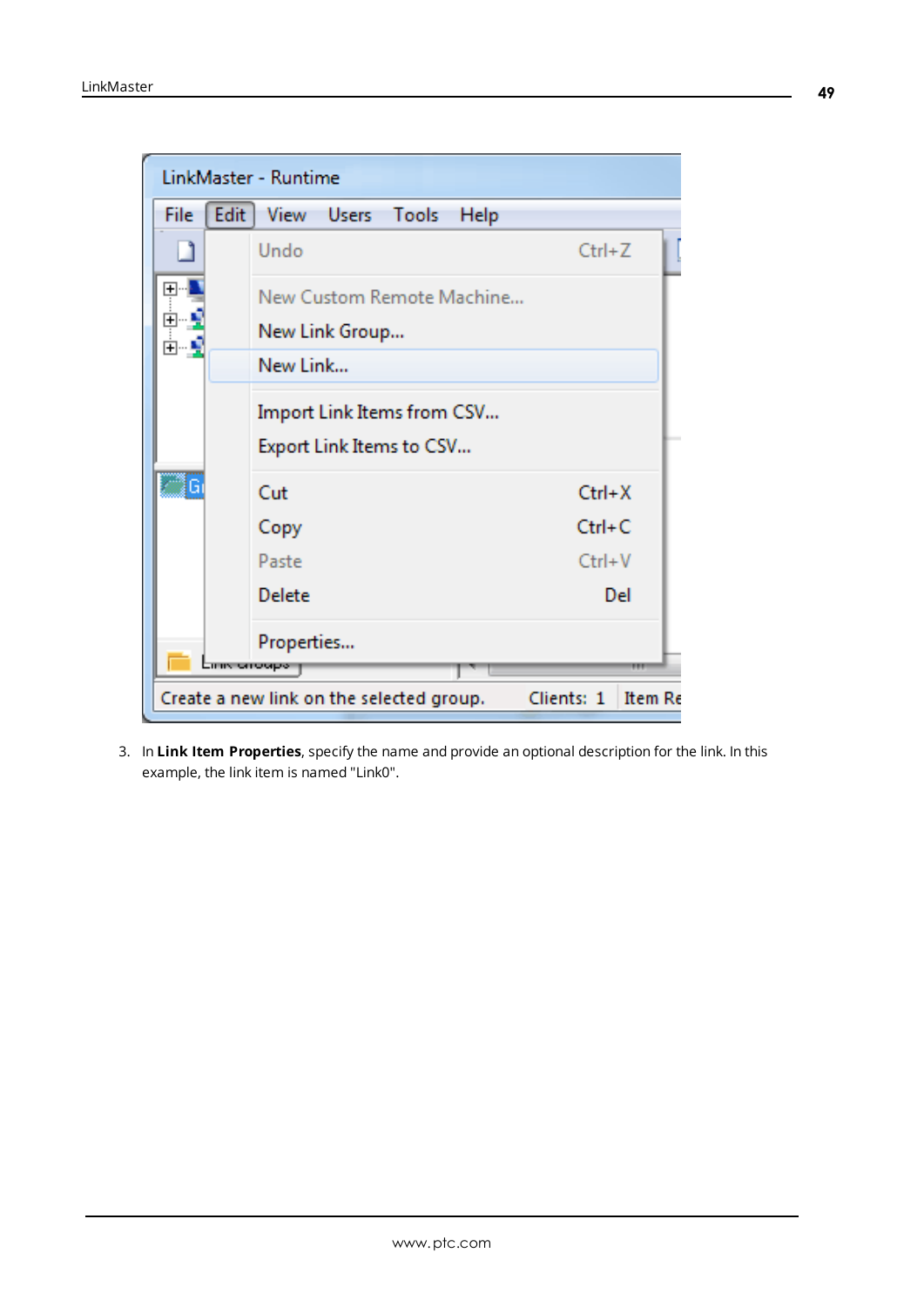4. In **Settings**, specify its client access.

| X<br><b>Link Item Properties</b>               |
|------------------------------------------------|
| General   Input   Output   Scaling             |
| - Identification                               |
| Link <sub>0</sub><br>Name:                     |
| Description:                                   |
|                                                |
| Settings                                       |
| Read-only client access                        |
| Write for value change only, when good quality |
|                                                |
| Cancel<br>ок<br>Help                           |

<span id="page-49-0"></span>5. Next, open the **Input** tab.

**Note**: In the example below, the machine name is "Local Machine" and the server is Kepware Technologies' KEPServerEX.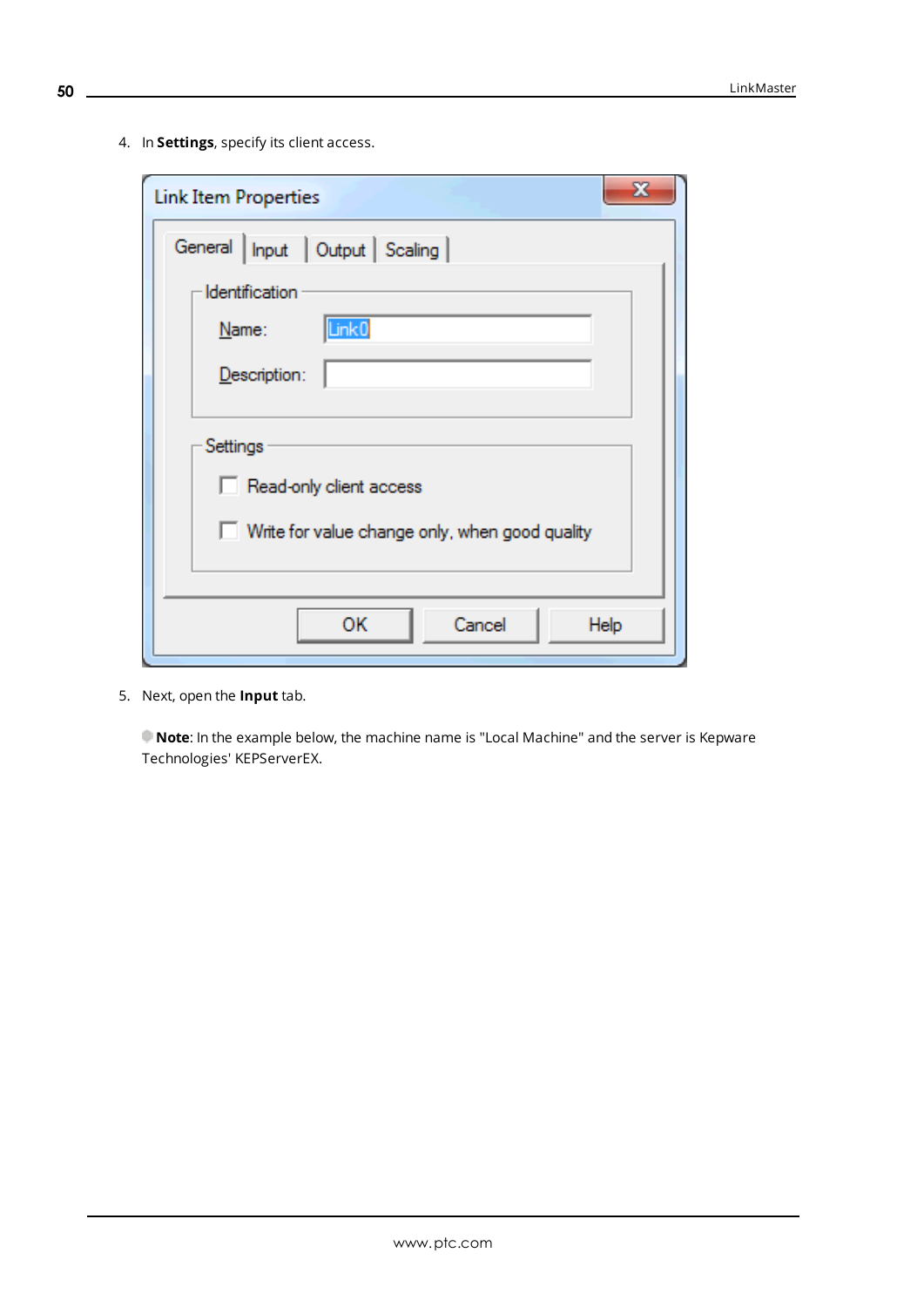6. To define the input item for this link item, enter a path to the appropriate server and item.

| $\mathbf{x}$<br><b>Link Item Properties</b>                 |  |  |  |  |
|-------------------------------------------------------------|--|--|--|--|
| Output   Scaling  <br>General Input                         |  |  |  |  |
| Properties                                                  |  |  |  |  |
| Machine name:   Local Machine                               |  |  |  |  |
| Kepware.KEPServerEX<br>Server name:<br>$\blacktriangledown$ |  |  |  |  |
| Access path:                                                |  |  |  |  |
| Item ID:<br>$\ldots$                                        |  |  |  |  |
| Default<br>Data type:<br>$\overline{\phantom{a}}$           |  |  |  |  |
| Deadband                                                    |  |  |  |  |
| Deadband type: None<br>$\vert \mathbf{v} \vert$             |  |  |  |  |
| Ω<br>Deadband:                                              |  |  |  |  |
| 0<br>10<br>Range:<br>up to                                  |  |  |  |  |
|                                                             |  |  |  |  |
| Cancel<br>OK<br>Help                                        |  |  |  |  |

<span id="page-50-0"></span>7. If the server supports tag browsing, simply click the browse box to the left of **Item ID** to search. If not, refer to the OPC server's documentation to determine valid item names for the location in question.

**Note**: In the example below, the item is called "Tag\_R". This item (which happens to be a simulated ramping value from the Simulator Driver project), will be the input for "Link0". To select this item, double-click on it.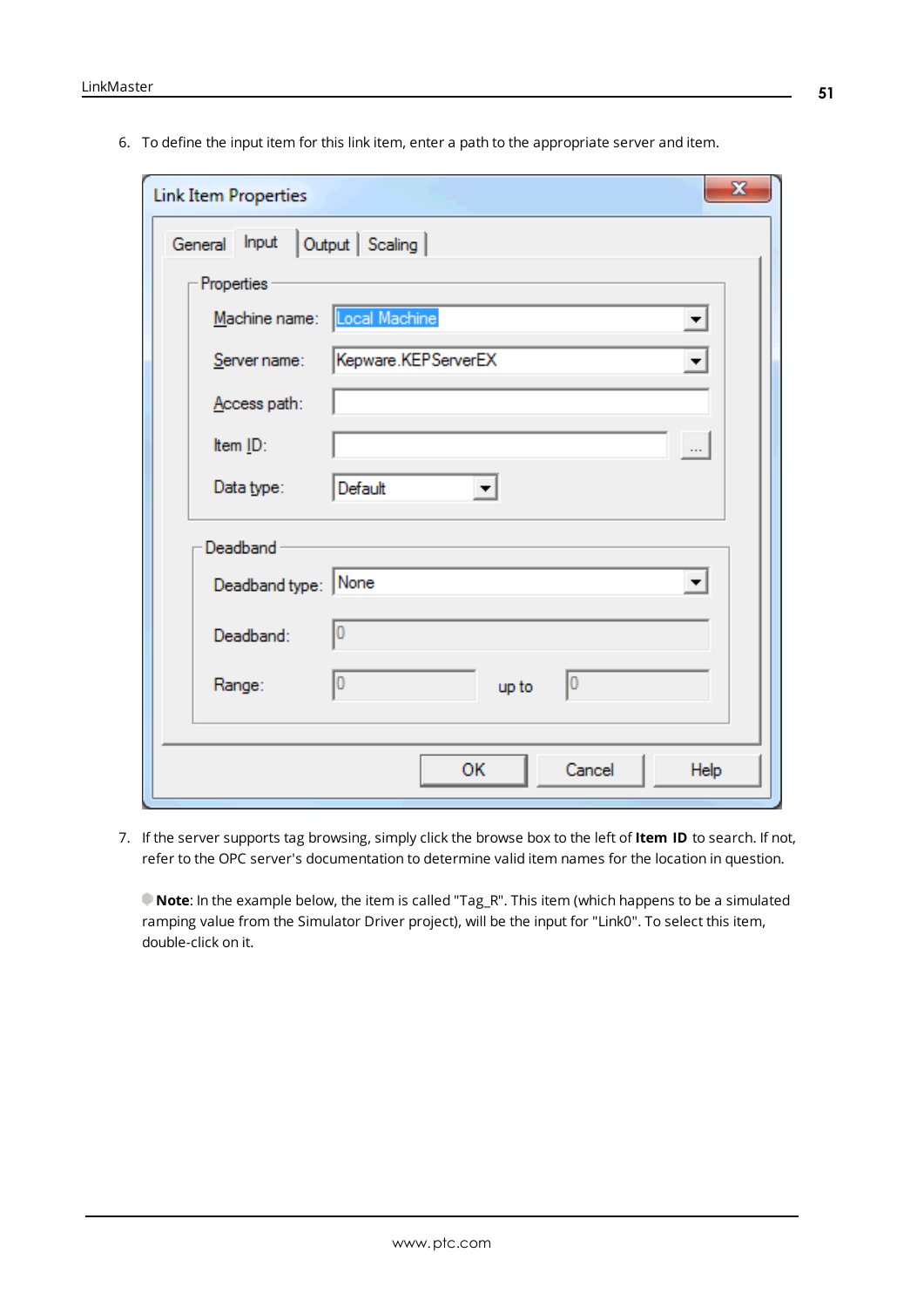

8. Next, close the browser window. The **Item ID** field should contain the new input path "Channel\_ 1.Device\_1.Tag\_R".

| x<br><b>Link Item Properties</b>                 |  |  |  |  |
|--------------------------------------------------|--|--|--|--|
| Output   Scaling  <br>General Input              |  |  |  |  |
| Properties                                       |  |  |  |  |
| Machine name: Local Machine                      |  |  |  |  |
| Kepware.KEPServerEX<br>Server name:              |  |  |  |  |
| Access path:                                     |  |  |  |  |
| Channel_1.Device_1.Tag_R<br>Item ID:<br>$\cdots$ |  |  |  |  |
| Data type:<br>Boolean                            |  |  |  |  |
|                                                  |  |  |  |  |
| Cancel<br>OК<br>Help                             |  |  |  |  |

- <span id="page-51-0"></span>9. Next, open the **Output** tab.
- 10. Next, click the browse box to invoke the **Quick Browse** window, which can be used to expand the server tree and locate the correct server. To add the item "Tag\_K" on "Channel\_2.Device\_1" (located on the same server of the local machine), simply double-click on it.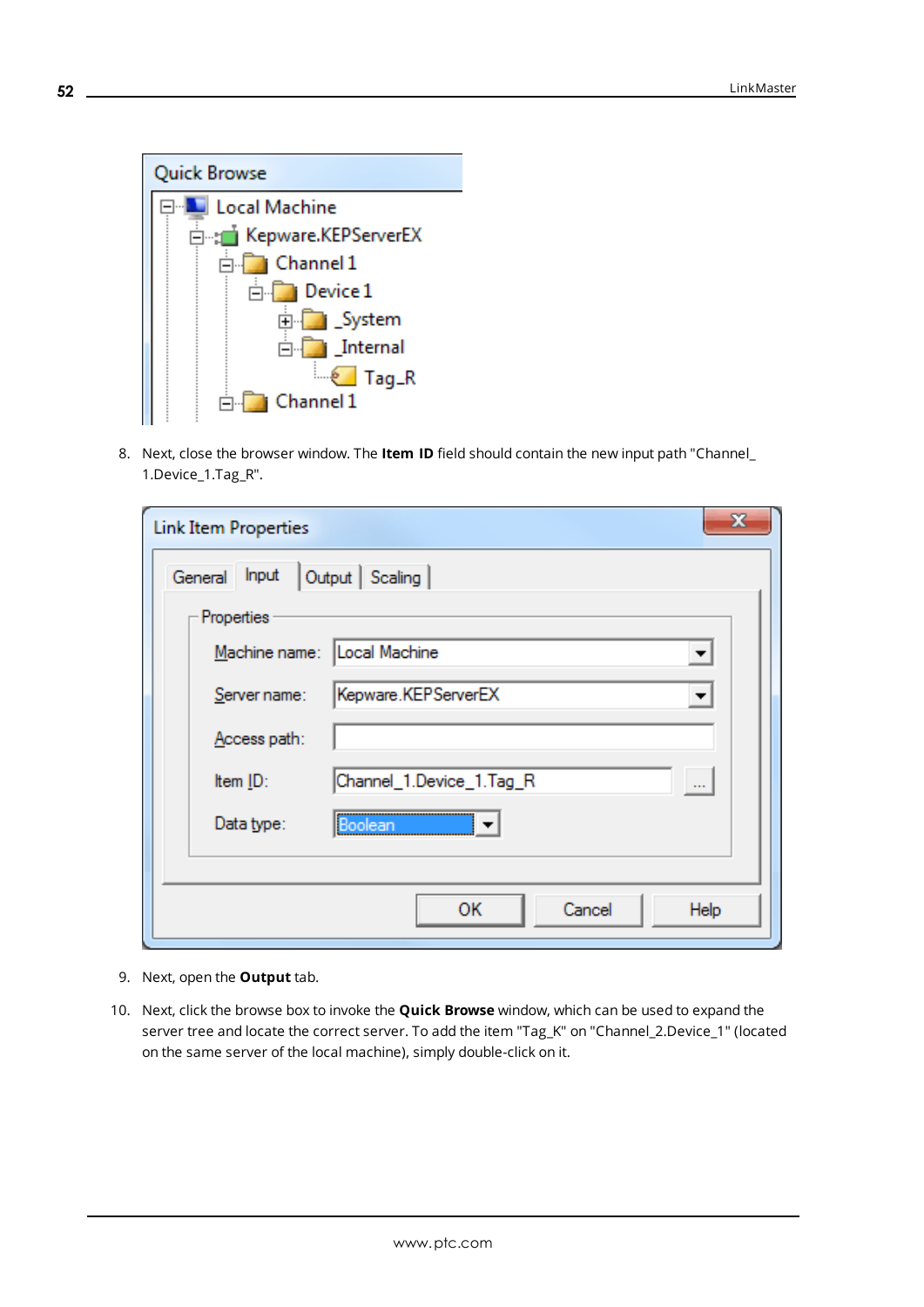

**Note**: This instantly creates an active link from ramping input item "Tag\_R" to constant output item "Tag\_K".

| <b>Link Item Properties</b> |                             |                      |                      | $\mathbf{x}$   |
|-----------------------------|-----------------------------|----------------------|----------------------|----------------|
| General   Input             | Output   Scaling            |                      |                      |                |
| Properties                  |                             |                      |                      | Add            |
|                             | Machine name: Local Machine |                      | ▼                    | <b>Remove</b>  |
| Server name:                | Kepware.KEPServerEX         |                      | $\blacktriangledown$ | Update         |
| Access path:                |                             |                      |                      |                |
| Item ID:<br>Data type:      | Default                     | $\blacktriangledown$ | $\cdots$             |                |
|                             |                             |                      |                      |                |
| Machine                     | Server                      | Access Path          | Item ID              | Data Type      |
|                             |                             |                      |                      |                |
|                             |                             |                      |                      |                |
|                             |                             |                      | OK                   | Cancel<br>Help |

<span id="page-52-0"></span>**Note**: Users can also create link items by dragging and dropping link inputs and outputs from the LinkMaster main window. *For more information, refer to How Do I... Drag and [Drop](#page-55-0).*

11. If the link item was correctly added, the link icon  $\mathbb{C}^{\bullet}$  should be visible in the lower left-hand window of LinkMaster. If the link icon turns gray  $\Phi_{\Box}^{\Box}$  at any point during the project run, there is most likely an incorrect input or output for that item. If the link item color is clear  $\mathbb{Z}$ , the group is out-of-sync with the Runtime. If the link item color is red  $\bullet$ , then the link transfers for that link (in addition to its group) have been disabled.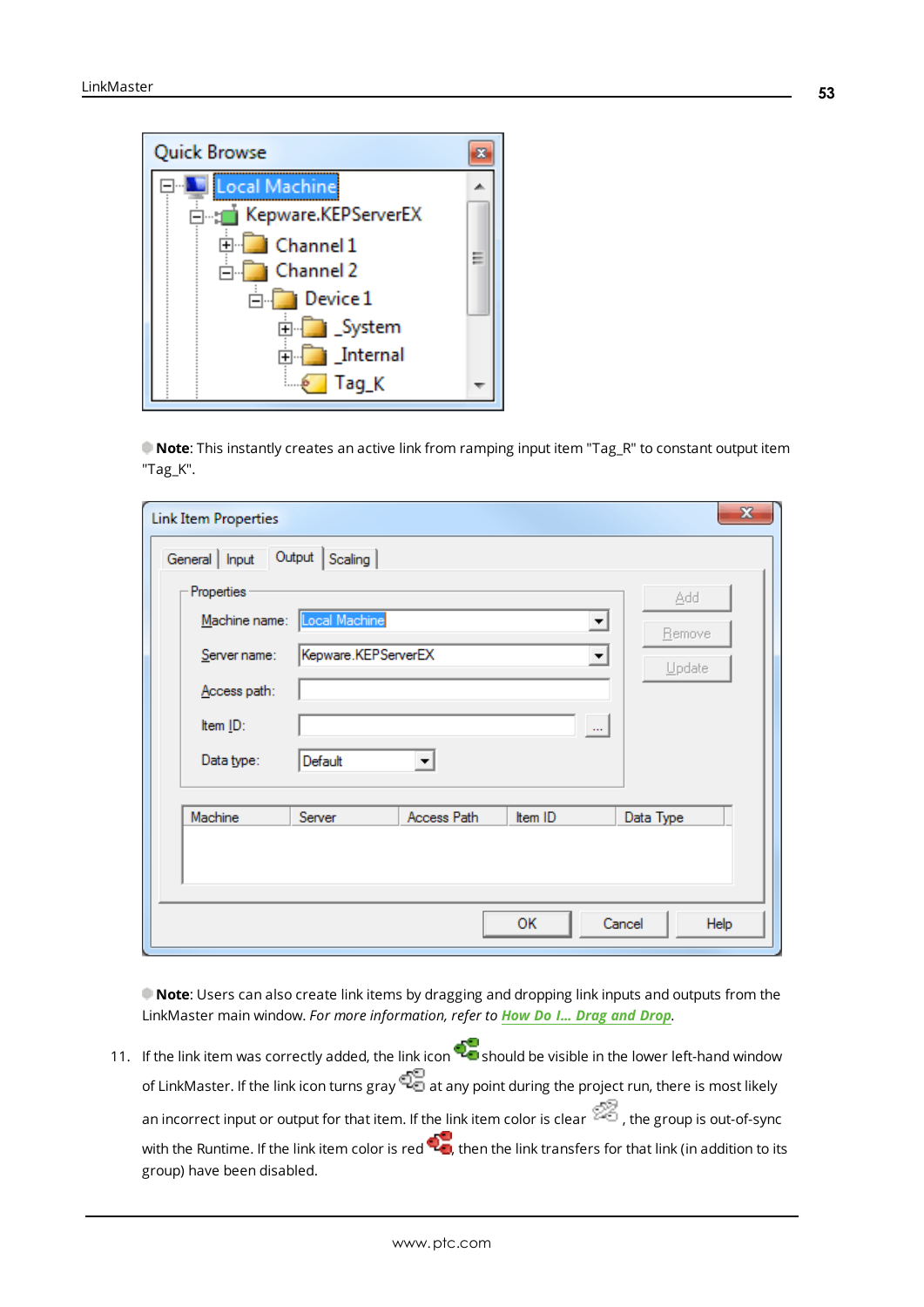**Note**: If planning to link items that have two different data types, scale the link item's input to match the output's data type. *For more information, refer to Link Item [Properties](#page-36-0) - Scaling.*

<span id="page-53-0"></span>*See Also: How Do I... [Import](#page-56-0) and Export Link Items Using a CSV File*

#### **Saving the Project**

After editing a project, users must save it in order to push the changes from the LinkMaster Configuration to the Runtime. To do so, click **File** | **Save**.

| LinkMaster - Runtime |                                  |  |  |  |
|----------------------|----------------------------------|--|--|--|
|                      | File Edit View Users Tools Help  |  |  |  |
|                      | New                              |  |  |  |
|                      | Open                             |  |  |  |
|                      | Save                             |  |  |  |
|                      | Save As                          |  |  |  |
|                      | Import Project from CSV          |  |  |  |
|                      | Export Project to CSV            |  |  |  |
|                      | Project Properties               |  |  |  |
|                      | Exit                             |  |  |  |
|                      | <b>Shutdown Runtime and Exit</b> |  |  |  |

**Note**: Saving the project while client/server connections are active will interrupt the Runtime connection for a short period of time.

**54**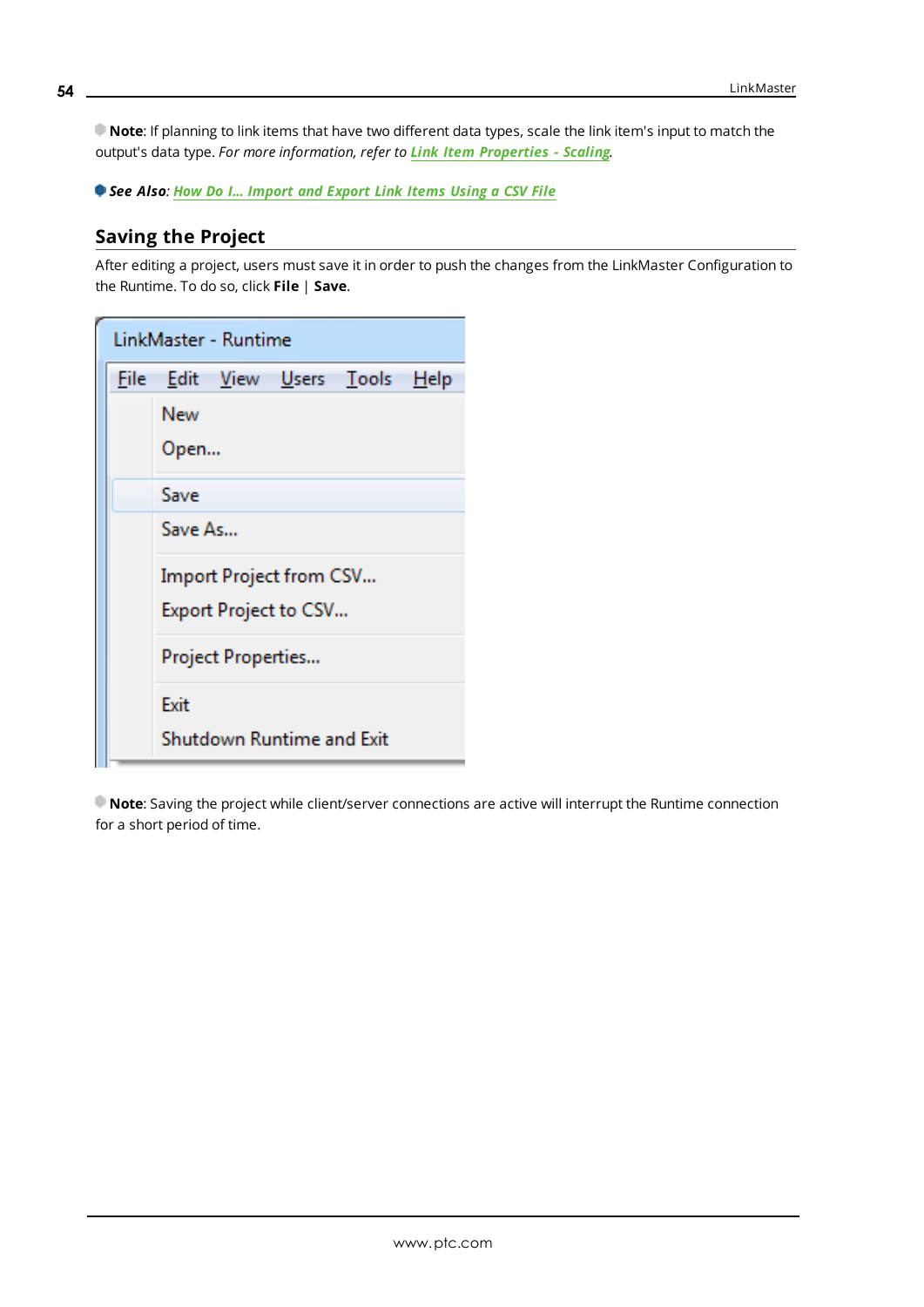#### <span id="page-54-0"></span>**How Do I...?**

For more information on a specific topic, select a link from the list below.

<span id="page-54-3"></span>**Configure [Redundancy](#page-54-1) Connect to a Custom Remote [Machine](#page-54-2) Drag and Drop [Items](#page-55-0) [Import](#page-56-0) and Export Link Items Using a CSV File [Process](#page-58-0) Array Data in a DDE Client Use Net DDE with [LinkMaster](#page-59-0)**

# <span id="page-54-4"></span><span id="page-54-1"></span>**How Do I... Configure Redundancy**

LinkMaster's redundancy feature allows users to run two LinkMaster machines as a redundant pair, increasing the reliability of both the connections and the OPC data being transferred. When redundancy is enabled, one LinkMaster machine will operate as the primary node and actively perform link transfers. The second LinkMaster machine will operate as the secondary node. The primary node informs the secondary node that it is up and running by periodically sending a ping. If the secondary node does not receive the ping from the primary node during a specified amount of time, it will automatically take over the role of the primary node and start performing the link transfers. When the primary node returns, the secondary node will stop performing link transfers and the primary node will resume its operations.

<span id="page-54-5"></span><span id="page-54-2"></span>*For more information, refer to Options - [Redundancy](#page-25-0).*

#### **How Do I... Connect to a Custom Remote Machine**

A custom remote machine is defined by its name or IP address. Users can add entries to the Custom Remote Machines branch in any of the child Windows to simplify the network browse hierarchy or to add machines that are not available through Windows network browsing.

#### **Creating a New Custom Remote Machine**

1. To start, right-click on the **Custom Remote Machines** branch in any of the child windows. Then, select **New Custom Remote Machine**.

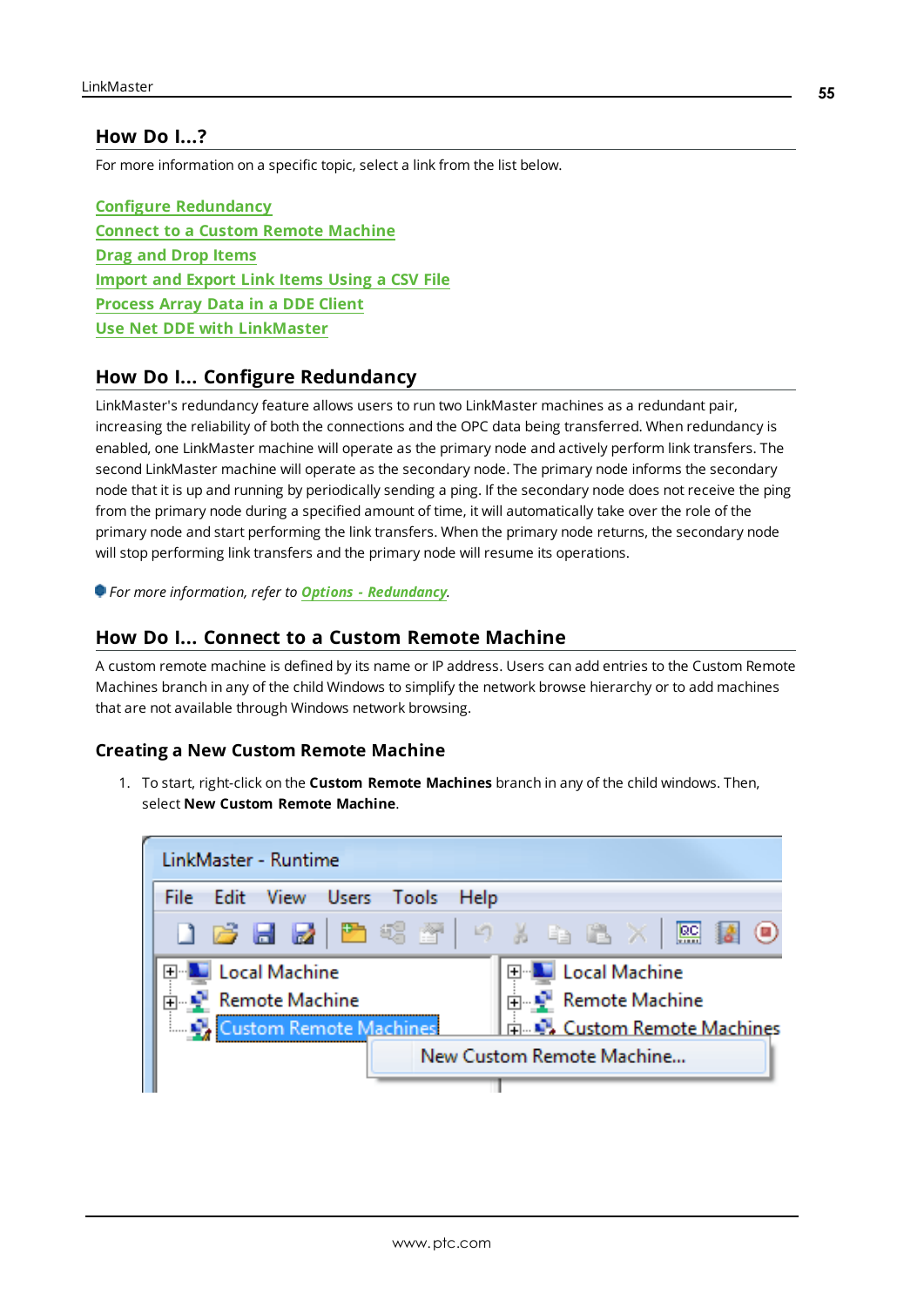2. Next, enter the remote machine's name or IP address.

| <b>Machine Name</b> |                                                   |  |
|---------------------|---------------------------------------------------|--|
|                     | Please enter a remote machine name or IP address: |  |
| 192.168.111.100     |                                                   |  |
|                     | Cancel<br>0K.                                     |  |

- 3. Once finished, click **OK**.
- 4. Expand the custom machine to connect to the server.

<span id="page-55-0"></span>**Note**: To delete a custom remote machine, select the desired machine and then click **Edit** | **Delete**.

# **How Do I... Drag and Drop Items**

For convenient link creation, users can drag items from an available server tree in LinkMaster main window and then drop that item onto a highlighted link group icon, the link item display, or a link item itself (for outputs). The image below shows how to drag an item from the server tree to either the highlighted link group or link item display. This creates the link item input.



**Note**: The example below shows how to add a link output onto an existing highlighted link item (input).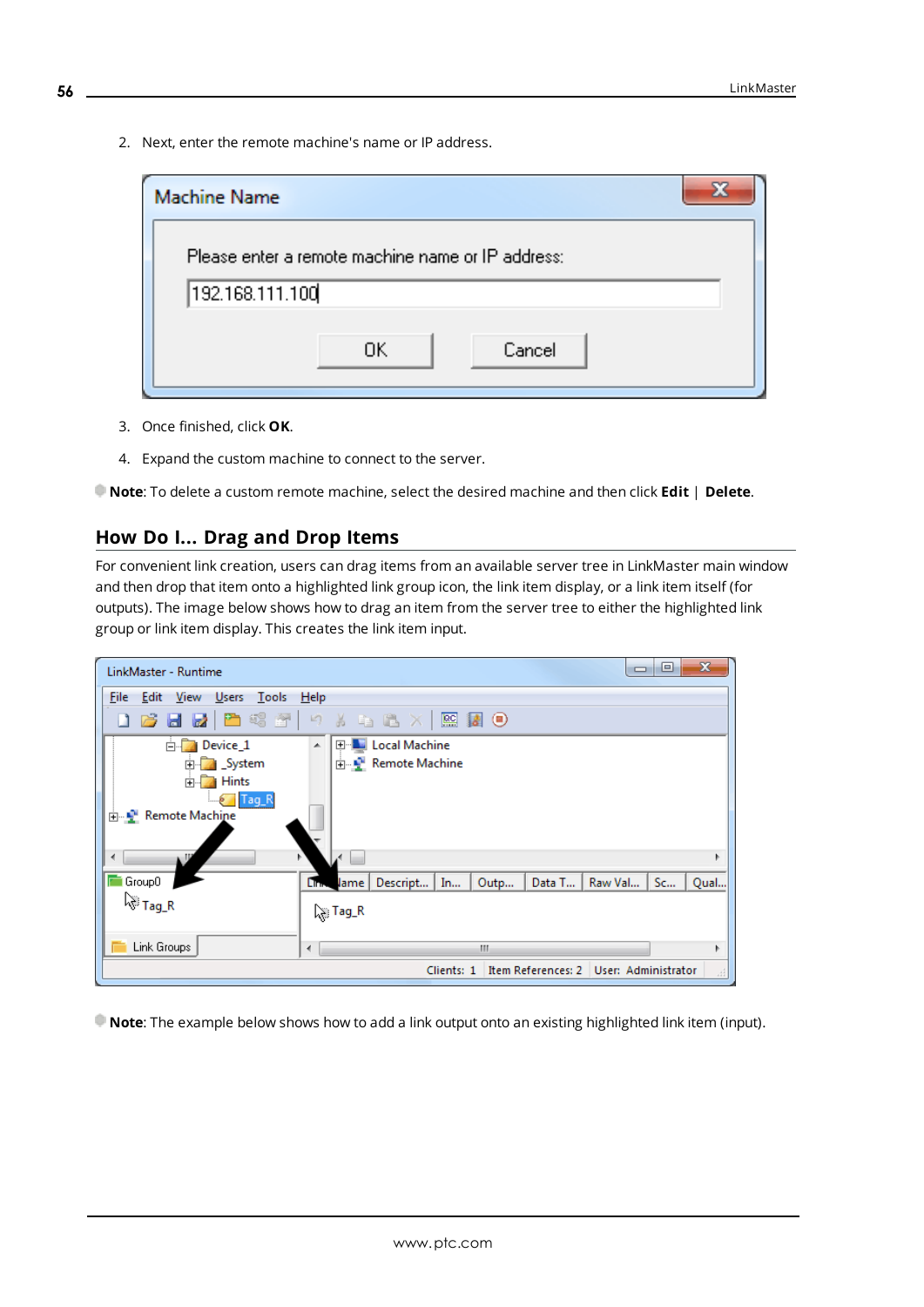| LinkMaster - Runtime                                                                         | х<br>▣<br>$\qquad \qquad \Box$                                                                                                                                                     |
|----------------------------------------------------------------------------------------------|------------------------------------------------------------------------------------------------------------------------------------------------------------------------------------|
| Edit View Users<br>File                                                                      | Tools Help                                                                                                                                                                         |
|                                                                                              | <b>DBBBBS</b> 7 9 % もさ× 照明9                                                                                                                                                        |
| <b>E</b> Channel 2<br>Device_1<br><b>E</b> System<br><b>E</b> Hints<br><b>Example 7</b> ag_K | <b>E-Local Machine</b><br>$\mathbb{A}$ .<br><b>E</b> Remote Machine<br>Ξ<br>٠                                                                                                      |
| m.<br>∢                                                                                      | $\leftarrow$                                                                                                                                                                       |
| Group0                                                                                       | Mime   Input<br>Lin<br>Data Ty<br>$R \mid Sc \mid$<br>Out<br>Quality<br><b>Example 25 Cive</b> : RK Local Machine\Kepware.KEPServerE Una Word<br>30 30 Good<br>√े <sub>Tag_K</sub> |
| Link Groups                                                                                  | Ш<br>∢                                                                                                                                                                             |
|                                                                                              | Item References: 5   User: Administrator<br>Clients: 1<br>A.                                                                                                                       |

# <span id="page-56-0"></span>**How Do I... Import and Export Link Items Using a CSV File**

#### **Importing Link Items from a CSV File**

A single link group CSV can be imported from a selected link group. This will only utilize the items belonging to that selected link group: other link groups and their associated link items will be ignored. For more information, refer to the instructions below.

**Note**: If the CSV file contains invalid input data, an error will occur.

1. To start, right-click on the selected group. Then, select **Import Link items from CSV**. Alternatively, click to select the desired group. Then, click **Edit** | **Import Link items from CSV**.

|      | <u>Grounft</u> |                            | Link Name D | Innut      |     |
|------|----------------|----------------------------|-------------|------------|-----|
|      |                | New Link Group             |             |            | ach |
|      |                | New Link                   |             |            |     |
|      |                | Import Link Items from CSV |             |            |     |
|      |                | Export Link Items to CSV   |             |            |     |
|      |                | Cut                        |             | $Ctrl+X$   |     |
|      |                | Copy                       |             | $Ctrl + C$ |     |
|      |                | Delete                     |             | Del        |     |
| Imp. |                | Properties                 |             |            |     |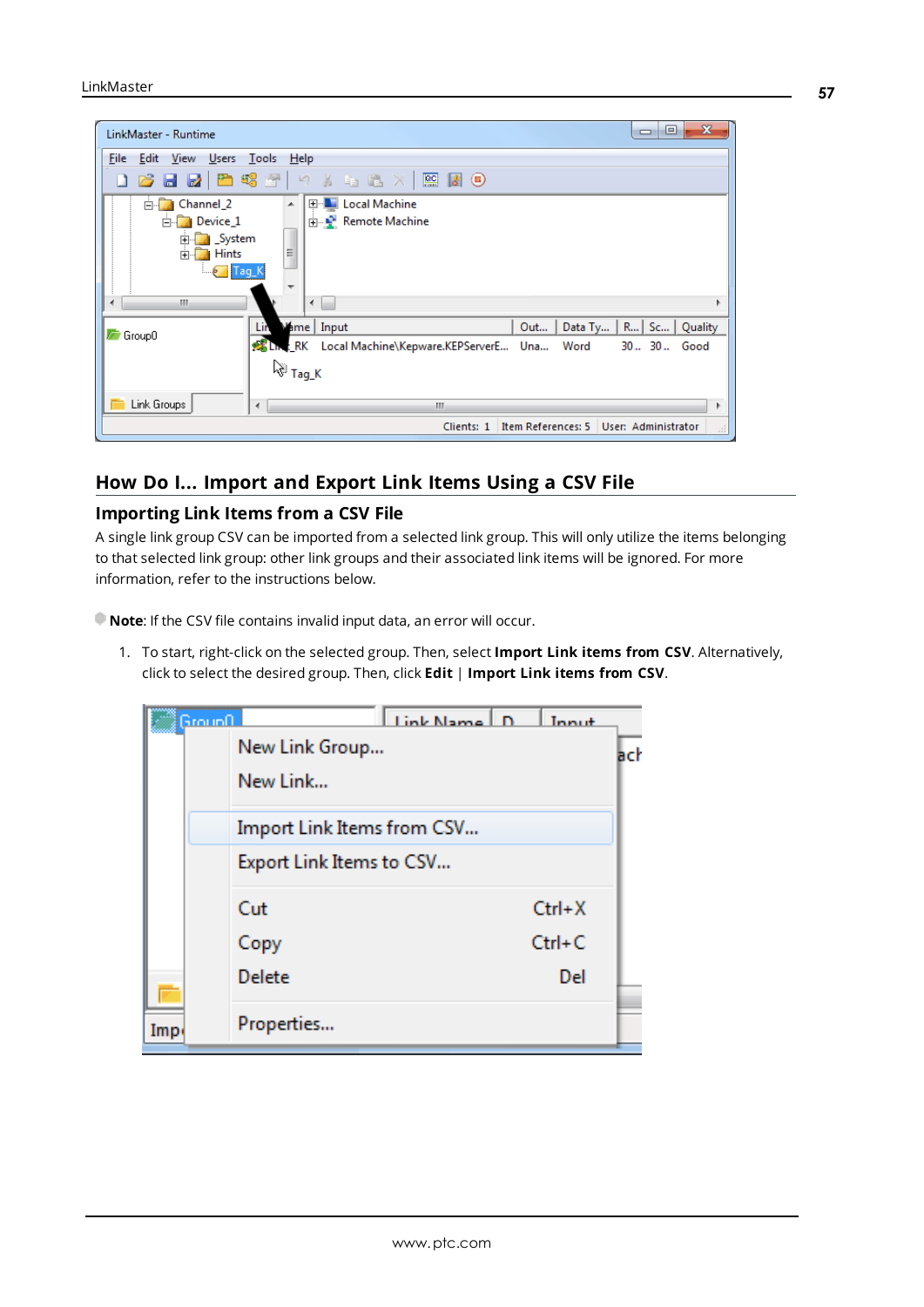2. In **Import from CSV**, locate the appropriate CSV file. Then, click **Open**.

| Import from CSV                                                          |                                                     |                                                                               | x              |
|--------------------------------------------------------------------------|-----------------------------------------------------|-------------------------------------------------------------------------------|----------------|
|                                                                          | « Kepware > LinkMaster > V3 >                       | $+$<br>Search V3<br>▾т                                                        | α              |
| Organize $\blacktriangledown$<br>New folder                              |                                                     | 睚                                                                             |                |
| 目<br>Documents<br>Kepware<br>KEPServerEX<br>LinkMaster<br>V <sub>3</sub> | ▴<br>▴<br>Name<br>图 Group0.csv<br>图 Group1.csv<br>Ξ | Date modified<br>Type                                                         |                |
| File name:                                                               | i w<br>∢                                            | Ш<br>CSV Files (*.csv)<br>$\overline{\phantom{a}}$<br>Cancel<br>$O$ pen<br> ▼ | $^{+11}_{-11}$ |

#### **Notes**:

- 1. When a project-level import is initiated, all existing link groups and their associated link items will be removed from the current active project and replaced with the link groups and link items associated with the CSV file.
- 2. When a link group-level import is initiated, the link group and its associated link items will be stopped, updated, and restarted. Users will receive the following prompt:

| l inkMaster.                                                                                                                                                                                                                |     |  |  |
|-----------------------------------------------------------------------------------------------------------------------------------------------------------------------------------------------------------------------------|-----|--|--|
| Importing a link group level CSV will invalidate all items in the group in the configuration utility. The runtime group is unaffected until the<br>project is saved. Are you sure you want to continue with this operation? |     |  |  |
|                                                                                                                                                                                                                             | Yes |  |  |

#### **Exporting Link Items to a CSV File**

A single link group CSV can be exported from a selected link group. This will only utilize items belonging to that selected link group and its associated link items. These items may be exported without disrupting the pre-existing link groups and link items. For more information, refer to the instructions below.

1. To start, right-click on the selected group. Then, select **Export Link items to CSV**. Alternatively, click to select the desired group. Then, click **Edit** | **Export Link items to CSV**.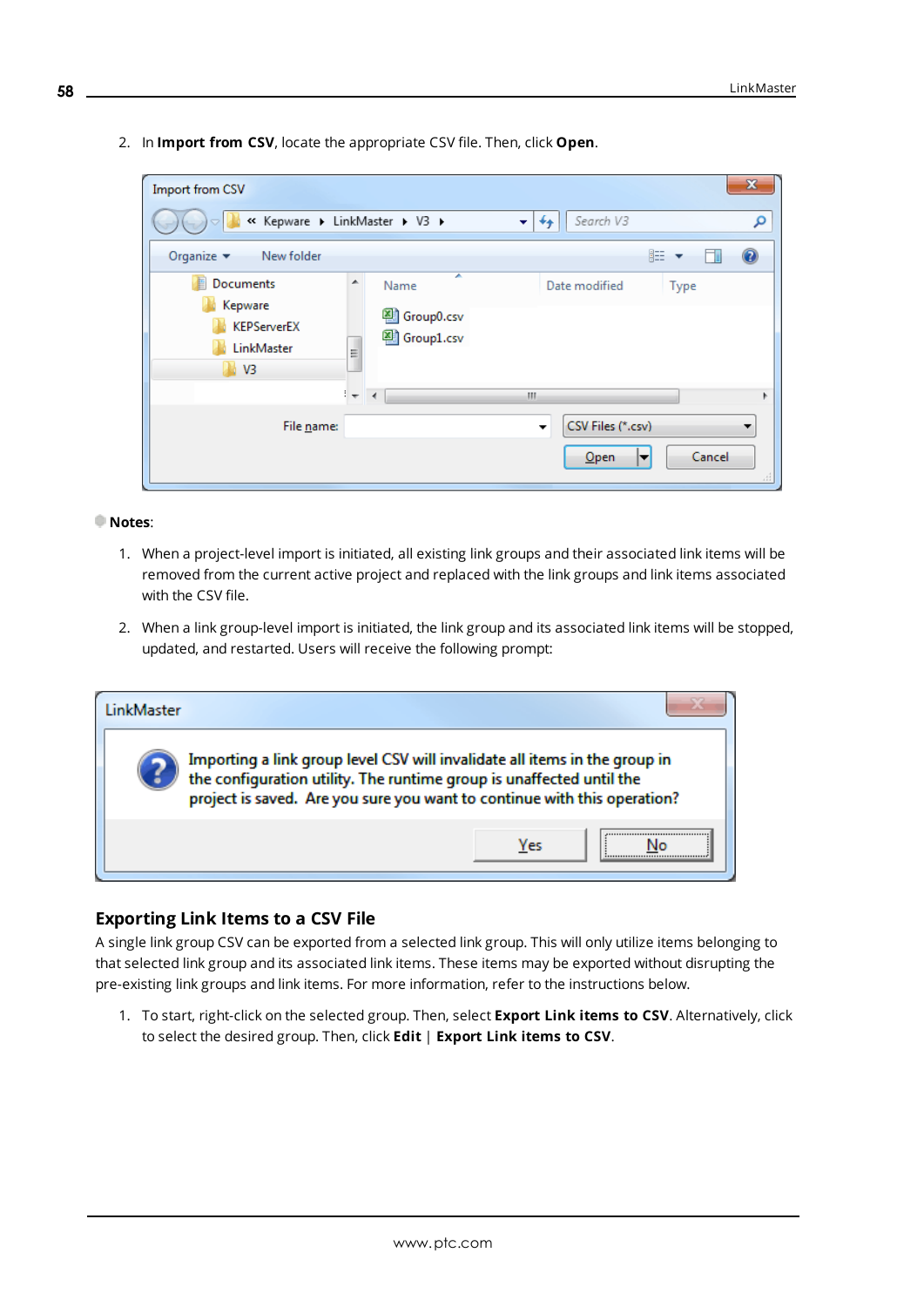| <b>Grou</b>                       | <b>LE LENE</b>                                         |            |  |  |
|-----------------------------------|--------------------------------------------------------|------------|--|--|
|                                   | New Link Group                                         |            |  |  |
|                                   | New Link                                               |            |  |  |
|                                   | Import Link Items from CSV<br>Export Link Items to CSV |            |  |  |
|                                   |                                                        |            |  |  |
|                                   | Cut                                                    | $Ctrl+X$   |  |  |
|                                   | Copy                                                   | $Ctrl + C$ |  |  |
|                                   | Delete                                                 | Del        |  |  |
|                                   | Properties                                             |            |  |  |
|                                   |                                                        |            |  |  |
|                                   | Link Groups<br>∢                                       |            |  |  |
| Export link items to a .CSV file. |                                                        |            |  |  |

2. In **Export to CSV**, locate the appropriate CSV file. Then, click **Save**.

| <b>Export to CSV</b>                                                                   |                                                        |                        | $\mathbf{x}$ |
|----------------------------------------------------------------------------------------|--------------------------------------------------------|------------------------|--------------|
|                                                                                        | « Kepware > LinkMaster > V3 >                          | Search V3<br>$++$<br>÷ | ρ            |
| Organize $\blacktriangledown$                                                          | New folder                                             |                        | 睚<br>⋒<br>▽  |
| 看<br><b>Documents</b><br>Kepware<br><b>KEPServerEX</b><br>LinkMaster<br>V <sub>3</sub> | ≖<br>۸<br>Name<br>图 Group0.csv<br>E<br>Group1.csv<br>┯ | Date modified          | <b>Type</b>  |
| File name:                                                                             | Group0                                                 |                        | ▼            |
| Save as type:<br><b>Hide Folders</b>                                                   | CSV Files (*.csv)                                      | Save                   | Cancel       |
|                                                                                        |                                                        |                        | иł           |

#### <span id="page-58-0"></span>*See Also: [CSV Import](#page-37-0) and Export*

# **How Do I... Process Array Data in a DDE Client**

Many servers allow clients to access data in an array format; however, array data is only available to the client when using the Advanced DDE or CF\_TEXT clipboard formats.

• For client applications using Advanced DDE, the number of elements in the array is specified in "sPACKDDE\_DATAHDR\_TAG struct". This structure should be used when poking array data to the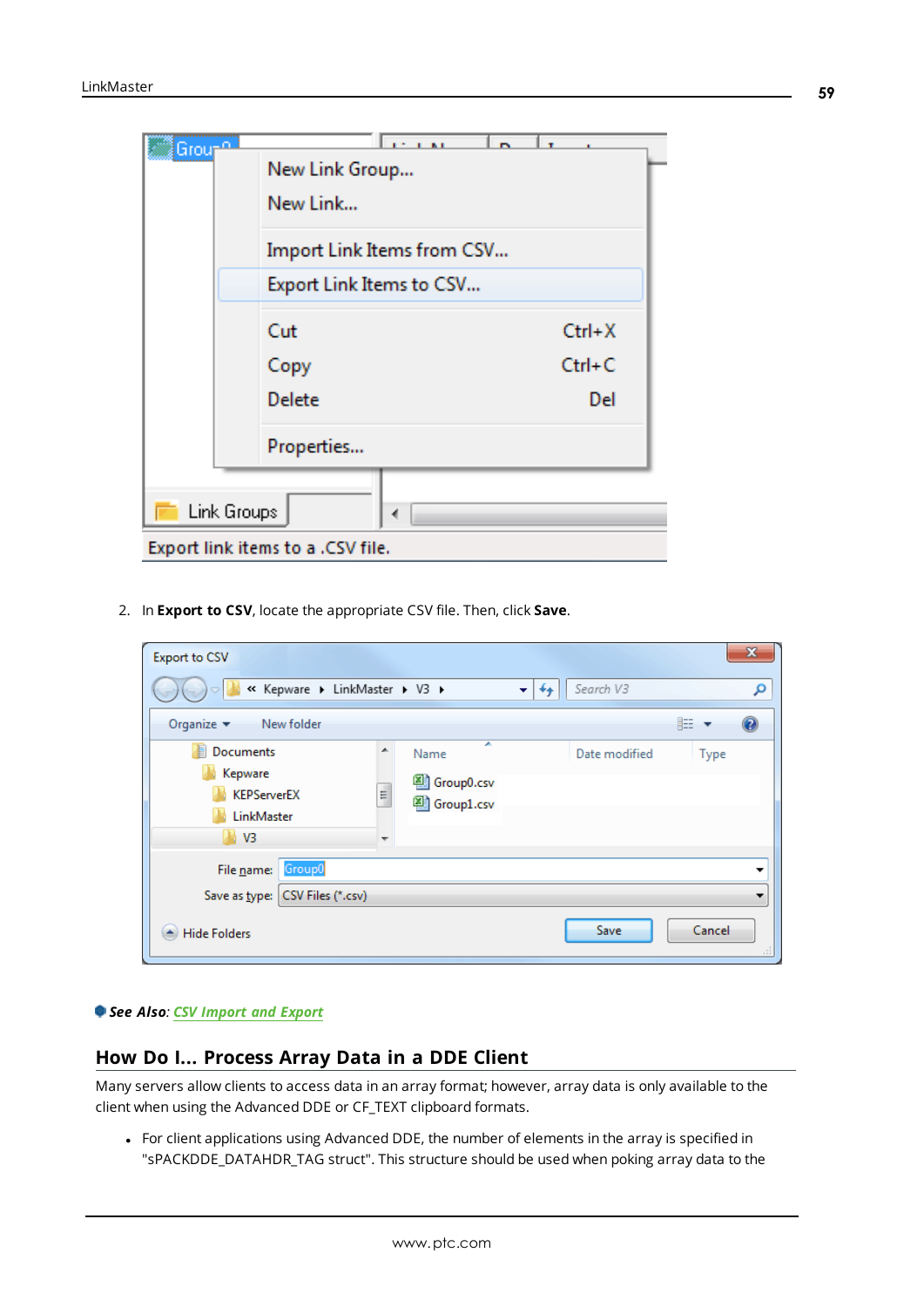server. This protocol only supports single dimensional arrays.

• For client applications using CF\_TEXT, data in each row is separated by a "TAB (0x09)" character. Each row is terminated with a "CR(0x0d)" and a "LF (0x0a)" character. The text string should have this delimiter format when poking an array of data values. This protocol supports one and twodimensional arrays.

**Note**: When poking to an array tag in either format, the entire array does not need to be written but the starting location is fixed. If users attempt to poke data in an array format to a tag that was not declared as an array, only the first value in the array will be written. If users attempt to poke more data than the tag's array size, only as much data as the tag's array size will be written.

#### <span id="page-59-0"></span>*See Also: [DDE](#page-7-2)*

#### **How Do I... Use Net DDE with LinkMaster**

Net DDE provides a way to share data between Windows applications as long as they exist on the same machine. Net DDE shares data from a DDE server located on a local PC with DDE client applications located on remote PCs. More information on how to configure a PC to support Net DDE is available online.

#### <span id="page-59-2"></span><span id="page-59-1"></span>**LinkMaster Configuration**

Users must enable Net DDE in LinkMaster before it is connected by a remote client. For more information, refer to the instructions below.

- 1. To enable Net DDE services, click **File** | **Project Properties**.
- 2. Next, click the **DDE** tab.
- 3. Then, select **Enable Net DDE**.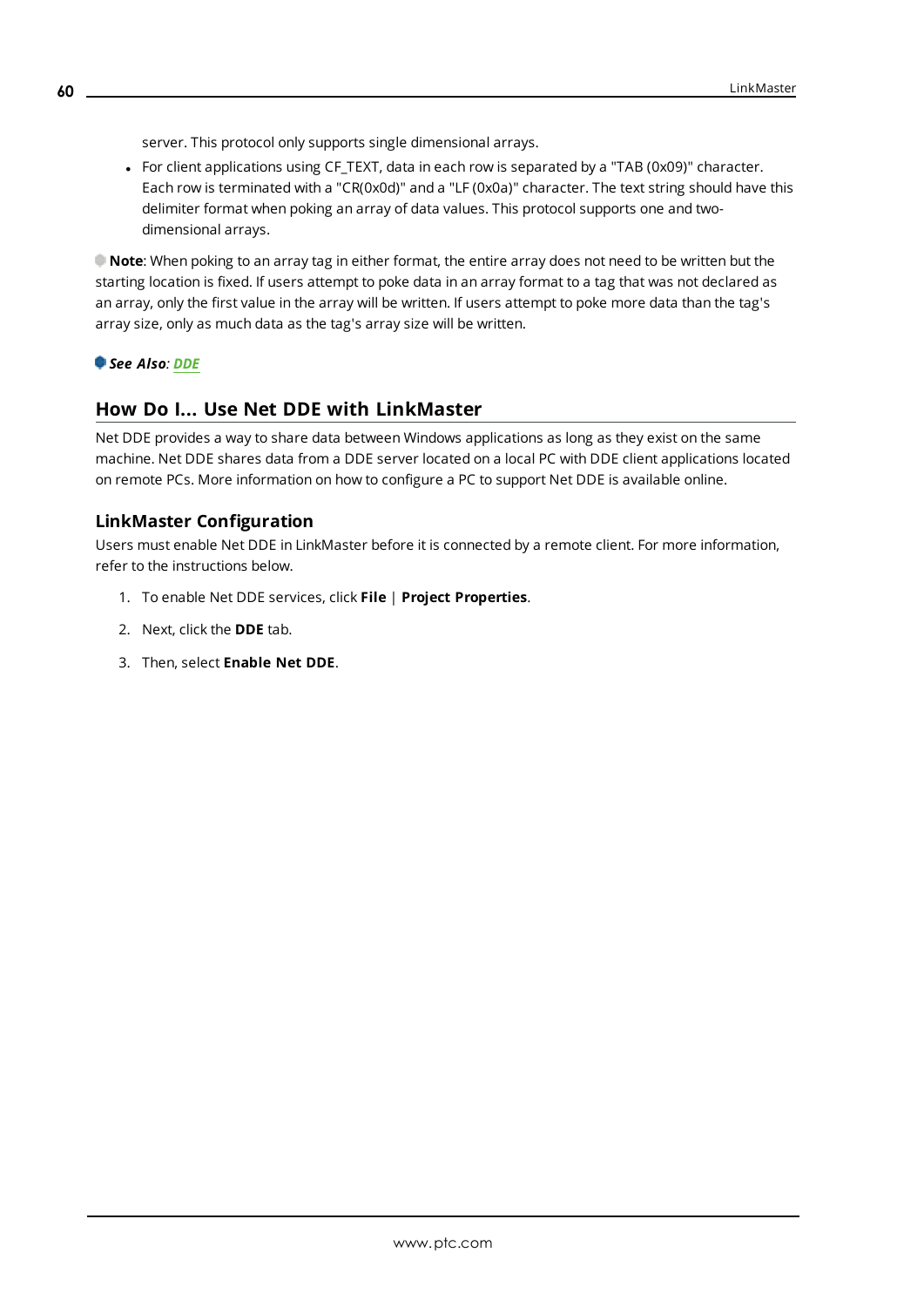# <span id="page-60-0"></span>Index

# **A**

Absolute [35](#page-34-1) Access Path [34](#page-33-0), [36](#page-35-0) Adding a Link Group [46](#page-45-0) Adding a Link Item [48](#page-47-0) Advanced DDE [59](#page-58-0) Array [59](#page-58-0)

# **B**

Basic LinkMaster Components [30](#page-29-0) Boolean [35](#page-34-2) Byte [35](#page-34-3)

# **C**

CF\_Text [59](#page-58-0) Char [35](#page-34-4) Clamp [40](#page-39-0) Client IO Refresh Rate [46](#page-45-1) COM and DCOM [6](#page-5-1) Components [5](#page-4-0) Confirmations [21](#page-20-1) COV Only [39](#page-38-0) CSV Import and Export [38](#page-37-0)

# **D**

Data Access [38](#page-37-1) Data Access 2.0 [21](#page-20-2) Data Type [35-36](#page-34-5) DDE Client [59](#page-58-0) Deadband [35](#page-34-6), [39](#page-38-1) Double [35](#page-34-7) Drag and Drop items [55](#page-54-3)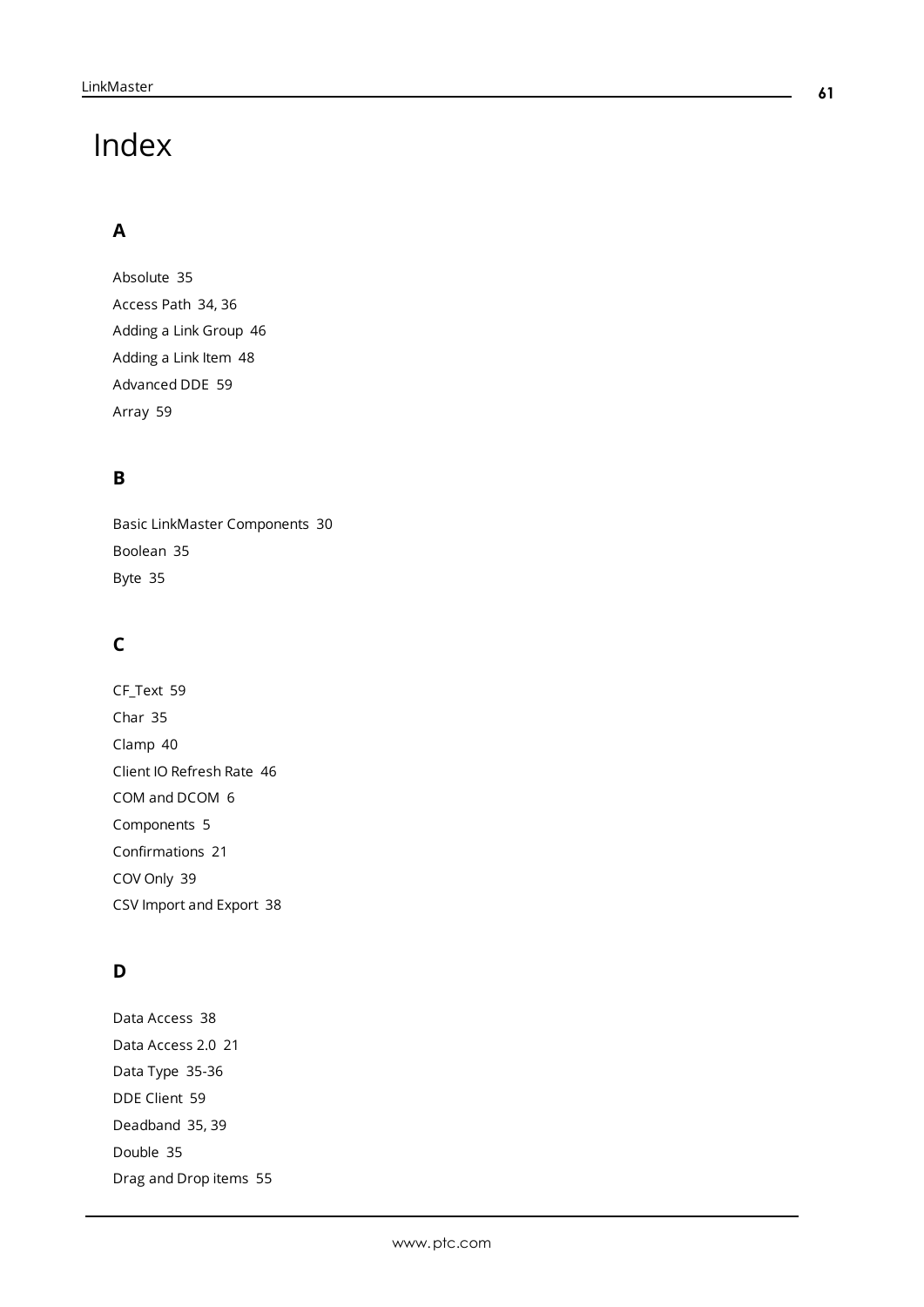DWord [35](#page-34-8)

# **E**

Enable Net DDE [60](#page-59-1) Event Log [29](#page-28-0)

# **H**

How Do I... Configure Redunancy [55](#page-54-1) How Do I... Drag and Drop items [56](#page-55-0) How Do I... Import and Export Link Items Using a CSV File [57](#page-56-0) How Do I... Process Array Data in a DDE Client [59](#page-58-0) How Do I... Use Net DDE with LinkMaster [60](#page-59-0) How Do I...? [55](#page-54-0) Howw Do I... Connect to a Custom Remote Machine [55](#page-54-2)

# **I**

Interfaces and Connectivity [8](#page-7-0) Introduction [4](#page-3-2) Item ID [34,](#page-33-1) [36,](#page-35-1) [39,](#page-38-2) [51](#page-50-0)

# **L**

Link Group Properties [30](#page-29-2) Link Item Properties - General [32](#page-31-1) Link Item Properties - Input [33](#page-32-0) Link Item Properties - Output [35](#page-34-0) Link Item Properties - Scaling [37](#page-36-0) Link transfers [39,](#page-38-3) [47,](#page-46-0) [53](#page-52-0) LinkMaster Configuration [60](#page-59-2) LinkMaster Options [20](#page-19-0) Local Machine [46,](#page-45-2) [50](#page-49-0) Long [35](#page-34-9)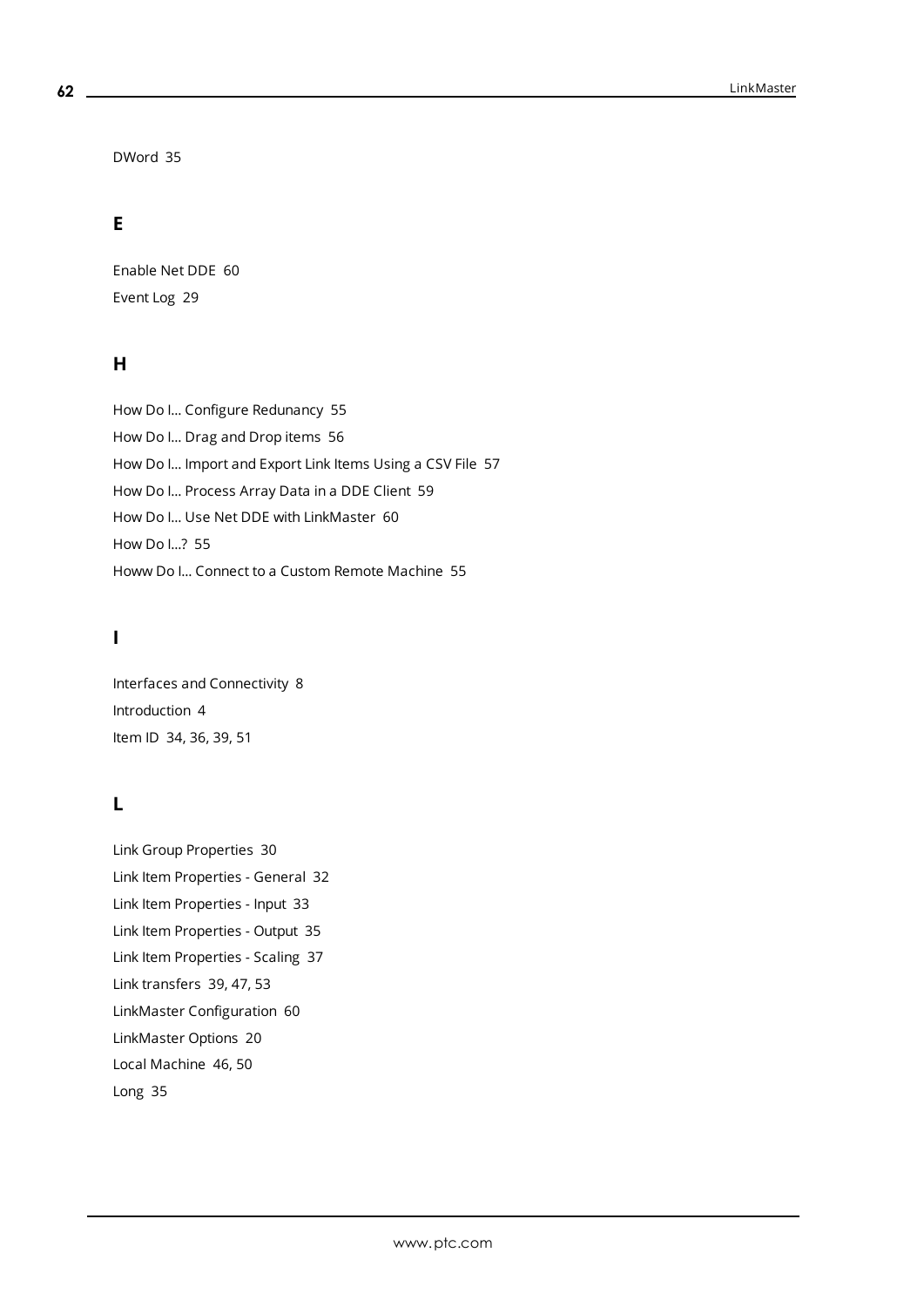# **M**

Machine Name [34,](#page-33-2) [36](#page-35-2), [39](#page-38-4)

# **N**

Native [35](#page-34-10) Navigating the Configuration [10](#page-9-0) Net DDE [55](#page-54-4) None [35](#page-34-11)

# **O**

OPC DA [8](#page-7-1) Options - Communications [20](#page-19-2), [23](#page-22-0) Options - Event Log [20](#page-19-3), [28](#page-27-0) Options - General [20](#page-19-4) Options - Link [24](#page-23-0) Options - Links [20](#page-19-5) Options - Redundancy [20](#page-19-6), [26,](#page-25-0) [55](#page-54-5) Options - Runtime Options [20](#page-19-7), [22](#page-21-0) Options - Runtime Process [20-21](#page-19-8)

# **P**

Percent [35](#page-34-12) Process Modes [5](#page-4-1) Project File Settings [20](#page-19-9) Project Properties [10](#page-9-1) Project Properties - DDE [10](#page-9-2) Project Properties - OPC DA Compliance [13](#page-12-0) Project Properties - OPC DA Settings [12](#page-11-0)

# **Q**

Quick Browse [52](#page-51-0)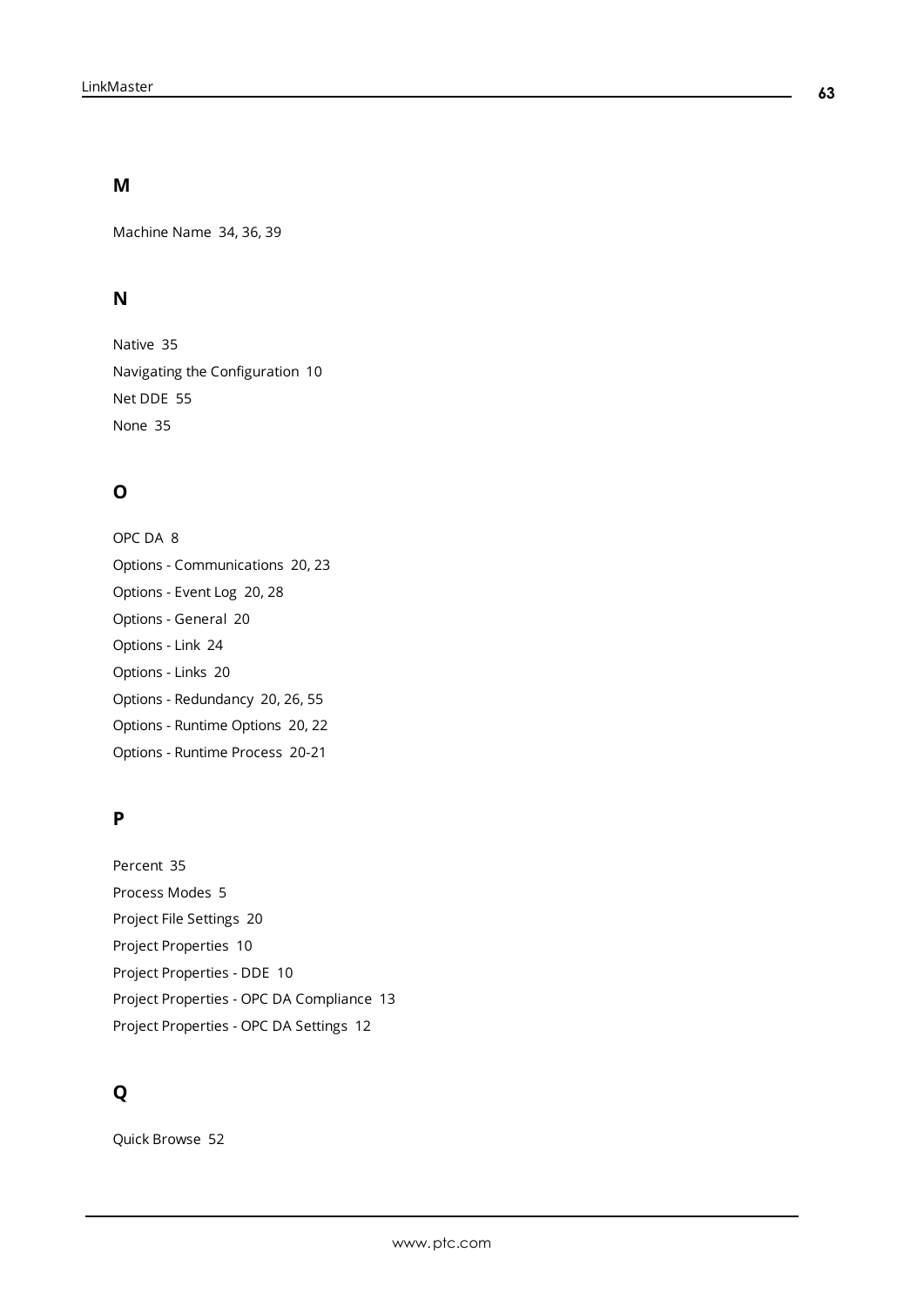# **R**

Range [35](#page-34-13) Real [35](#page-34-14) Record [39](#page-38-5) Running LinkMaster [45](#page-44-1)

# **S**

Saving the Project [54](#page-53-0) Scaled [40](#page-39-1) Scaling [37,](#page-36-0) [40](#page-39-2) Server Name [34](#page-33-3), [36](#page-35-3), [39](#page-38-6) Server Update Rate [39,](#page-38-7) [46](#page-45-1) Short [35](#page-34-15) Square Root [6](#page-5-2) Starting a New Project [45](#page-44-2) String [35](#page-34-16), [43](#page-42-2) System Requirements [4](#page-3-3) System Tags for Link Groups [43](#page-42-0) System Tags for Link Items [43](#page-42-1)

# **T**

Tools Menu [19](#page-18-0)

# **U**

Users Menu [16](#page-15-0)

# **V**

View Menu [15](#page-14-0)

# **W**

What Are the LinkMaster System Tags? [42](#page-41-0)